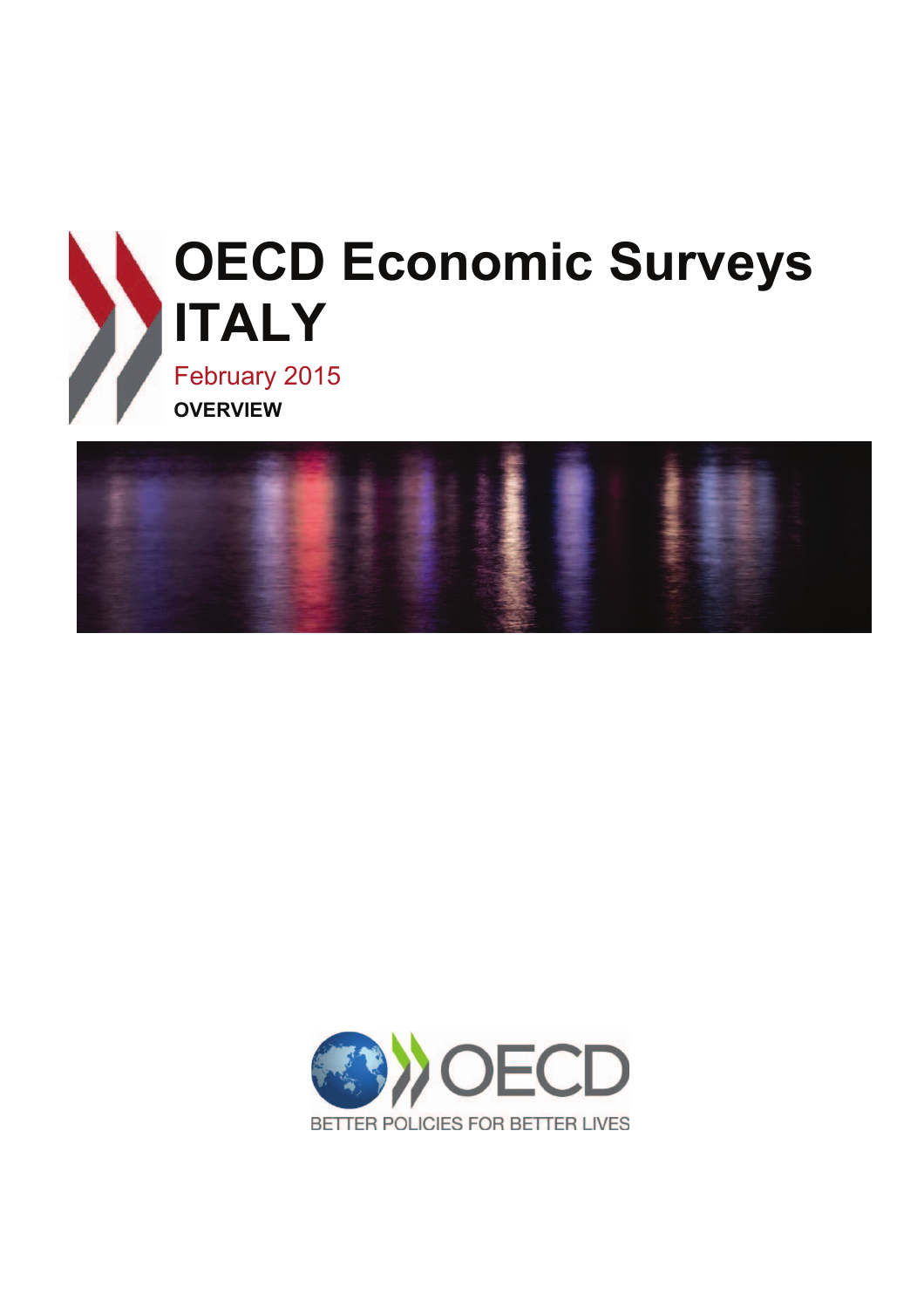This document and any map included herein are without prejudice to the status of or sovereignty over any territory, to the delimitation of international frontiers and boundaries and to the name of any territory, city or area.

The statistical data for Israel are supplied by and under the responsibility of the relevant Israeli authorities. The use of such data by the OECD is without prejudice to the status of the Golan Heights, East Jerusalem and Israeli settlements in the West Bank under the terms of international law.

#### © OECD 2015

You can copy, download or print OECD content for your own use, and you can include excerpts from OECD publications, databases and multimedia products in your own documents, presentations, blogs, websites and teaching materials, provided that suitable acknowledgement of OECD as source and copyright owner is given. All requests for public or commercial use and translation rights should be submitted to *rights@oecd.org*. Requests for permission to photocopy portions of this material for public or commercial use shall be addressed directly to the Copyright Clearance Center (CCC) at *info@copyright.com* or the Centre français d'exploitation du droit de copie (CFC) at *contact@cfcopies.com*.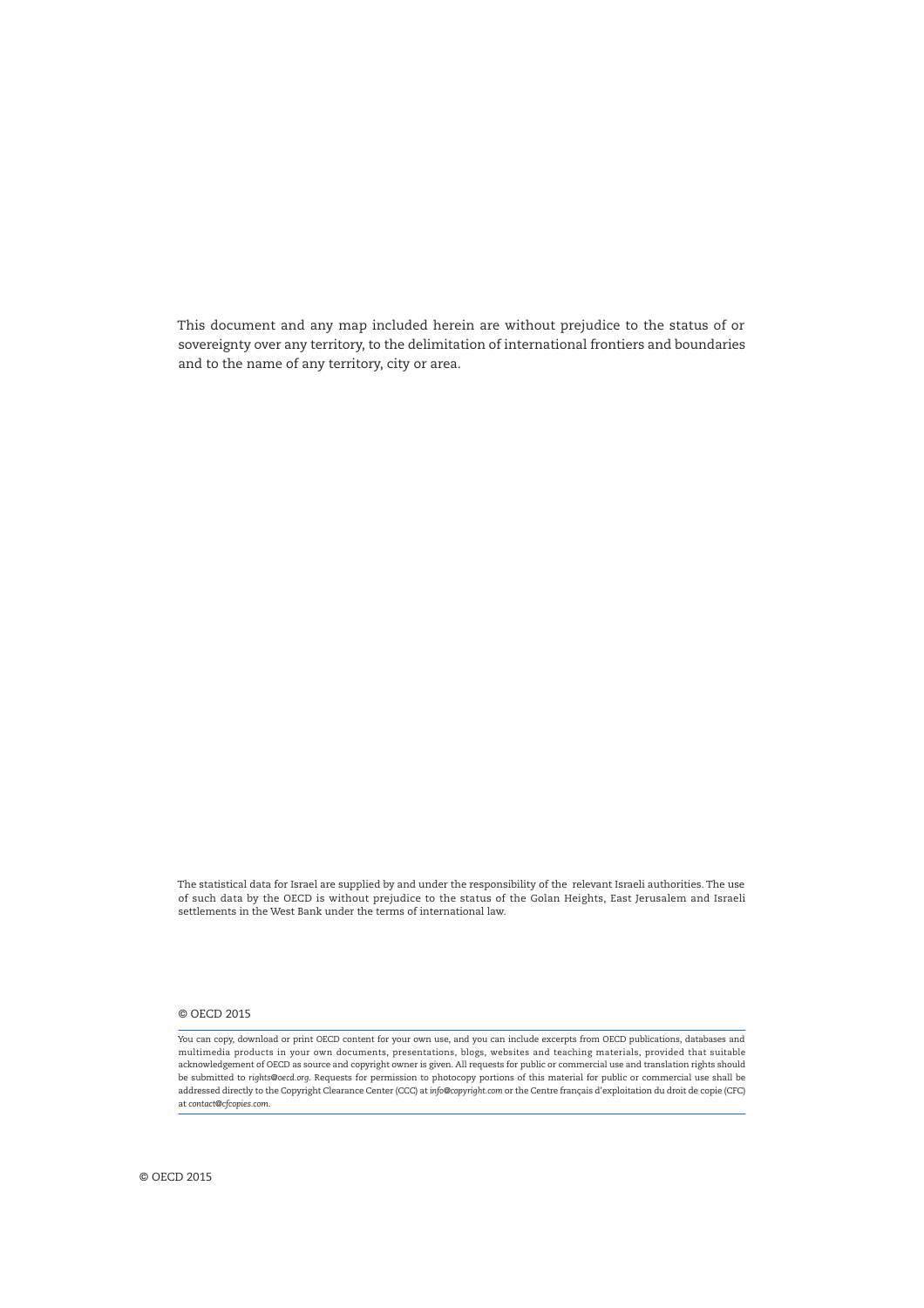#### **BASIC STATISTICS OF ITALY, 2013**

(Numbers in parentheses refer to the OECD average)*<sup>a</sup>*

|                                                                               |         |          | LAND, PEOPLE AND ELECTORAL CYCLE                                         |       |               |
|-------------------------------------------------------------------------------|---------|----------|--------------------------------------------------------------------------|-------|---------------|
| Population (million)                                                          | 61.2    |          | Population density per km <sup>2</sup>                                   | 203.0 | (34.7)        |
| Under 15 (%)                                                                  | 14.0    | (18.2)   | Life expectancy (years, 2012)                                            | 82.3  | (80.2)        |
| Over 65 (%)                                                                   | 20.9    | (15.6)   | Men                                                                      | 79.8  | (77.5)        |
| Foreign-born (%, 2012)                                                        | 9.4     |          | Women                                                                    | 84.8  | (82.9)        |
| Latest 5-year average growth (%)                                              | 0.4     | (0.6)    | Latest general election                                                  |       | February 2013 |
|                                                                               |         |          | <b>ECONOMY</b>                                                           |       |               |
| Gross domestic product (GDP)                                                  |         |          | Value added shares (%)                                                   |       |               |
| In current prices (billion USD)                                               | 2 1 4 9 |          | Primary sector                                                           | 2.3   | (2.6)         |
| In current prices (billion EUR)                                               | 1 6 1 9 |          | Industry including construction                                          | 23.3  | (26.9)        |
| Latest 5-year average real growth (%)                                         | $-1.5$  | (0.8)    | Services                                                                 | 74.4  | (70.5)        |
| Per capita (000 USD PPP)                                                      | 34.7    | (38.1)   |                                                                          |       |               |
|                                                                               |         |          | <b>GENERAL GOVERNMENT</b><br>Per cent of GDP                             |       |               |
| Expenditure                                                                   | 50.5    | (42.6)   | Gross financial debt                                                     | 144.0 | (110.2)       |
| Revenue                                                                       | 47.7    | (36.7)   | Net financial debt                                                       | 117.5 | (69.9)        |
|                                                                               |         |          | <b>EXTERNAL ACCOUNTS</b>                                                 |       |               |
| Exchange rate (EUR per USD)                                                   | 0.753   |          | Main exports (% of total merchandise exports)                            |       |               |
| PPP exchange rate $(USA = 1)$                                                 | 0.762   |          | Machinery and transport equipment                                        | 34.6  |               |
| In per cent of GDP                                                            |         |          | Manufactured goods                                                       | 18.4  |               |
| Exports of goods and services                                                 | 28.6    | (53.4)   | Miscellaneous manufactured articles                                      | 17.6  |               |
| Imports of goods and services                                                 | 26.3    | (49.4)   | Main imports (% of total merchandise imports)                            |       |               |
| Current account balance                                                       | 1.0     | $(-0.1)$ | Machinery and transport equipment                                        | 22.7  |               |
| Net international investment position                                         | $-30.0$ |          | Mineral fuels, lubricants and related materials                          | 19.9  |               |
|                                                                               |         |          | Chemicals and related products, n.e.s.                                   | 15.4  |               |
|                                                                               |         |          | LABOUR MARKET, SKILLS AND INNOVATION                                     |       |               |
| Employment rate for 15-64 year-olds (%)                                       | 55.6    | (65.2)   | Unemployment rate, Labour Force Survey (age 15 and over) (%)             | 12.2  | (7.9)         |
| Men                                                                           | 64.8    | (73.1)   | Youth (age 15-24, %)                                                     | 40.0  | (16.1)        |
| Women                                                                         | 46.5    | (57.4)   | Long-term unemployed (1 year and over, %)                                | 6.9   | (2.7)         |
| Participation rate for 15-64 year-olds (%)                                    | 64.4    | (71.1)   | Tertiary educational attainment 25-64 year-olds (%, 2012)                | 15.7  | (32.2)        |
| Average hours worked per year                                                 | 1752    | (1771)   | Gross domestic expenditure on R&D (% of GDP, 2012)                       | 1.3   | (2.4)         |
|                                                                               |         |          | <b>ENVIRONMENT</b>                                                       |       |               |
| Total primary energy supply per capita (toe)                                  | 2.5     | (4.2)    | CO <sub>2</sub> emissions from fuel combustion per capita (tonnes, 2012) | 6.2   | (9.7)         |
| Renewables (%)                                                                | 15.8    | (8.8)    | Water abstractions per capita (1 000 $\text{m}^3$ , 2008)                | 0.9   |               |
| Fine particulate matter concentration (urban, $PM_{10}$ , $\mu g/m^3$ , 2011) | 33.8    | (28.0)   | Municipal waste per capita (tonnes, 2010)                                | 0.5   | (0.5)         |
|                                                                               |         |          | <b>SOCIETY</b>                                                           |       |               |
| Income inequality (Gini coefficient, 2010)                                    | 0.321   | (0.308)  | Education outcomes (PISA score, 2012)                                    |       |               |
| Relative poverty rate (%, 2010)                                               | 13.0    | (11.1)   | Reading                                                                  | 490   | (496)         |
| Median equivalised household income (000 USD PPP, 2010)                       | 21.1    | (20.4)   | <b>Mathematics</b>                                                       | 485   | (494)         |
| Public and private spending (% of GDP)                                        |         |          | Science                                                                  | 494   | (501)         |
| Health care (2012)                                                            | 9.2     | (9.2)    | Share of women in parliament (%, December 2014)                          | 30.6  | (26.8)        |
| Pensions (2011)                                                               | 17.1    | (8.7)    | Net official development assistance (% of GNI)                           | 0.17  | (0.37)        |
| Education (primary, secondary, post sec. non tertiary, 2011)                  | 3.1     | (3.9)    |                                                                          |       |               |

Better life index: www.oecdbetterlifeindex.org

*a)* Where the OECD aggregate is not provided in the source database, a simple OECD average of latest available data is calculated where data exist for at least 29 member countries.

*Source:* Calculations based on data extracted from the databases of the following organisations: OECD, International Energy Agency, World Bank, International Monetary Fund and Inter-Parliamentary Union.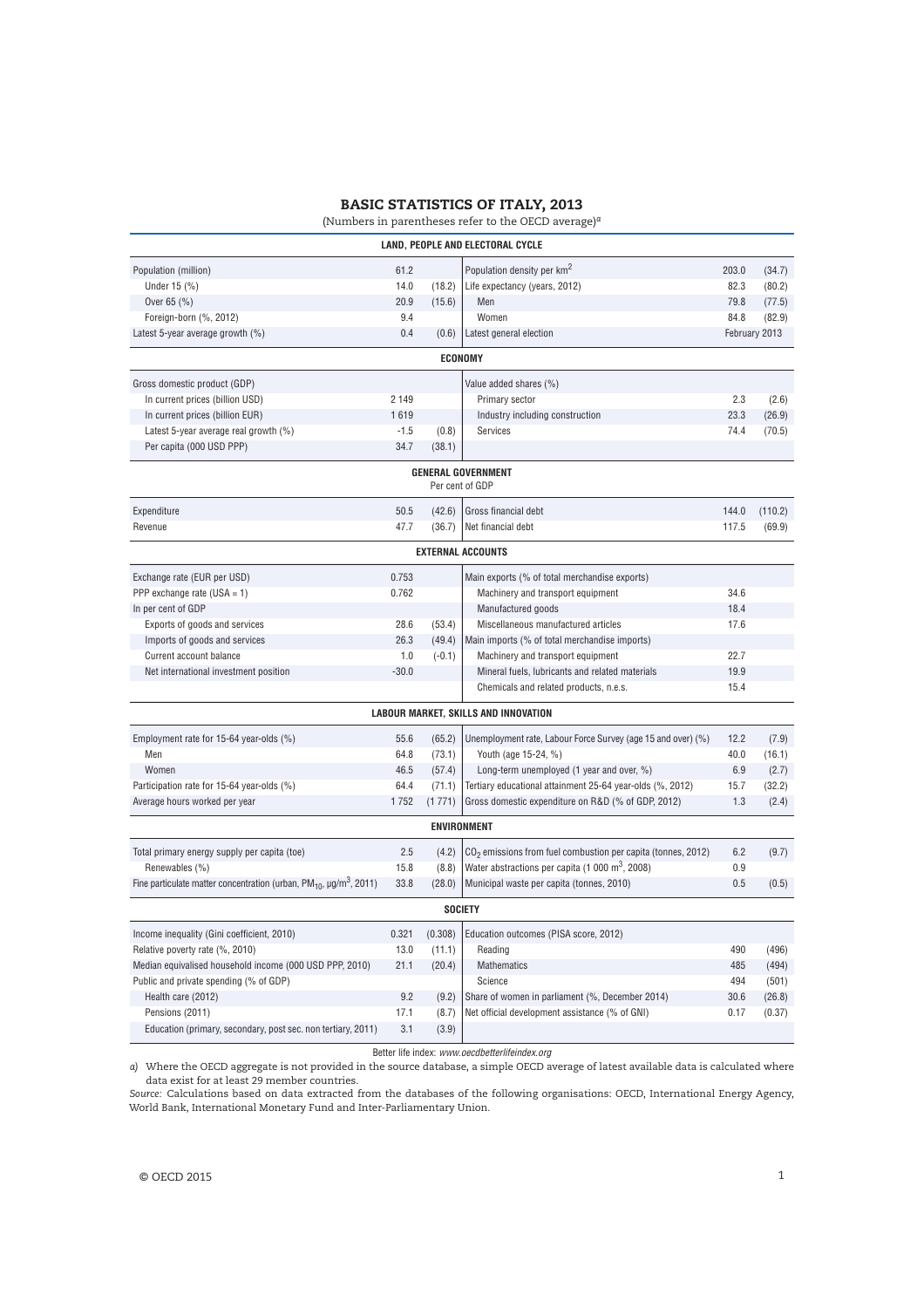# **Summary**

- *Main findings*
- *Key recommendations*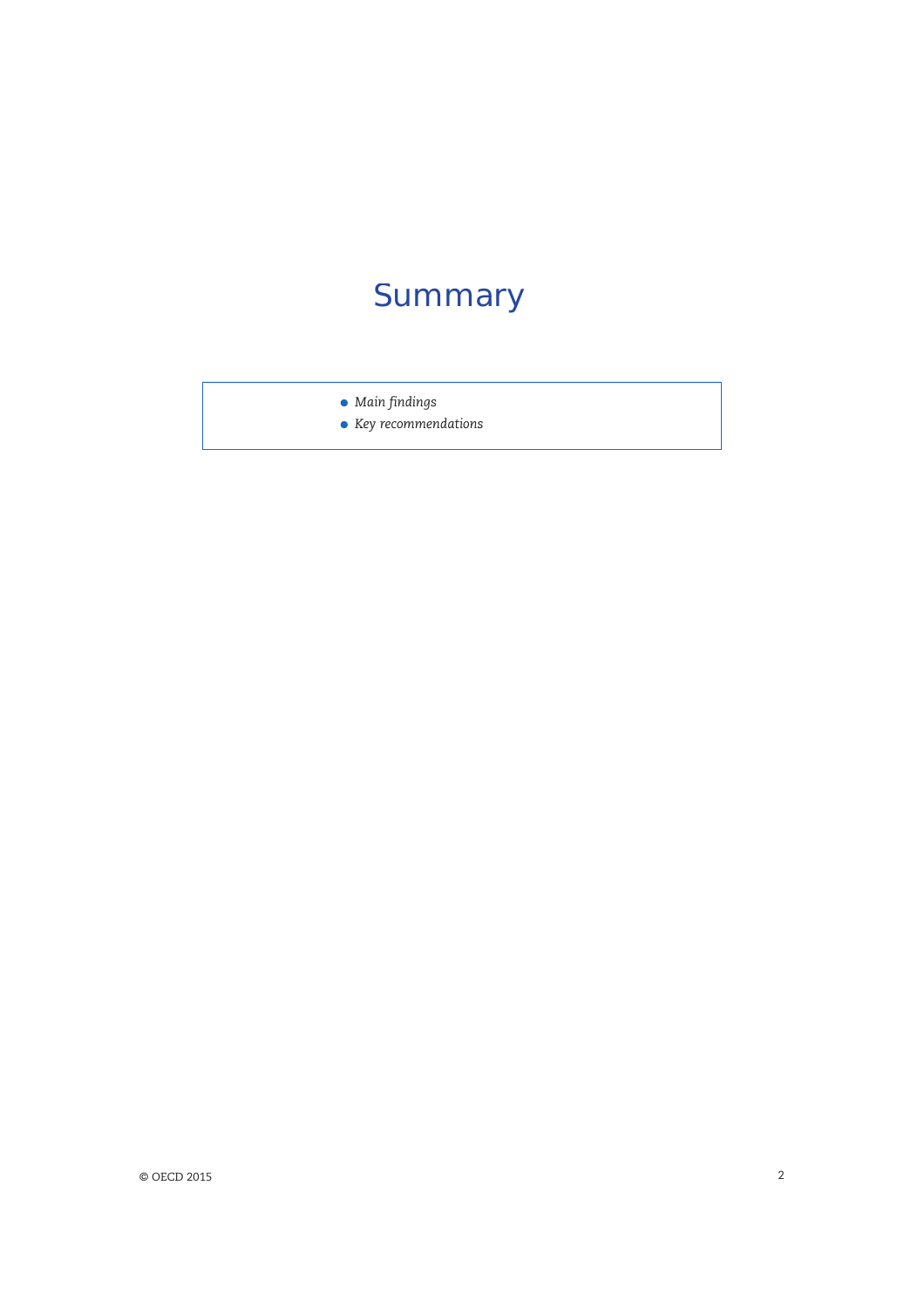## **Main findings**

## *Ambitious institutional reforms are under way*

After a long period of stagnation that left the economy vulnerable when the financial crisis hit, Italy is undertaking broad-based and ambitious reforms to boost growth, taking advantage of synergies across policies. In the past, many good reform projects were not fully implemented, depriving the economy of their full benefits. The government is therefore focusing on changes in the political and institutional frameworks and judicial system to remove previous impediments to full implementation of reforms.



**Reforms underway can boost average annual per capita GDP growth by 0.6% over 10 years**

#### *Labour market reforms and improved competition to boost productivity growth*

The key challenges going forward are to make the economy more productive, more competitive, and more adaptable, thereby raising the living standards and well-being of all Italians. The immediate priority is to reform the labour market, where much rigidity prevents job creation and efficient matching of skills; the government intends to complete this task by mid-2015. For example, it intends to transfer the responsibility for active labour market policy from local governments to the central government, so as to increase effectiveness. There are structural weaknesses in other areas, notably competition and regulation, which the government intends to tackle with broad-based reforms over the next two years. These steps are needed to reverse past declines in productivity and put the economy back on a path of steady growth. If fully implemented, they could increase the level of GDP by 6% within 10 years.

#### *A small fiscal surplus, combined with renewed growth, will bring down public debt*

Sustained public expenditure restraint and tax increases have gone a long way to strengthen the fiscal position. Together with renewed growth and low interest rates, this will help to bring down the public debt burden.

<sup>1 2</sup> *http://dx.doi.org/10.1787/888933184639*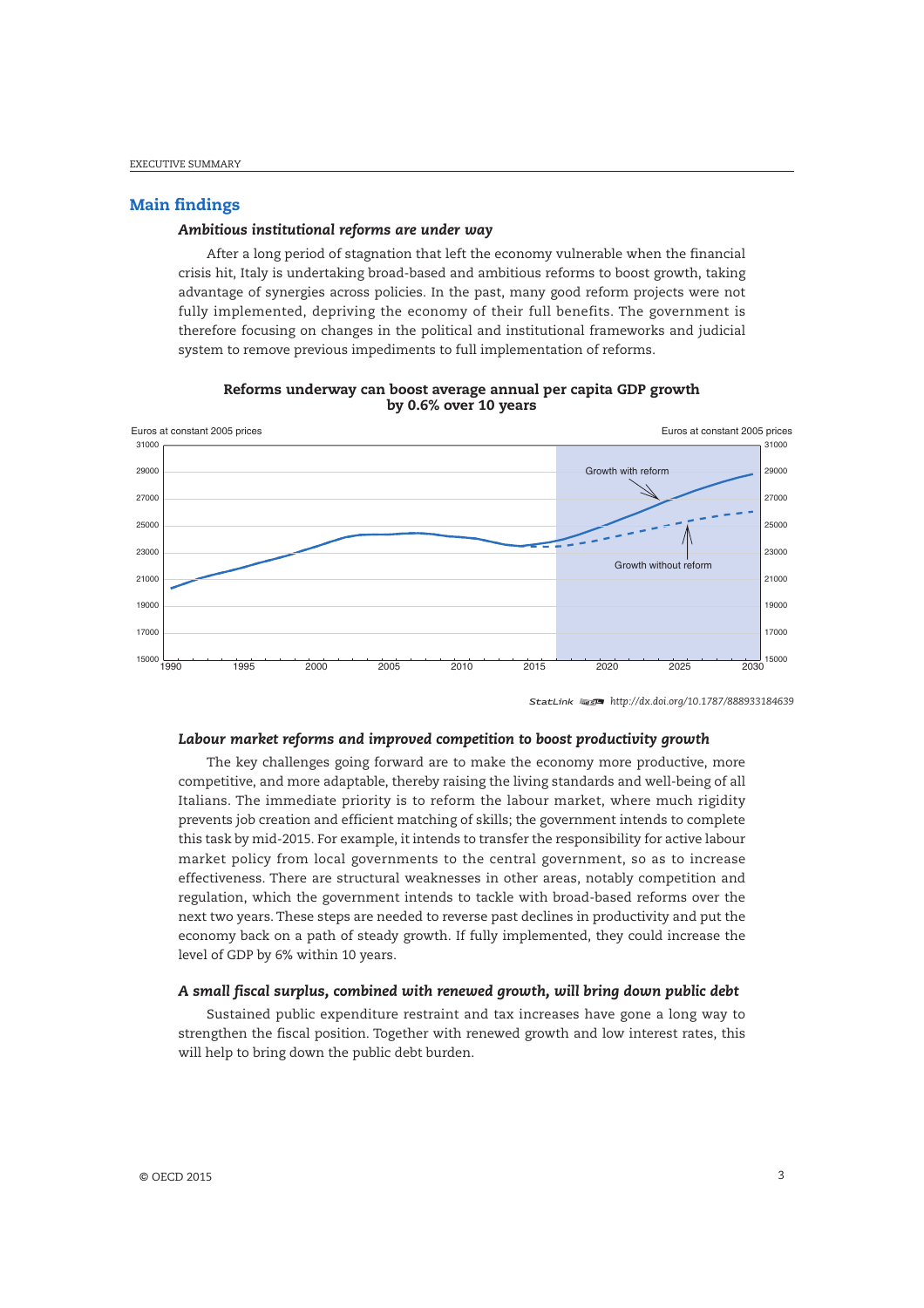## **Key recommendations**

## *Fully implement the institutional reforms*

- Follow through the reform of parliament and the re-assignment and clarification of competences between the central and sub-national governments.
- Ensure that legislation is clear, unambiguous and supported by improved public administration, including through reduced use of emergency decrees.
- Further streamline the court system, with more specialisation where appropriate; increase the use of mediation; enhance monitoring of court performance.
- Consider establishing a Productivity Commission with the mandate to provide advice to the government on matters related to productivity, promote public understanding of reforms, and engage in a dialogue with stakeholders.
- Reducing corruption and improving trust must remain a priority. For this, the new anti-corruption agency ANAC needs stability and continuity as well as support at all political levels.

## *Give full priority to labour-market reforms to boost productivity growth and jobs*

- Fully roll-out the new standard contract for new hires, with employment protection rising with job tenure, while grandfathering existing contracts.
- Change the composition of spending on active labour-market policy: limit training programmes to those who need them most; tailor assistance to job seekers according to their specific situation.
- Encourage female labour force participation with more flexible working-hours arrangements, and promote wider provision of good quality care for children and the elderly.
- Fully implement the unified unemployment benefit system. Require recipients to actively seek work, and to accept employment or training when offered.
- Encourage social partners to allow modification of national wage agreements at the firm level, through agreement with representatives of a majority of the firm's employees.
- Adopt a competition law following the recommendations of the competition authority to introduce competition into local public services, improve competition in insurance, banking, network industries, the regulated professions and retail trade.

#### *Fiscal and financial challenges*

- Stick to the planned fiscal strategy so as to bring the debt-to-GDP ratio onto a declining path.
- Promote greater use of centralised procurement, cost information systems and benchmarking.
- Urgently take action to achieve a lower level of non-performing loans in the banking sector, including through enhancing the insolvency regime applied to distressed borrowers.
- Continue efforts to reduce tax evasion through more effective enforcement and increase tax compliance through simplified collection procedures. Broaden tax bases, in particular by cutting the number of tax expenditures, and simplify the tax system.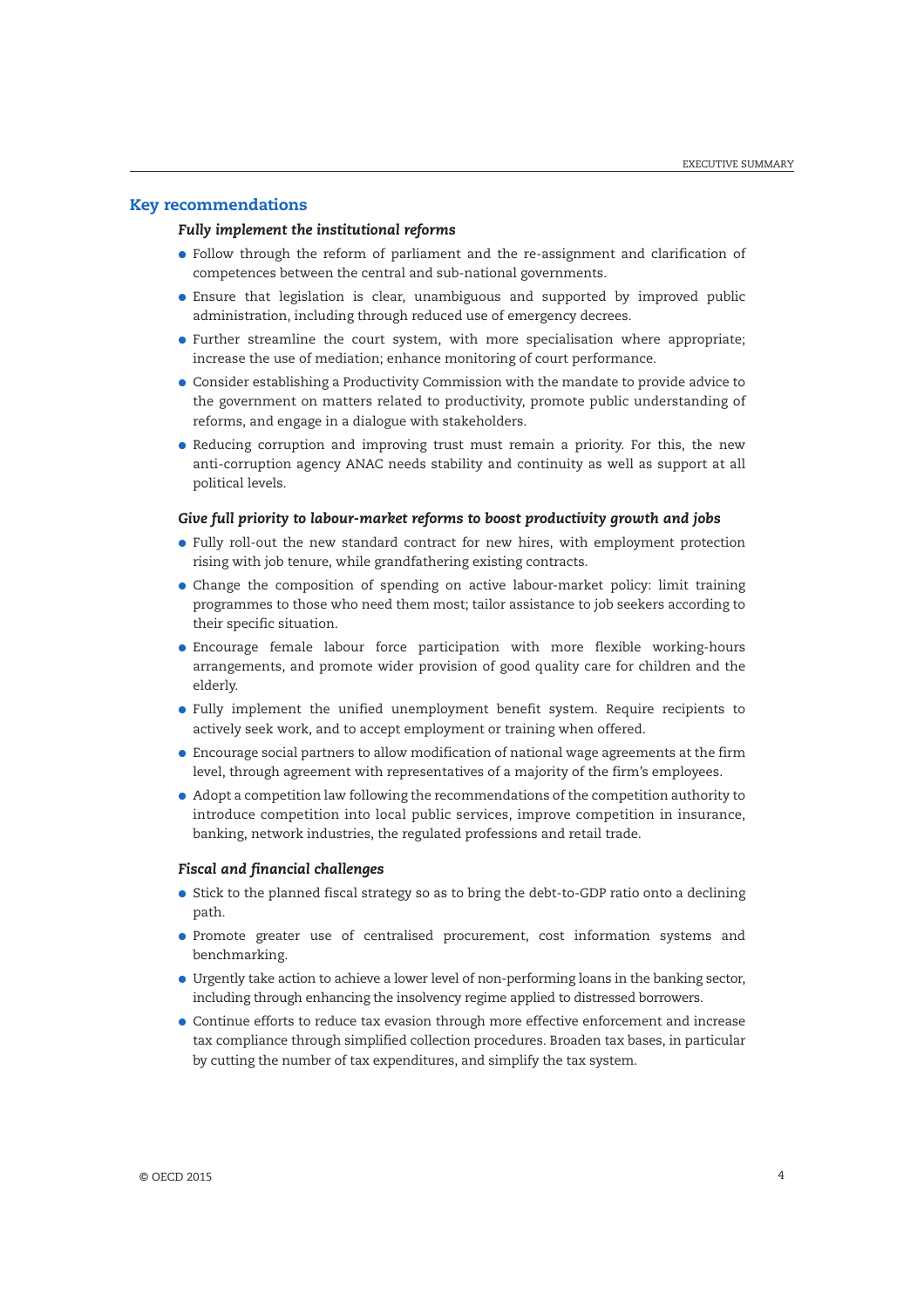## **Assessment and recommendations**

- *A prolonged recession and uncertain prospects*
- *Institutional reforms can be the basis for better policymaking and stronger implementation*
- *Labour market and competition reforms to improve productivity and well-being*
- *Addressing fiscal and financial challenges*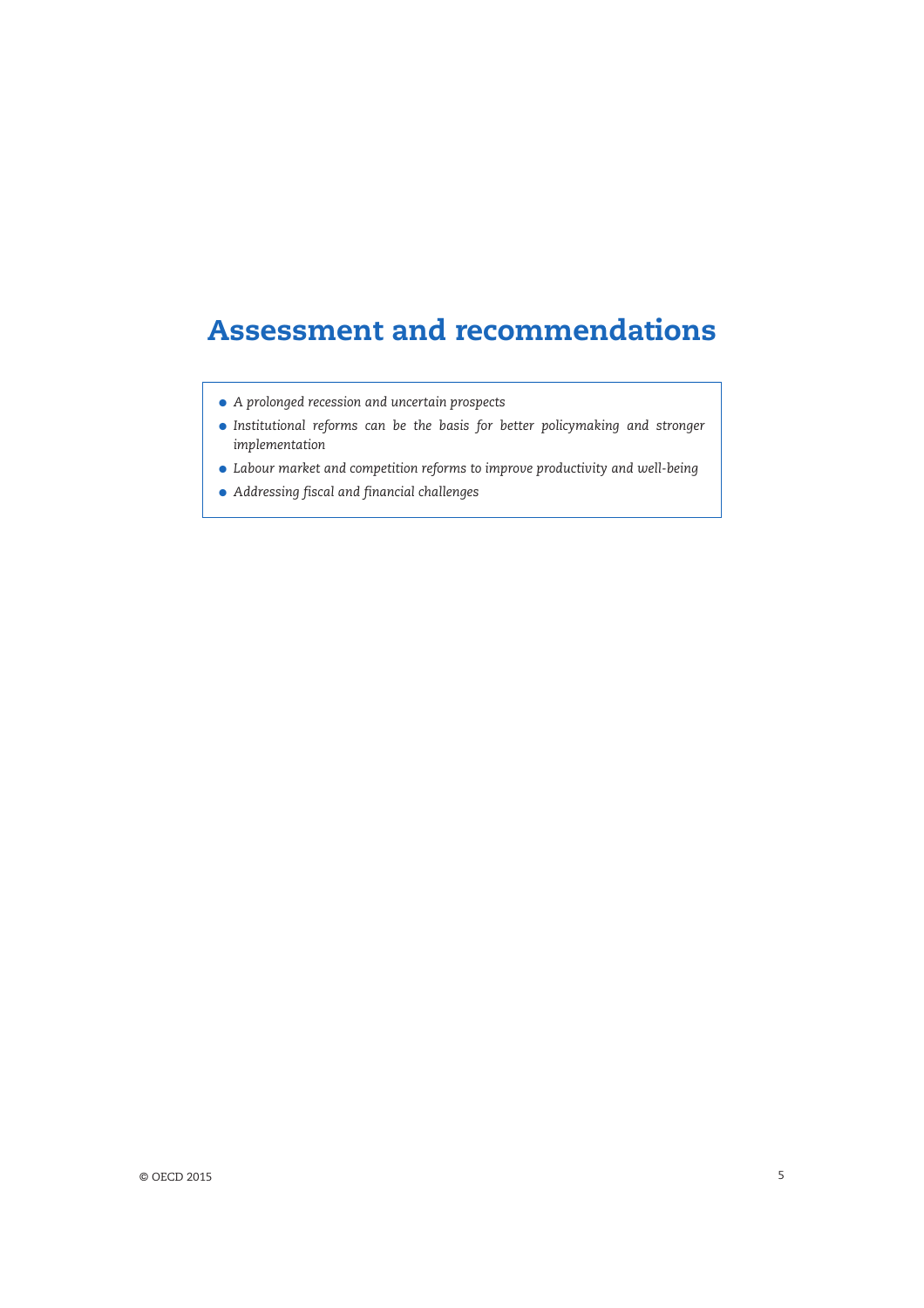Italy's key problem is the lack of economic growth since the late 1990s (Figure 1). The stagnating economy has left Italy behind in many dimensions of well-being, notably education and skills, jobs and earnings, and housing; in no dimension of the OECD's Better Life indicators does Italy rank in the top fifth of OECD countries. Poor performance in some dimensions of well-being, such as weak education and skills, has itself also contributed to poor growth.



Figure 1. **Lack of growth is linked to low scores on well-being**



## A. Per capita GDP growth<sup>1</sup>

1. 3 year moving average.

*Source: OECD Economic Outlook 96* (database), OECD Better Life Indicators.

How to read this figure: Italy's best ranking on the Better Life Indicators is for work life balance, where it has the 12th highest score of 36 countries. For subjective well-being it ranks 24th.

1 2 *http://dx.doi.org/10.1787/888933184642*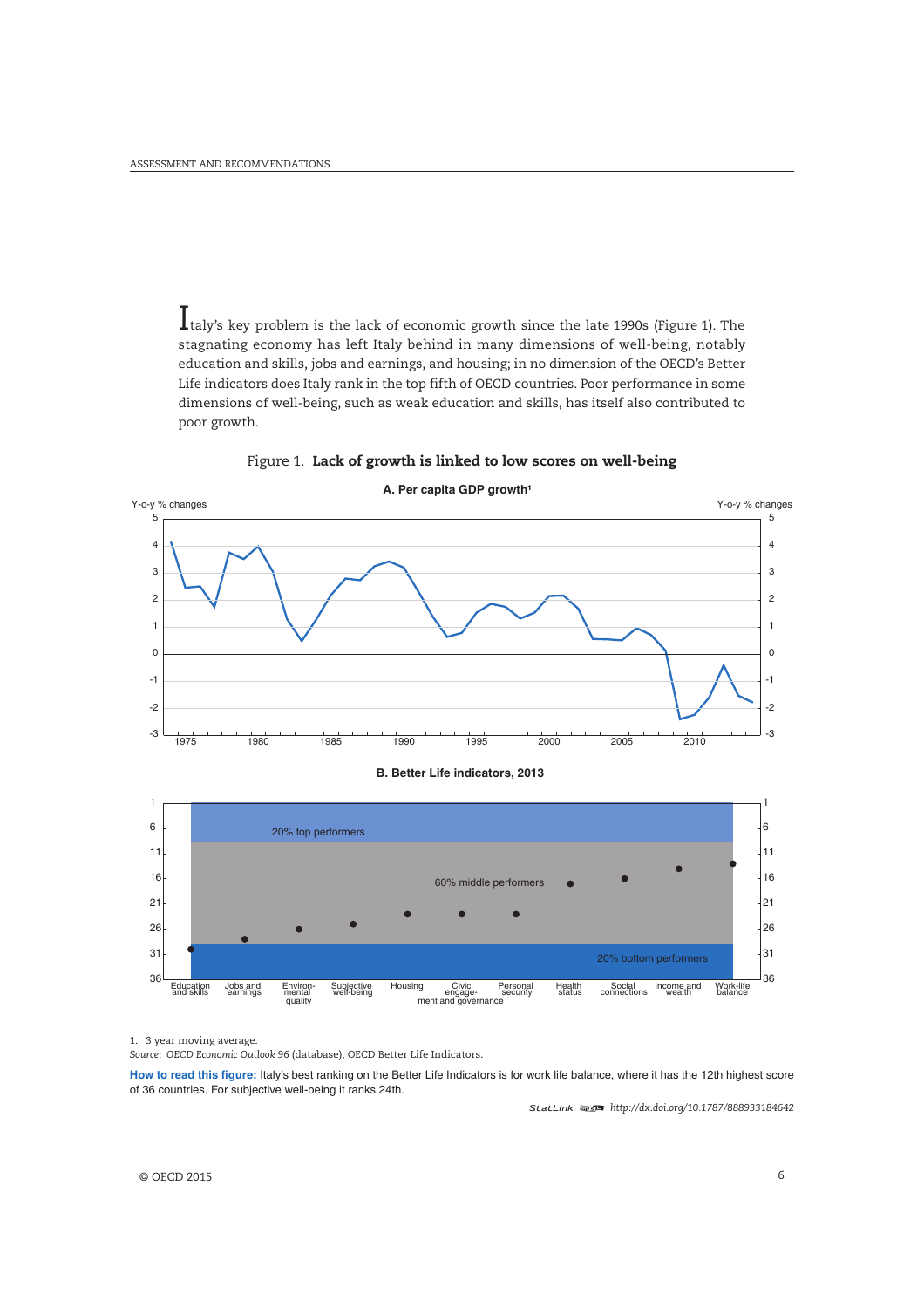The government has launched an ambitious reform programme to overcome deep-seated structural problems that led to productivity stagnating since the end of the 1990s (Figure 2A). Low productivity growth led to worsening cost competitiveness soon after joining the currency union, without improvement since then (Figure 2C). Low economic growth coupled with persistent budget deficits have kept the debt-to-GDP ratio at one of the highest levels among OECD countries (Figure 2B). This left Italy exposed to sudden changes in market perceptions when the global financial and the euro area crises struck.



Figure 2. **Low productivity has led to poor competitiveness, high unemployment and rising debt**

1. GDP divided by total employment.

*Source: OECD Economic Outlook* (database).

1 2 *http://dx.doi.org/10.1787/888933184659*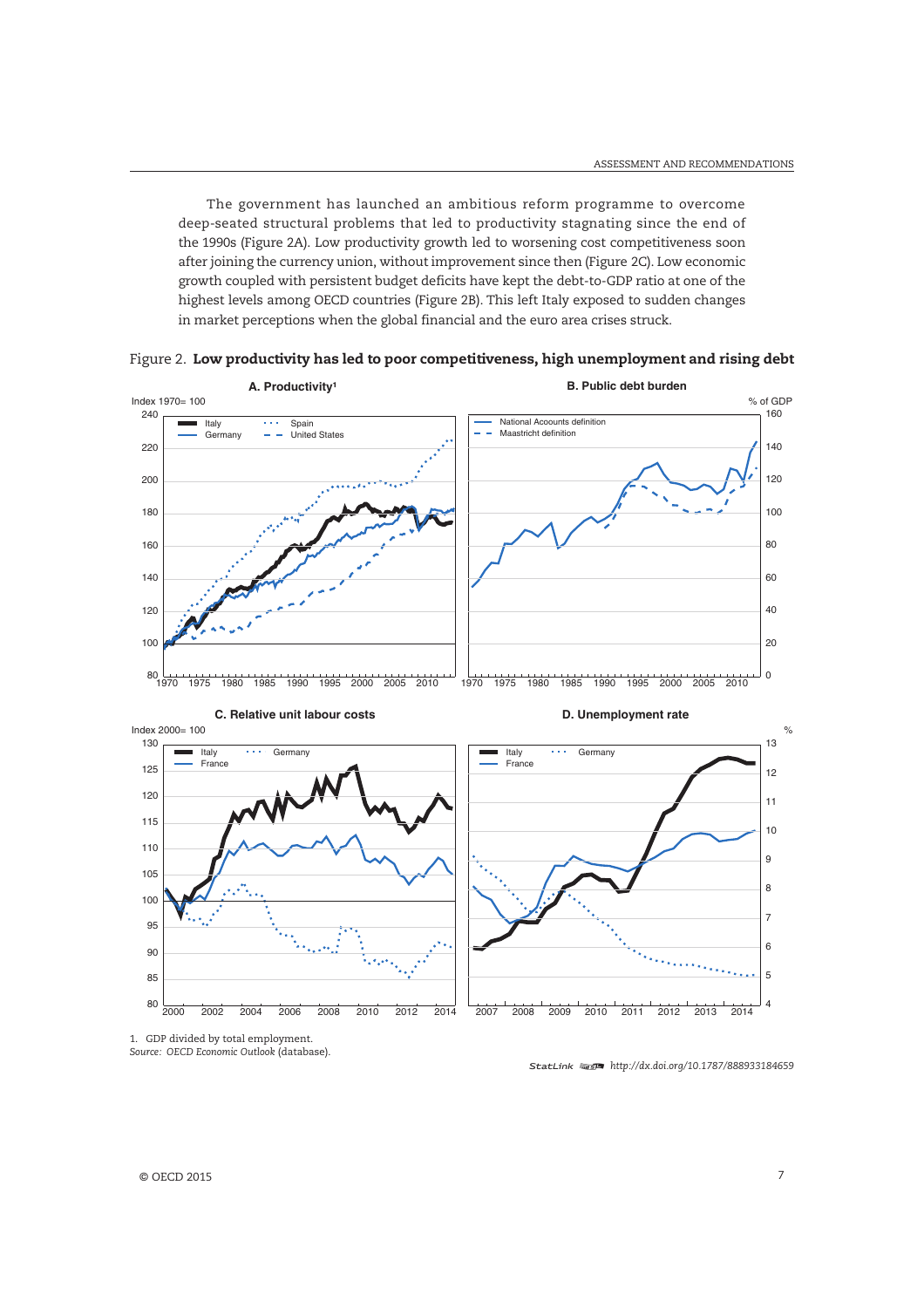In part, some of these structural problems were not effectively tackled in the past because the existing institutional setting has not been conducive to pursuing structural reform, especially due to political instability and weak administrative capacity. This resulted in incomplete implementation and, at times, reversals by subsequent governments. The government has therefore focused its efforts on improving the law-making process with a new structure of parliament and a reduced and more clearly-defined role of sub-national governments. These important institutional changes are expected to be completed by the end of 2015, when a referendum is planned. Once in place, they should permit more efficient policymaking, less ambiguity about who is responsible for what, and avoid implementation delays due to sub-national governments not following through on national legislation.

The government's programme includes broad-based and ambitious reforms to boost growth, taking advantage of synergies across the various reforms. By launching reforms in many areas at the same time the government expects that opposition to any particular change will be diluted by the recognition that many people who might lose from one reform will gain from another. The government has launched important reforms of the labour market, the product market, the public administration and the judicial system. There has been an increased focus on rapid implementation: significant parts of the labour market reform were in place by the beginning of 2015. In addition, the backlog of subsidiary legislation from laws passed in 2012 and 2013 has been reduced significantly: in February 2014, 889 pieces of secondary legislation were still pending, this was reduced to 383 by the end of 2014.

Reforms that have been announced so far will have a significant impact. OECD estimates suggest that within five years GDP would be 3½% higher than otherwise thanks to reforms – assuming swift, full implementation – through improvements in productivity and employment (Table 1). In the following five years a further gain of similar magnitude could be expected. Such estimates should be thought of as a broad guide to the expected impact rather than precise estimates. Delays, or less than full implementation, would reduce the gains.

Taking this background into account, the key messages of this *OECD Economic Surveys* are:

- The reforms will boost living standards over the next decade if they are fully implemented. This will require institutional and constitutional reforms to instil more political stability, more efficient legislative processes, greater administrative capacity, less corruption, and more efficient justice.
- Labour market reform is essential to give companies the flexibility to innovate, restructure, and boost productivity. This can be achieved by eliminating rigidities while protecting the unemployed and helping them return to work.
- Past fiscal consolidation efforts will soon pay off provided the government sticks determinedly to its plans. Continuous attention to value for money and tax reform will support this effort.
- Productivity growth should be encouraged by greater competition and better regulation in all sectors, as well as developing human capital and skills.

The low productivity growth in Italy is explained to a large extent by misallocation of resources: potentially more productive firms cannot attract more resources and thus cannot grow, while less efficient firms – many of which are old and small – maintain resources and market share (Andrews et al., 2014, see also Chapter 1). Job mismatch, where low-skilled people occupy jobs which require high skills, or vice versa, typically embodies this misallocation problem, and potential gains from resolving this problem are very large for Italy (Adalet McGowan and Andrews, 2015). Institutional factors, including the stringent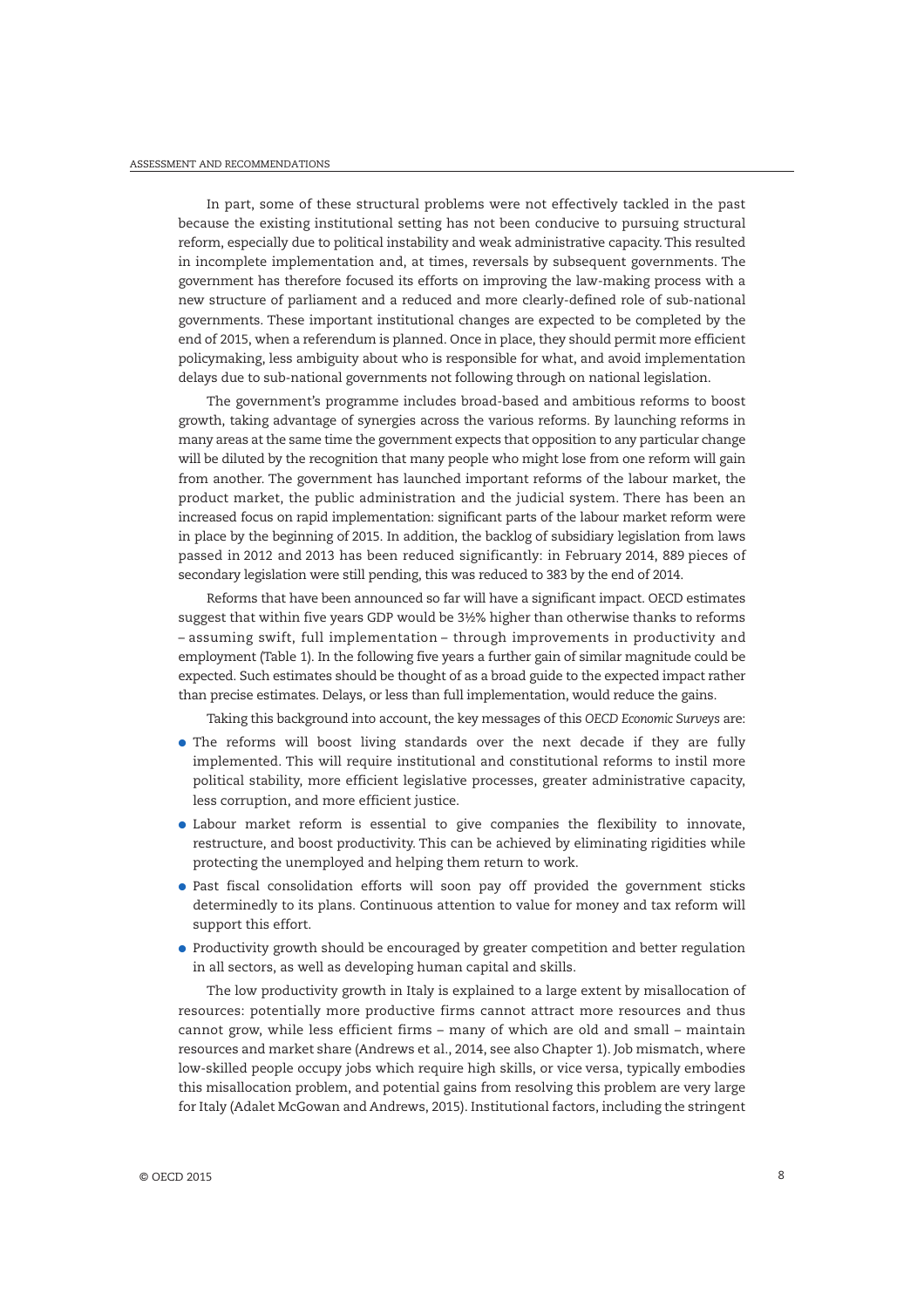#### Table 1. **Reform impacts on the level of GDP in the medium and long runs**

| A. OECD estimates                                |     |                             |                               |                       |                             |                               |
|--------------------------------------------------|-----|-----------------------------|-------------------------------|-----------------------|-----------------------------|-------------------------------|
|                                                  |     | Impact after 5 years        |                               | Impact after 10 years |                             |                               |
|                                                  | GDP | Via<br>employment<br>growth | Via<br>productivity<br>growth | GDP                   | Via<br>employment<br>growth | Via<br>productivity<br>growth |
| Product market reform <sup>1</sup>               | 1.5 |                             | 1.5                           | 2.6                   |                             | 2.6                           |
| Labour market reform (Jobs Act) <sup>2</sup>     | 0.6 | 0.5                         | 0.1                           | 1.2                   | 1.1                         | 0.1                           |
| Labour tax wedge                                 | 0.3 | 0.5                         | $-0.2$                        | 1.2                   | 1.6                         | $-0.4$                        |
| Tax structure reform                             | 0.4 |                             | 0.4                           | 0.4                   |                             | 0.4                           |
| Public administration and judicial system reform | 0.6 |                             | 0.6                           | 0.9                   |                             | 0.9                           |
| Total $3$                                        | 3.4 | 1.0                         | 2.4                           | 6.3                   | 2.7                         | 3.6                           |

B. Government estimates of adopted and planned measures<sup>4</sup>

|                                 | 2020             | Long-run                |     |  |
|---------------------------------|------------------|-------------------------|-----|--|
|                                 | Adopted measures | Measures to be approved |     |  |
| Product market reform           | 0.3              | 1.1                     | 3.2 |  |
| Labour market reform            | 0.4              | 0.9                     | 1.6 |  |
| Reform in public administration | 0.5              | 1.0                     | 2.3 |  |
| Reform in judicial system       | 0.2              | 0.4                     | 1.0 |  |
| <b>Total</b>                    | 1.4              | 3.4                     | 8.1 |  |

1. OECD estimates for the impact of product market reform include the results of reforms from 2012 onwards. Approximately two thirds of the quoted impact are due to measures taken in 2012-13.

2. The impact of the labour market reform is based on a judgement, based on the Jobs Act *Legge Delega* (enabling law), although not all details are defined yet.

3. Reforms that are planned (and announced) for 2015 and 2016, or in 2014 but not yet legislated in detail, have not been included, with the exception of those under the Jobs Act as described in Note 2.

4. Estimates by the Ministry of Finance, in Economic and Financial Document (DEF), update 2014.

*Source:* Ministry of Finance and OECD calculations.

employment protection legislation, hamper better and quicker reallocation of resources (Andrews and Cingano, 2014). Labour market reform is essential to tackle this problem, and is also an important signal of the government's commitment to enacting tough reforms.

### **A prolonged recession and uncertain prospects**

Real GDP has not grown much since the late 1990s and not at all since 2011; industrial production retreated in the great recession more than in many other OECD countries. Bank lending has fallen for several years, business confidence is low and investment has fallen to a level where it is now insufficient to replace capital as it wears out. To reverse the trend in productivity, the government's programme seeks to address some of its longstanding causes – uncompetitive non-tradeable sectors, regulated professions and the efficiency of the public administration and judiciary, among others. Together with the labour market reform, the government expects that this will increase investment.

There has been some improvement in overall cost competitiveness, measured by relative unit labour costs, since 2009, but this has not offset earlier losses (Figure 2). Price-based measures of competitiveness show less of a problem, and the trend decline in export shares has stabilised in the recession, while the current account balance has moved into surplus, as exports have held up relatively well recently while weak domestic demand has dampened imports.

OECD ECONOMIC SURVEYS: ITALY © OECD 2015 **17**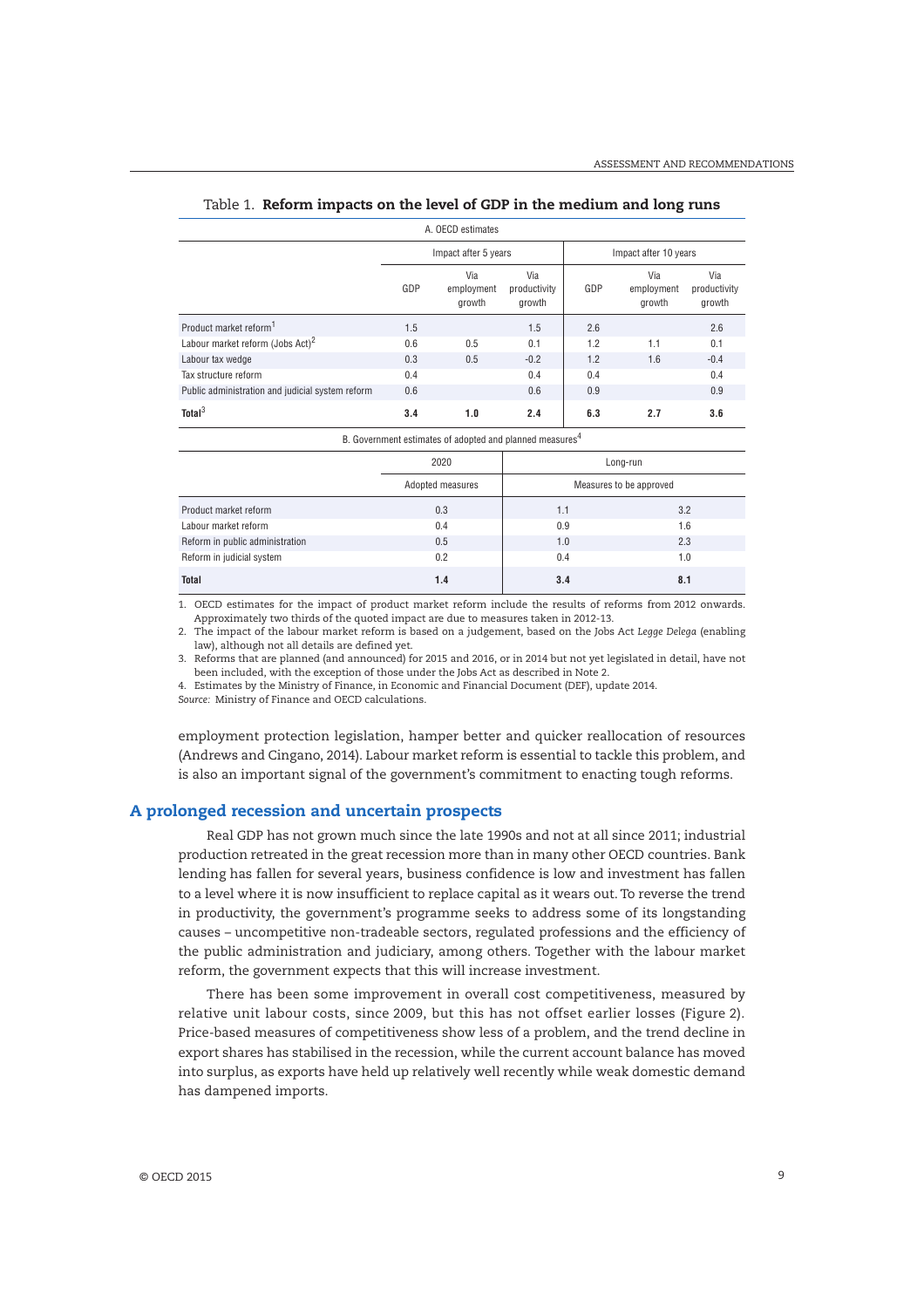#### *A weak but strengthening recovery is projected*

Prospects are for a gradual recovery in 2015 and 2016, supported partly by additional unconventional policy by the ECB and partly by the fading effect of the earlier fiscal consolidation, and also by real income gains due to the oil price decline (Table 2). In 2015, rising export market growth, restrained labour cost growth and the weaker euro should strengthen exports. Successful labour market reform, the budgeted reduction in the tax wedge on labour and better tax treatment of equity investment should help to underpin investment growth. Private consumption will remain weak but accelerate somewhat as lower energy prices and low inflation boost real incomes. Unemployment will edge down.

Risks are to the downside. The additional unconventional monetary policy measures assumed in the forecast might, even if introduced, be less effective than hoped in reviving credit, which would prevent the ECB from fighting deflation. ECB action has been decisive

|                                                           | 2010                                   |        |        |        |           |          |          |
|-----------------------------------------------------------|----------------------------------------|--------|--------|--------|-----------|----------|----------|
|                                                           | <b>Current prices</b><br>(billion EUR) | 2011   | 2012   | 2013   | 2014      | 2015     | 2016     |
| Gross domestic product (GDP)                              | 1 604                                  | 0.7    | $-2.3$ | $-1.9$ | $-0.4$    | 0.4      | 1.3      |
| Private consumption                                       | 980                                    | 0.0    | $-4.1$ | $-2.7$ | 0.2       | 0.7      | 0.8      |
| Government consumption                                    | 328                                    | $-1.8$ | $-1.5$ | $-0.7$ | $-0.2$    | $-1.0$   | $-0.3$   |
| Gross fixed capital formation                             | 319                                    | $-1.7$ | $-7.5$ | $-5.4$ | $-2.7$    | 0.1      | 2.2      |
| Housing                                                   | 89                                     | $-6.5$ | $-6.7$ | $-5.4$ | $-3.3$    | $-0.5$   | 0.0      |
| Final domestic demand                                     | 1628                                   | $-0.7$ | $-4.2$ | $-2.8$ | $-0.4$    | 0.1      | 0.8      |
| Stockbuilding <sup>1</sup>                                | 8                                      | 0.2    | $-0.8$ | $-0.1$ | $-0.1$    | 0.0      | 0.0      |
| Total domestic demand                                     | 1 636                                  | $-0.5$ | $-5.0$ | $-2.9$ | $-0.5$    | 0.1      | 0.8      |
| Exports of goods and services                             | 402                                    | 6.1    | 1.6    | 0.9    | 1.7       | 2.7      | 4.6      |
| Imports of goods and services                             | 434                                    | 1.2    | $-8.2$ | $-2.6$ | 1.4       | 2.1      | 3.4      |
| Net exports <sup>1</sup>                                  | $-32$                                  | 1.2    | 2.8    | 1.0    | 0.1       | 0.2      | 0.5      |
| Other indicators (growth rates, unless specified)         |                                        |        |        |        |           |          |          |
| <b>Potential GDP</b>                                      | $\ddot{\phantom{a}}$                   | 0.0    | $-0.2$ | $-0.2$ | 0.0       | 0.2      | 0.4      |
| Output gap <sup>2</sup>                                   | $\ddotsc$                              | $-1.9$ | $-3.9$ | $-5.6$ | $-5.9$    | $-5.8$   | $-5.0$   |
| Employment                                                |                                        | 0.3    | $-0.3$ | $-2.0$ | $-0.3$    | 0.1      | 0.4      |
| Unemployment rate                                         | $\ddotsc$                              | 8.4    | 10.7   | 12.2   | 12.4      | 12.3     | 11.8     |
| <b>GDP</b> deflator                                       |                                        | 1.5    | 1.6    | 1.4    | 0.4       | 0.2      | 0.2      |
| Consumer price index (harmonised)                         | $\ddotsc$                              | 2.9    | 3.3    | 1.3    | 0.2       | $-0.3$   | 0.5      |
| Core consumer prices (harmonised)                         |                                        | 2.0    | 2.0    | 1.3    | 0.7       | 0.2      | 0.5      |
| Household saving ratio, net <sup>3</sup>                  | $\ddot{\phantom{0}}$                   | 3.7    | 3.1    | 3.9    | 4.6       | 5.6      | 5.0      |
| Trade balance <sup>4</sup>                                | $\ddotsc$                              | $-1.1$ | 1.0    | 2.3    | $\ddotsc$ | $\ldots$ | $\ldots$ |
| Current account balance <sup>4</sup>                      | $\ddotsc$                              | $-3.1$ | $-0.5$ | 1.0    | 1.5       | 2.0      | 2.3      |
| General government fiscal balance <sup>4</sup>            |                                        | $-3.5$ | $-3.0$ | $-2.8$ | $-3.0$    | $-2.7$   | $-1.8$   |
| Underlying general government fiscal balance <sup>2</sup> |                                        | $-3.2$ | $-1.0$ | $-0.3$ | 0.1       | 0.3      | 0.7      |
| Underlying government primary fiscal balance <sup>2</sup> | .,                                     | 1.2    | 3.8    | 4.1    | 4.4       | 4.4      | 4.9      |
| General government gross debt (Maastricht) <sup>4</sup>   | ä,                                     | 116.4  | 122.2  | 127.9  | 130.6     | 132.8    | 133.5    |
| General government net debt <sup>4</sup>                  | $\ddotsc$                              | 96.1   | 111.1  | 117.5  | 120.4     | 122.7    | 123.1    |
| Three-month money market rate, average                    | $\ddotsc$                              | 1.4    | 0.6    | 0.2    | 0.2       | 0.1      | 0.1      |
| Ten-year government bond yield, average                   | $\ddot{\phantom{a}}$                   | 5.4    | 5.5    | 4.3    | 2.9       | 2.4      | 2.4      |

| Table 2. The Economic Outlook to 2016 |  |  |  |
|---------------------------------------|--|--|--|
|---------------------------------------|--|--|--|

Annual percentage change, volume (2010 prices)

1. Contribution to changes in real GDP. 2. As a percentage of potential GDP.

4. As a percentage of GDP.

3. As a percentage of household disposable income.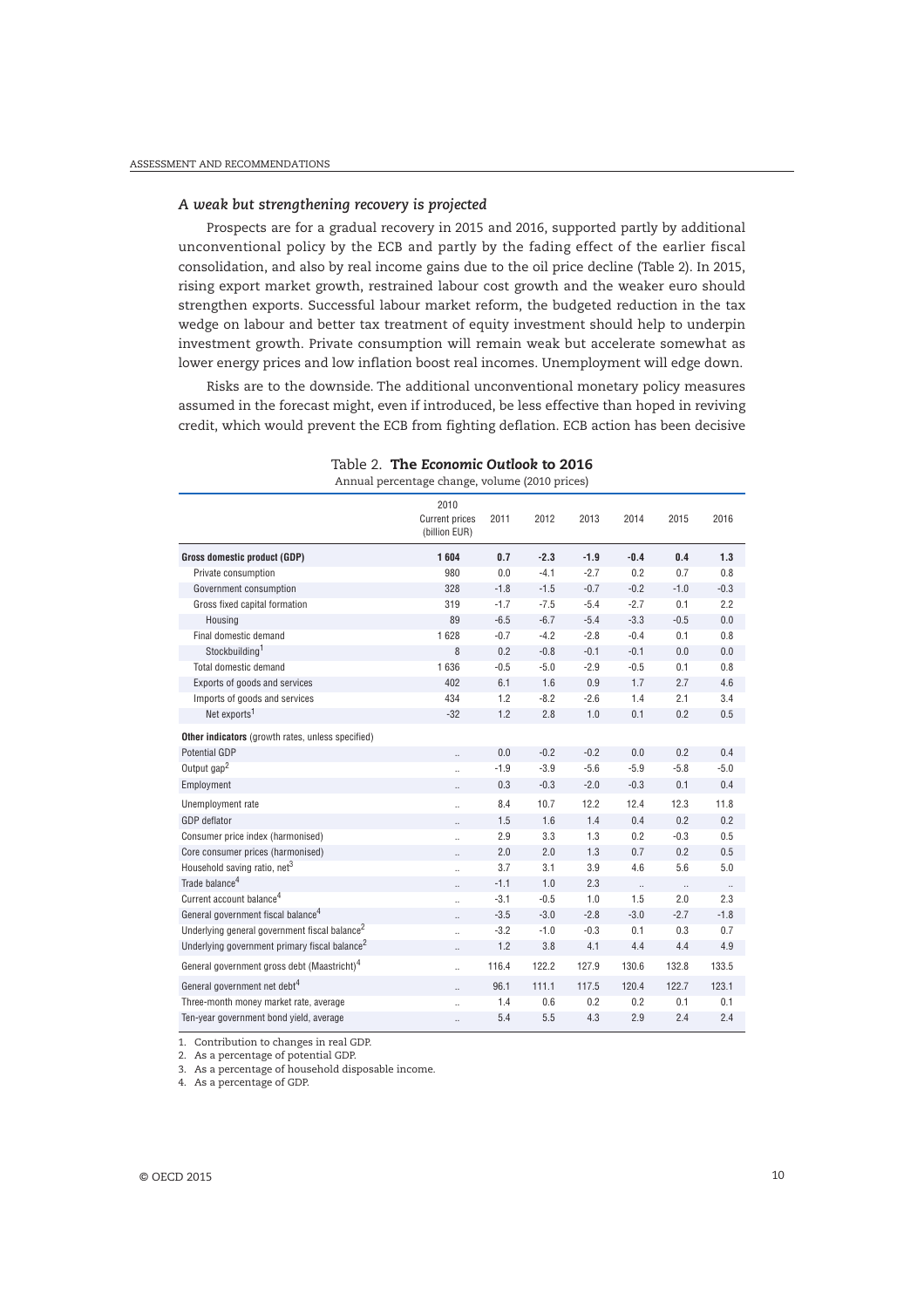in sustaining market confidence in Italian debt, but market sentiment could turn against Italy with its history of low growth and high debt, especially in the absence of other measures to sustain aggregate demand in the euro area. The general level of interest rates and the risk spread against Germany could rise, further delaying the point at which public debt will fall significantly. Containing this risk will require continued political commitment to steady debt reduction. More prolonged weakness in other euro area countries would undermine the hopes of stronger net exports, while a key internal risk is that the ambitious reform programme is somehow derailed or the political commitment to reform fades. This would damage confidence and the prospects for economic recovery.

On the upside, investment tends to be quite volatile in recoveries and, having fallen so much, it could rise more quickly with a return of confidence and available finance. Furthermore, the weakening euro could give a stronger boost to net trade, while lower energy prices benefit Italy directly as a major energy importer but also through the effects on effective demand of increased real incomes in important trading partners.

The recession has accentuated the longstanding regional divide. Italy has long suffered from large divergences between the north and south with respect to key socio-economic factors such as unemployment, female participation, household incomes, and many types of crime, especially violent crime. The recession's impact on both economic activity and employment has been more severe in the south than the north (Figure 3). Internal migration might be expected to serve as a safety valve, with people moving from low- to high-employment parts of the country. Indeed, in the 1950s and 1960s there were quite high rates of net emigration from the south, both to northern Italy and to other countries. However, in recent years, despite the widening gap in unemployment rates, net migration has been low. The planned constitutional change, centralising responsibility for key policy areas such as active labour market policy and competition, should help reduce the regional divide.





1. Business survey of production levels, manufacturing sector. Balance of companies responding that production has risen over companies responding that production has fallen.

2. Total employed, persons aged 15 and over. *Source:* Istat and Datastream.

1 2 *http://dx.doi.org/10.1787/888933184665*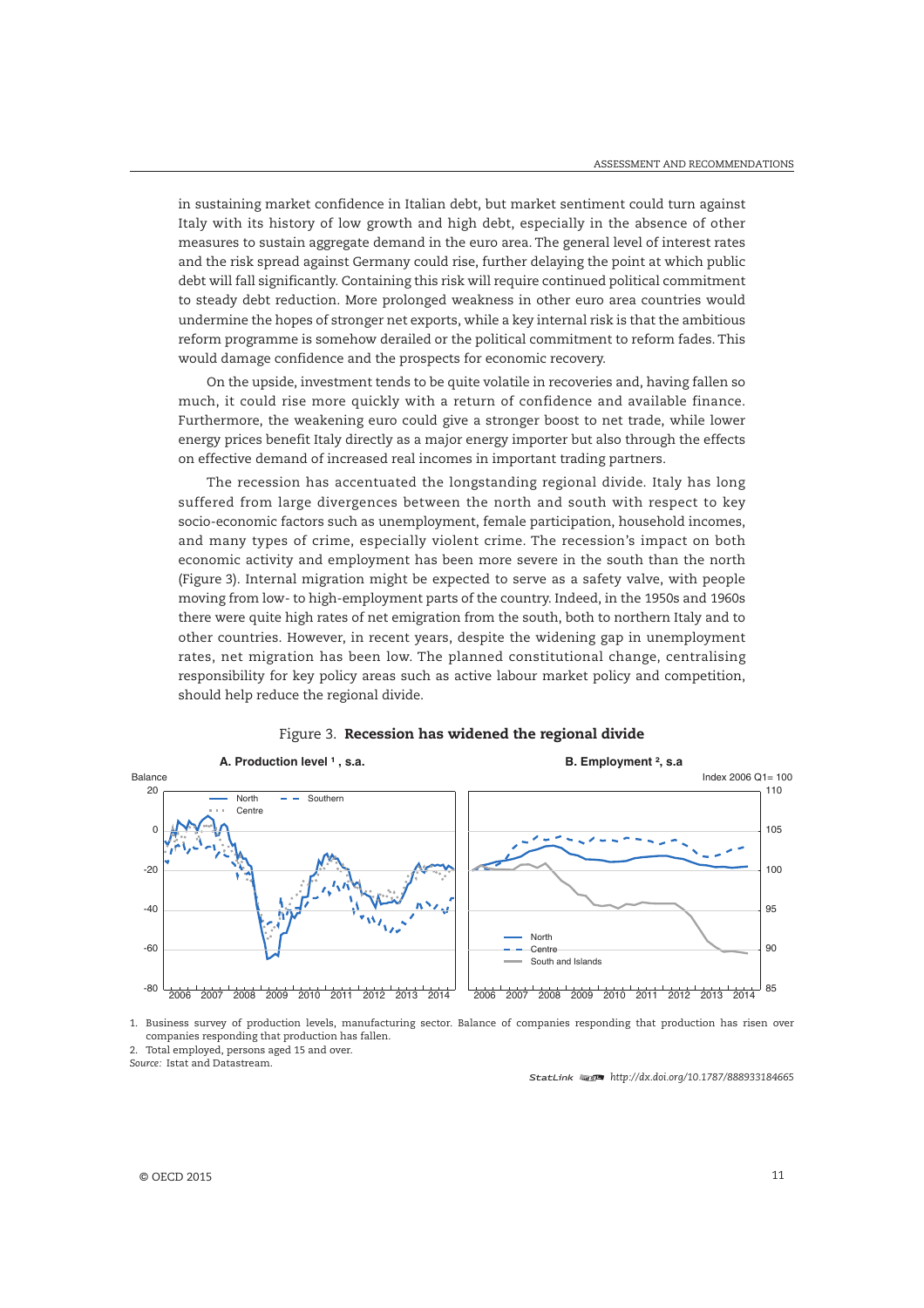#### *The prolonged recession has weakened banks and company balance sheets*

Falling bank lending has been a contributory factor in the continuing recession (Figure 4). The banking system as a whole meets capital requirements, but even though provisioning has been improving, non-performing loans amounted to some 17% of total loans in mid-2014 and weigh heavily on the balance sheet of many banks. This accentuates their traditional conservativism regarding risky loans. It is probably one reason why interest rates to the private sector have fallen less than those on government debt, as banks keep margins high to cover losses. The Asset Quality Review and stress tests – focusing on the capital required to survive three years of heavy losses – revealed in October 2014 that a small number of banks needed some recapitalisation, totalling around EUR 3 billion, or about 0.2% of GDP.



Figure 4. **Bank lending has been declining, while interest rates remain high for private borrowers**

*Source:* Bank of Italy and Datastream.

1 2 *http://dx.doi.org/10.1787/888933184678*

Reducing non-performing loans is a priority for any bank, as dealing with them ties up capital and burdens banks' loan officers with restructuring tasks rather than making new loans that could finance investment and growth. Banks are increasingly active in using the secondary market to sell these loans and it is important there are no disincentives to recognising the losses implicit in selling them. Further action is needed to achieve a lower level of non-performing loans. Despite reforms to the bankruptcy law itself, judicial processes remain slow and could be accelerated by expanding the use of specialised courts and out-of-court debt workouts. The disposal of these troubled loans can be accelerated by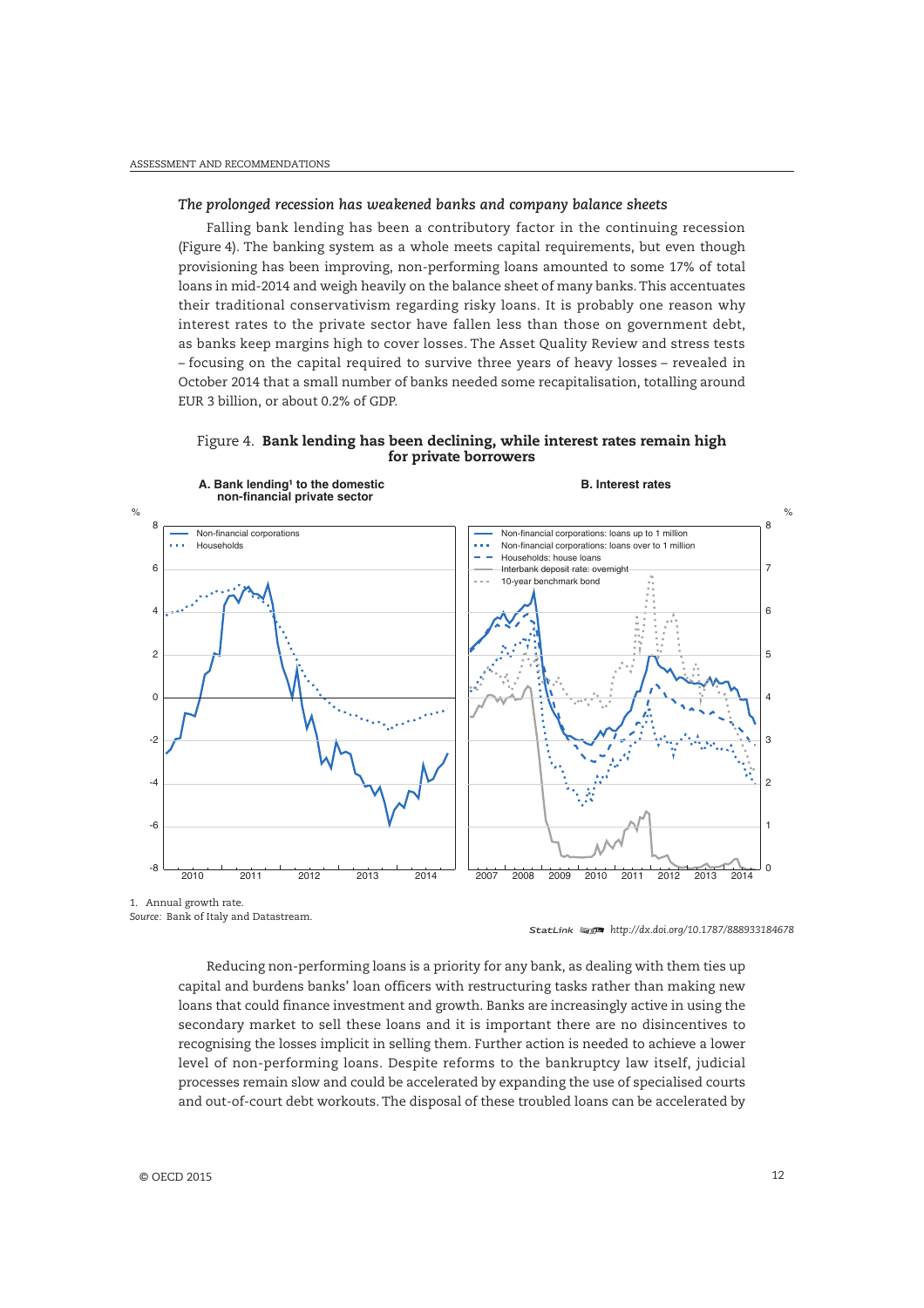setting up specialised asset management companies ("bad banks") that would acquire them with appropriate haircuts (Gandrud and Halleberg, 2014); this process is already underway in the private sector, but at a slow pace. Some euro-area countries have successfully set up public bad banks. If progress remains slow, the establishment of a public bad bank could be envisaged in Italy. Meanwhile, together with changing the tax treatment of loan-loss-provisions, the government has taken a number of measures to improve the flow of finance to companies from non-bank sources, in its "Finance for growth" measures (Box 1).

#### Box 1. **Recent government measures to increase "Finance for Growth"**

The government has taken a number of measures to make it easier or cheaper for finance to flow to small companies or infrastructure projects and investment in general, as well as encouraging wider stock market listing to improve access to equity finance.

**Easier access to credit.** Some institutions previously prohibited from lending directly to companies, such as credit funds, securitisation companies and insurance companies, may now lend directly to firms. The withholding tax for EU investors on medium-long term financing, unlisted bonds and certain other securities is removed. The endowment of the Central Guarantee Fund has been increased and the scope of the Fund widened by including guarantees for mini-bonds issued by SMEs.

**Fiscal and other incentives for investment.** Measures recently enacted Include a temporary tax credit for companies increasing their level of investment and a subsidy targeting loans to small and medium-sized enterprises for the purchase of machinery, equipment, capital goods and for investment in IT. A tax credit for incremental investments in R&D in the 2015-19 period has been introduced. A favourable "patent box" taxation on income deriving from direct/indirect use of intellectual property, patents and trademarks has been also been introduced (see also Criscuolo and Appelt, 2015). Project bonds for infrastructure investment have been made cheaper and simpler to issue. Regulations governing the involvement of institutional investors in real estate have been relaxed.

**Encouraging the supply of equity finance.** The allowance for corporate equity has been increased and can also now be set off against regional corporate taxes (IRAP). Measures to simplify public listings by SMEs and by family companies include the possibility of multiple-voting shares, reduced minimum capital requirements, variable thresholds for compulsory takeover and an increased threshold for compulsory communication of holdings or admissible cross-shareholdings. The allowance for corporate equity is to be increased by 40% for newly-listed companies (Super ACE).

Early results are encouraging. Within the first few months additional lending SMEs from the "Sabatini law" fund was EUR 2 billion, and 26 new companies raised EUR 1 billion in bond issues.

## **Institutional reforms can be the basis for better policymaking and stronger implementation**

The government has launched constitutional reforms in two important areas: the structure of parliament and the division of responsibility between central and sub-national governments. The reform of parliament will transform the Senate into a second-tier body. Since 1946 the two houses of parliament, the Senate and the Chamber of Deputies, have had equal powers and prerogatives in terms of drafting legislation, though they are elected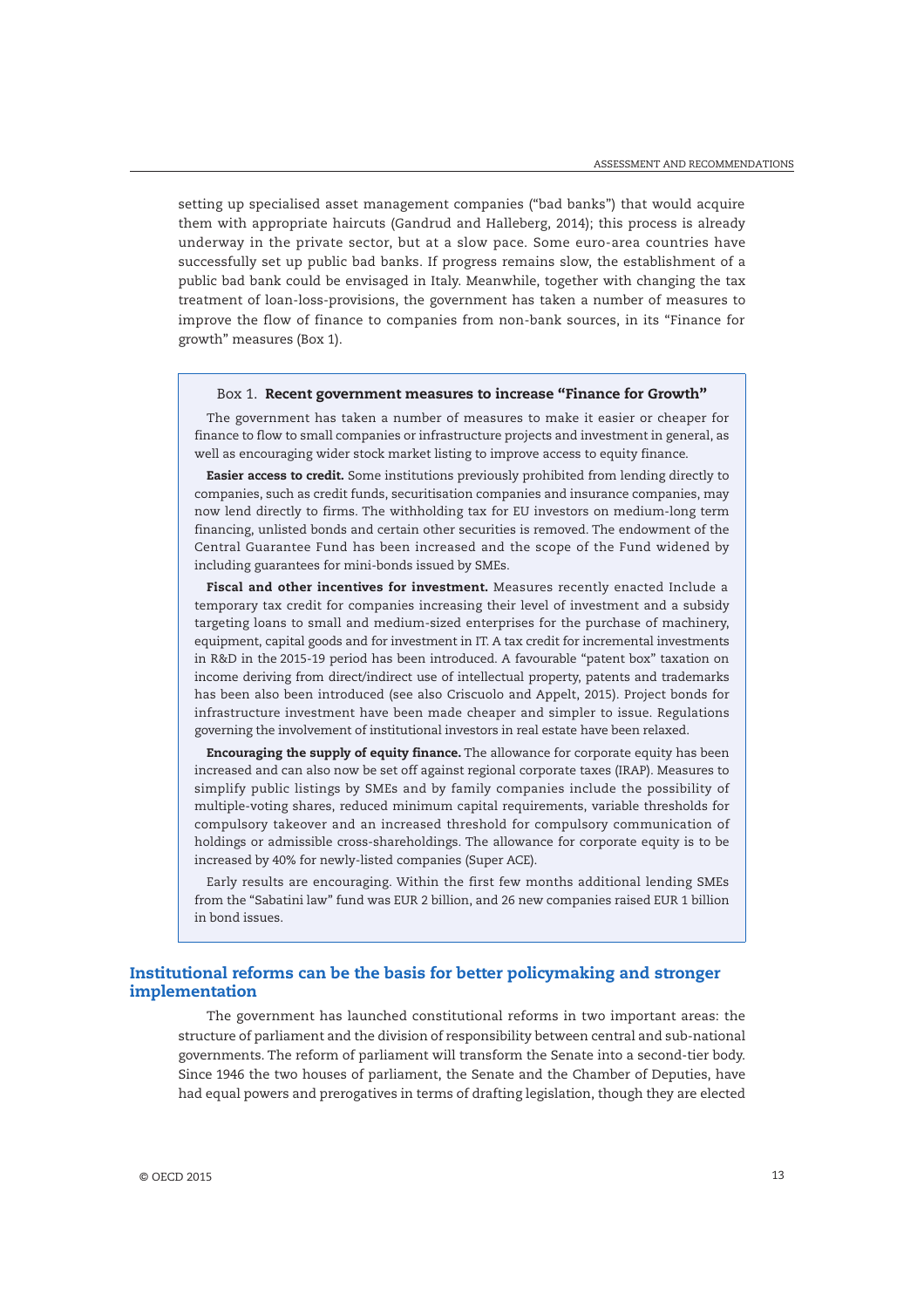on different bases. Legislation can be passed from one to the other for modification. This can mean long and protracted negotiations, many amendments, and complicated legislation. Under the proposed constitutional change, which has already been voted by the Senate itself and the constitutional commission of the Chamber of Deputies, the Senate would have an equal legislative function to the Chamber of Deputies only for a narrow range of issues. For all other matters, the Senate would have the power only to propose modifications to drafts from the Chamber of Deputies. The Senate will also participate in monitoring the public administration and policy implementation. Reduced from 315 to about 100 members, it would be composed of a number of representatives for each region, drawn from members of the regional councils and mayors, and up to five notables nominated by the president of the republic.

The reform of centre-sub-national relations, which would reverse some of the changes introduced in a 2001 constitutional reform, would recentralise a number of devolved functions and eliminate concurrent competences. A number of OECD studies have drawn attention to the difficulties the current structure has generated in regulation and environmental policy (OECD, 2009b, 2013a, 2013c). Policy regarding energy and most infrastructure would revert to national level. The change would also convert the *de facto* abolition of the 110 provinces, which was achieved in 2014 through legislation and administrative measures, into a constitutional fact. One underlying principle will remain, with more limited scope of application: all matters that are not expressly reserved for central government will be regional competences. Regions with a balanced budget will be given more autonomy for as long as they keep their budget balanced. In addition, the public functions financing of all regions and municipalities will be based on standard indicators of costs and needs (which are already available on-line).

This important constitutional reform is expected to be completed by the end of 2015, when a referendum is planned. Once in place, the reform should permit more efficient policymaking, reduce ambiguity about who is responsible for what, avoid implementation delays due to sub-national government not following through on national legislation, and improve the coherence of the domestic market by reducing the extent of regulatory variation between regions.

The 2013 *OECD Economic Survey* noted that policy implementation appears to be a weakness (OECD, 2013a; O'Brien, 2013). Effective policy implementation needs well-designed and well-written (i.e. in clear and unambiguous language) legislation, effective public administration (ranging from prompt introduction of implementing regulations to effective enforcement of their specific provisions) and an efficient legal system to back up enforcement and prevent corruption.

Poor policy implementation can arise from various sources. For example, legislation has sometimes been unclear, or imposed unreasonable deadlines (Allio and Rangone, 2015). This can lead to non-compliance occurring inadvertently, but may also cover deliberate non-compliance and make it seem normal. Another problem can be institutional instability. If the structure or mandate of a body is changed too frequently, its ability to focus on its key tasks may be reduced. For instance, the anti-corruption agency created in 2004 was modified four times before its abolition in 2008. Its successor, ANAC, created in 2012, has had its mandate changed twice since then.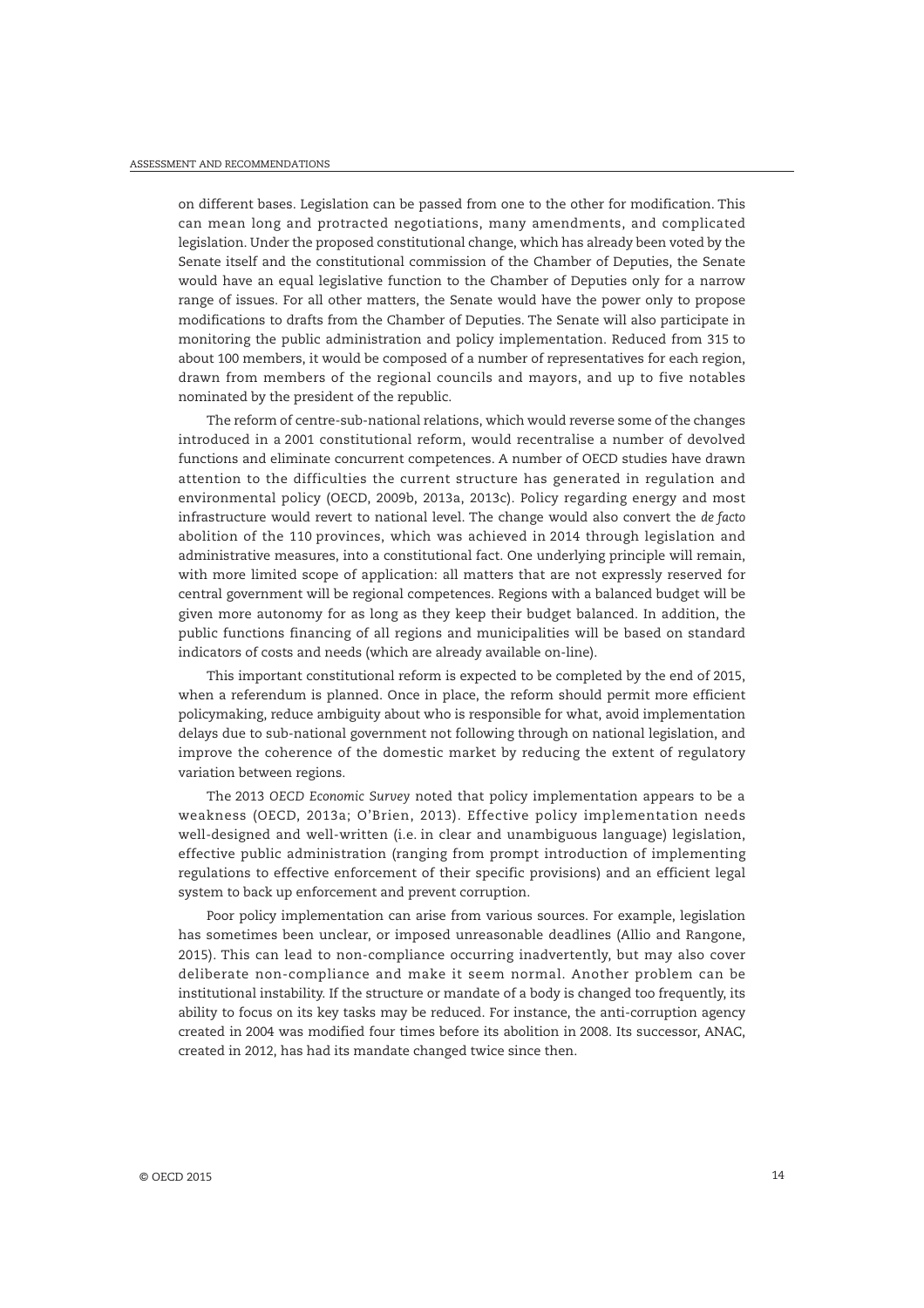The language of legislation itself can be important. An OECD study on international investment agreements notes that French, UK and German agreements, covering several decades, used unchanged phrasing to refer to the period of validity of the agreement (Pohl, 2013). The equivalent Italian documents use at least a dozen different formulations. Unjustified variations in language (many of which were noted in Italian legislation by Clarich and Mattarella, 2010) can create unnecessary waste of time and, potentially, legal ambiguity. The ongoing process of regulatory simplification and codification of existing laws and regulations can also improve the transparency of legislation and should continue.

Difficulties with policy implementation have arisen from potential conflicts or overlapping responsibilities between levels of government. One example where this can occur is with environmental policy, where policy design is a central government responsibility, but implementation is delegated to the regions (OECD, 2013c). Energy planning and retail regulation are other examples where several levels of government have powers or responsibilities. The government's intention to clarify the division of responsibility between centre and regions, as well as the phasing out of the provincial level of government, could yield more decisive action.

Other difficulties with implementation can arise because legislation is introduced hurriedly, with the corresponding risk of insufficient attention to detail or poor assessment of possible alternative policies. For this reason the 2013 *OECD Economic Survey* recommended that less use be made of decree laws. The constitution reserves the use of decree laws for "urgent" measures. Given the long time scale over which structural reform takes effect, taking time to get the measures right, and to get effective parliamentary consent and "ownership" to improve the durability of the measures, will often be more important than "urgent" action. The reformed structure of parliament should allow legislation to be agreed more quickly without the use of decree laws; the time saved should be used to improve all aspects of the process, including drafting but also use of impact assessments and other processes designed to subject policy choices to scrutiny for efficiency and effectiveness. A proposed constitutional change will limit the use of "urgent" decrees to a specific list of issues, and also introduces the possibility of timelimited debate (imposing a vote by a definite date) in the Chamber of Deputies.

An inefficient public administration can be a barrier to effective implementation of reforms. Weaknesses in the Italian public administration have included absenteeism, low skills, mismatch, lack of transparency and cronyism (Department of Public Administration, 2008; Commission on corruption in public administration, 2012). Past reforms have tackled many of these areas, though progress has been slow. The government needs to continue its efforts to pursue more performance-oriented management and improve skill levels. The revision to public employment regulations that allows them to be reassigned more easily should improve both flexibility and skill-matching, if used by a management system that focuses on performance. Transparency has improved, and is an important tool in the fight to avoid waste and corruption, but more could be done. An example is to move to a more general freedom of information provision, where all information held by the public administration should be available on request to the public, except to protect privacy or security. This would contrast with the current duty to publish only information that is specified by law, although this covers a wide range of areas.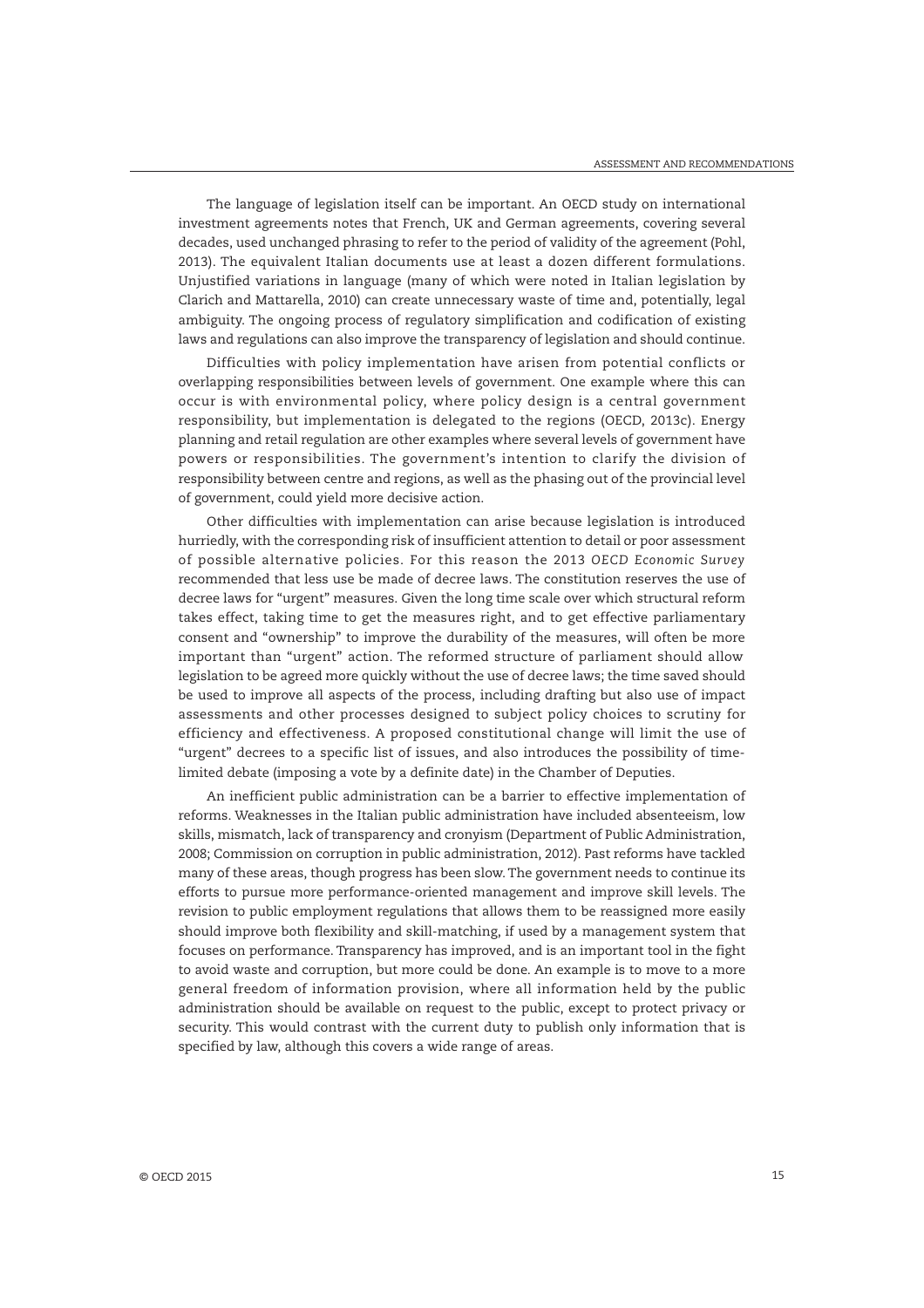#### *Monitoring and ongoing policy assessment is important*

The current government is aware of policy implementation problems. It maintains a record, developed under the two predecessor governments, of the extent to which subsidiary legislation has been completed. This shows that much work in implementing legislation from both 2013 and 2012 remained to be done even in early 2014. By the end of 2014 about half the backlog had been cleared, though 383 specific pieces of subsidiary legislation were still needed to complete legislation from 2012 and 2013. Some policy changes were introduced rather hurriedly in 2014, such as changing the effective status of provinces in advance of considering the details of the constitutional law, which will not come into force until 2015 at the earliest. A number of measures introduced in 2012, for example the labour market changes, included provision for monitoring their impact so as to have concrete evidence on which to assess their effectiveness. This is a good idea which should be continued.

The government's approach of setting its reform programme within a broad three year timetable, together with broad consultation on proposals in the main reform areas (public administration, education, justice), is an important step in the direction of a more considered approach to policy making. A legislative timetable has been set out for the period 2014-15 and published on the Ministry of Economics and Finance website (Table 3).

|                                                                                   | Further measures foreseen                       |
|-----------------------------------------------------------------------------------|-------------------------------------------------|
| <b>Fully legislated</b>                                                           |                                                 |
| New labour contract                                                               |                                                 |
| Revised unemployment benefit                                                      |                                                 |
| Income tax cut. Tax benefits for small farmers                                    |                                                 |
| Corporate tax: extended allowance for corporate equity; "patent box"              | Ministerial decree requirement for confirmation |
| Courts: expansion of access to alternative dispute procedures                     |                                                 |
| Administrative justice                                                            |                                                 |
| Anticorruption measures; public procurement and infrastructure investment         |                                                 |
| Expanded SME access to non-bank finance. Easier SME listing requirements          |                                                 |
| <b>Partially legislated</b>                                                       |                                                 |
| Active labour market policy                                                       | Decree by June 2015                             |
| Minimum wage                                                                      | Decree by June 2015                             |
| Administrative simplification for citizens and business                           |                                                 |
| Electoral law                                                                     | Further confirmation votes in parliament.       |
| Senate reform                                                                     | Constitutional referendum                       |
| Central - sub-national relations                                                  | Further confirmation votes in both chambers.    |
|                                                                                   | Constitutional referendum.                      |
| Further tax reform                                                                | Decrees due by March 2015                       |
| Strengthening sanctions against financial fraud and mafia; revise statute         |                                                 |
| of limitations                                                                    | Further confirmation votes in parliament        |
| Yet to be approved                                                                |                                                 |
| Strengthening business courts                                                     | Decree pending                                  |
| Liberalisation and deregulation in local services, regulated professions, network |                                                 |
| industries, etc.                                                                  | Draft Competition Law planned for June 2015     |
| Enhance strategic energy infrastructure                                           |                                                 |
| Education reform for labour market                                                | Draft legislation due in February 2015          |
| Public administration reform                                                      |                                                 |
| Criminal justice reform                                                           |                                                 |
|                                                                                   |                                                 |

#### Table 3. **Progress on structural reforms**

*Source:* MEF (2014a).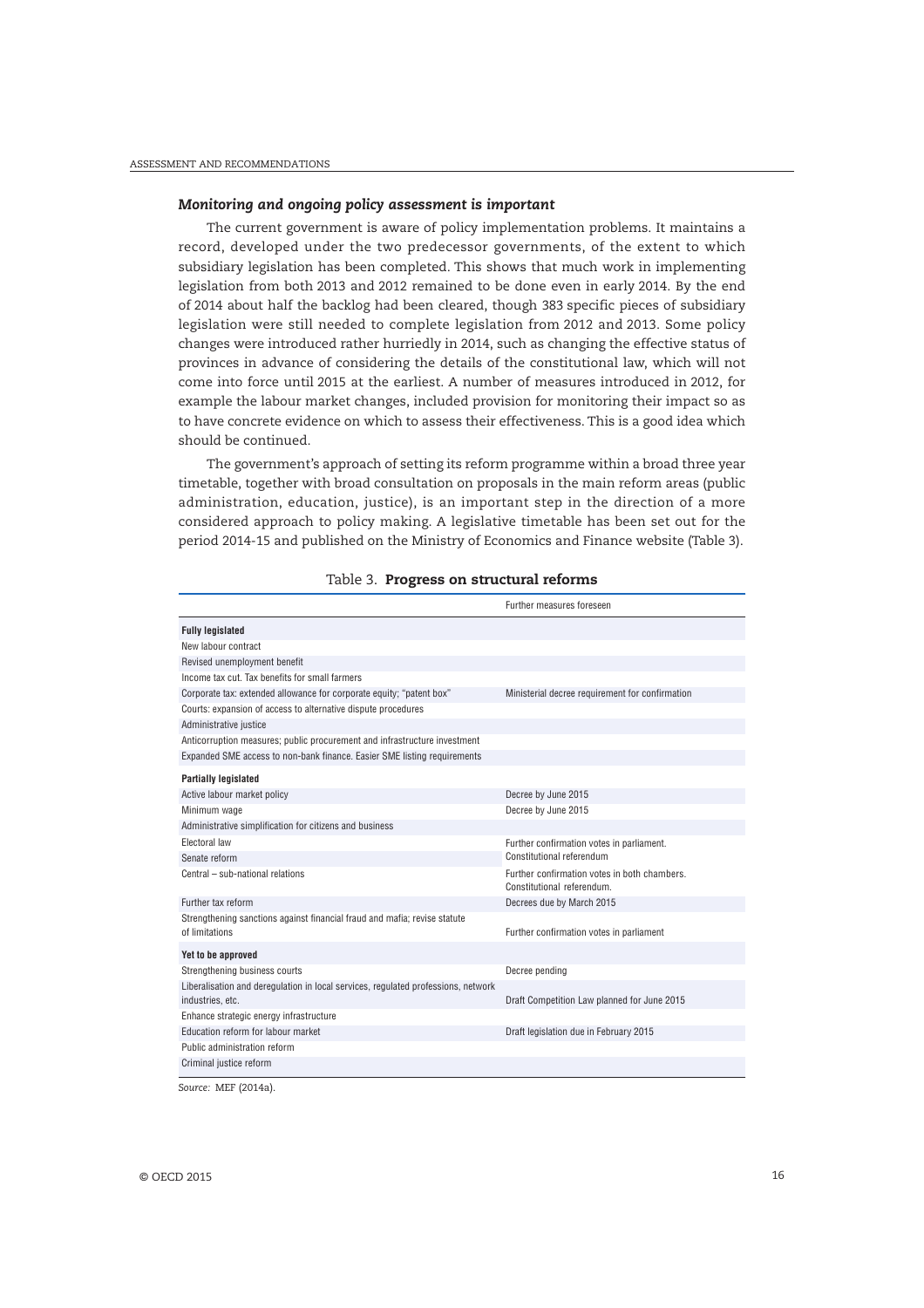Policies to improve productivity can cover a wide range of policy areas, in many different ministries, each with their own specific mandates. Generating comprehensive reform programmes across disparate ministries can be difficult. Some countries have found it useful to have an independent permanent productivity commission to investigate and advise on what structural reforms are needed and to advocate reform. Australia has had an effective commission for a long time. New Zealand and Mexico recently introduced similar bodies, while Norway instituted a commission with a two-year mandate. Early signs suggest that they are working well. In Mexico, success has led to moves to integrate the commission more systematically into the legislative process, including a requirement that the government publically respond to its policy recommendations. Productivity commissions have been found to play a useful role in the public debate when they provide advice that is independent from political considerations and based on sound research, which both enhance credibility (Banks, 2011). Such a commission, with a mandate to provide advice to the government on matters related to productivity, to promote public understanding of reforms, and to engage in a dialogue with stakeholders, would be useful in Italy. Its recommendations would be able to take account of analysis by international institutions but could be better tailored to specific country characteristics.

#### *A more efficient judicial system and efforts to tackle corruption*

Important steps have been taken to improve efficiency in the judicial system. Measures to gain economies of scope and scale through amalgamation of small courts, thus allowing some specialisation by judges as recommended in previous OECD work (OECD, 2013a; Palumbo et al., 2013), are being implemented, for example in labour law. The planned establishment of specialised business courts should be swiftly implemented. Another OECD recommendation, to modify the application of the statute of limitations to reduce the incentive to prevarication, has also been implemented. Other steps, including consideration of measures to limit the very high rate of appeal, could further improve efficiency.

Reducing corruption and improving trust in Italy must also remain a priority (OECD, 2013d). The new anti-corruption agency ANAC needs stability and continuity as well as support at all political levels if it is to effectively monitor the public administration and providers of public services and infrastructure. Following revelation of major waste of public funds, at least partly due to corruption, in important public infrastructure projects, the national agency formerly responsible for overseeing public works projects (AVCP) was absorbed into ANAC. The government's view was that the task of ensuring value for money and preventing corruption can be mutually reinforcing given that much corruption in public administration affects public procurement. In the longer run, it might be efficient to have a separate agency like AVCP to concentrate on value for money, while ANAC focuses on ensuring that measures to avoid corruption are in place. Until recently, ANAC, unlike other "authorities" in Italy such as the competition authority, has been essentially a monitoring and reporting institution, focusing mainly on anti-corruption and transparency procedures and practices in public agencies rather than specific instances of corruption. It has now been given some additional powers, however. ANAC can submit files for court proceedings to the judicial authorities and can also request that the local Prefect put firms, or parts of firms, suspected of being involved in corrupt behaviour with regard to public procurement into compulsory administration.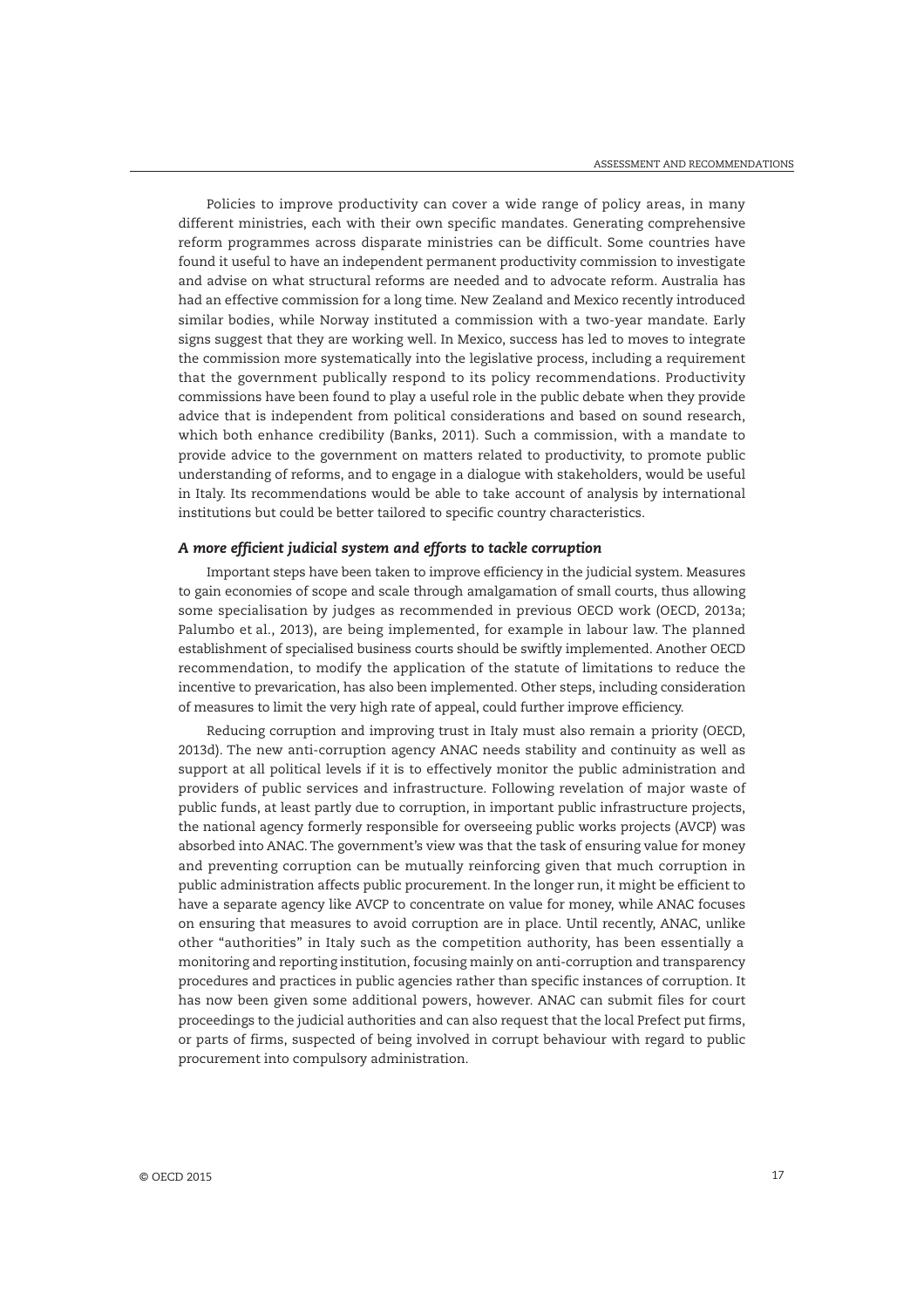#### **Recommendations to boost efficiency through institutional reform**

#### **Key recommendations**

- Follow through the reforms of parliament and the re-assignment and clarification of policy competences between the centre and sub-national government.
- Ensure that legislation is clear, unambiguous and supported by improved public administration, including through reduced use of emergency decrees.
- Further streamline the court system, with more specialisation where appropriate; increase the use of mediation; enhance monitoring of court performance.
- Consider establishing a Productivity Commission with the mandate to provide advice to the government on matters related to productivity, promote public understanding of reforms, and engage in a dialogue with stakeholders.
- Reducing corruption and improving trust must remain a priority. For this, the new anticorruption agency ANAC needs stability, continuity as well as support at all political levels.

#### **Other recommendations**

● Support active and independent action by the anti-corruption agency, complementing the pursuit of increased efficiency in the judicial system.

## **Labour market and competition reforms to improve productivity and well-being**

If successful, the reform programme could make Italy a place where families can live better lives. While life is already enjoyable for many, especially in terms of work-life balance, some dimensions of well-being rank low relative to other OECD countries (see Figure 1). Some of these, such as low scores on education and skills, civic engagement and governance, contribute to the economy's poor performance. Large gender gaps between men and women in terms of well-being, labour-market participation and wages deprive the country of an important source of dynamism.

Inefficient labour market institutions contribute to low labour utilisation. The crisis aggravated weaknesses in the labour market: low participation, high structural unemployment and increasing duality. The unemployment rate has been between 12% and 13% since mid-2013 with large regional disparities: it is as high as 20% in the south. High structural unemployment and low participation rates leave many people out of employment. The proportion of young people neither in education nor employment (NEET) has risen by over 6 percentage points since the onset of the crisis, reaching nearly 23% by the end of 2013, the second highest share in the OECD. Stringent laws and weak employment prospects also encourage developments in the underground economy: the Italian National Statistical Institute, Istat, estimates the number of workers in the underground economy is equivalent to 12% of total employment.

#### *Protecting individuals rather than specific jobs*

Current legislation provides very strong protection for employees in larger firms (over 15 employees) with indefinite employment contracts, accounting for about 50% of total employment, with less protection for those in small companies and very little security for the rest. Under the existing legislation, dismissed workers can file a case in court claiming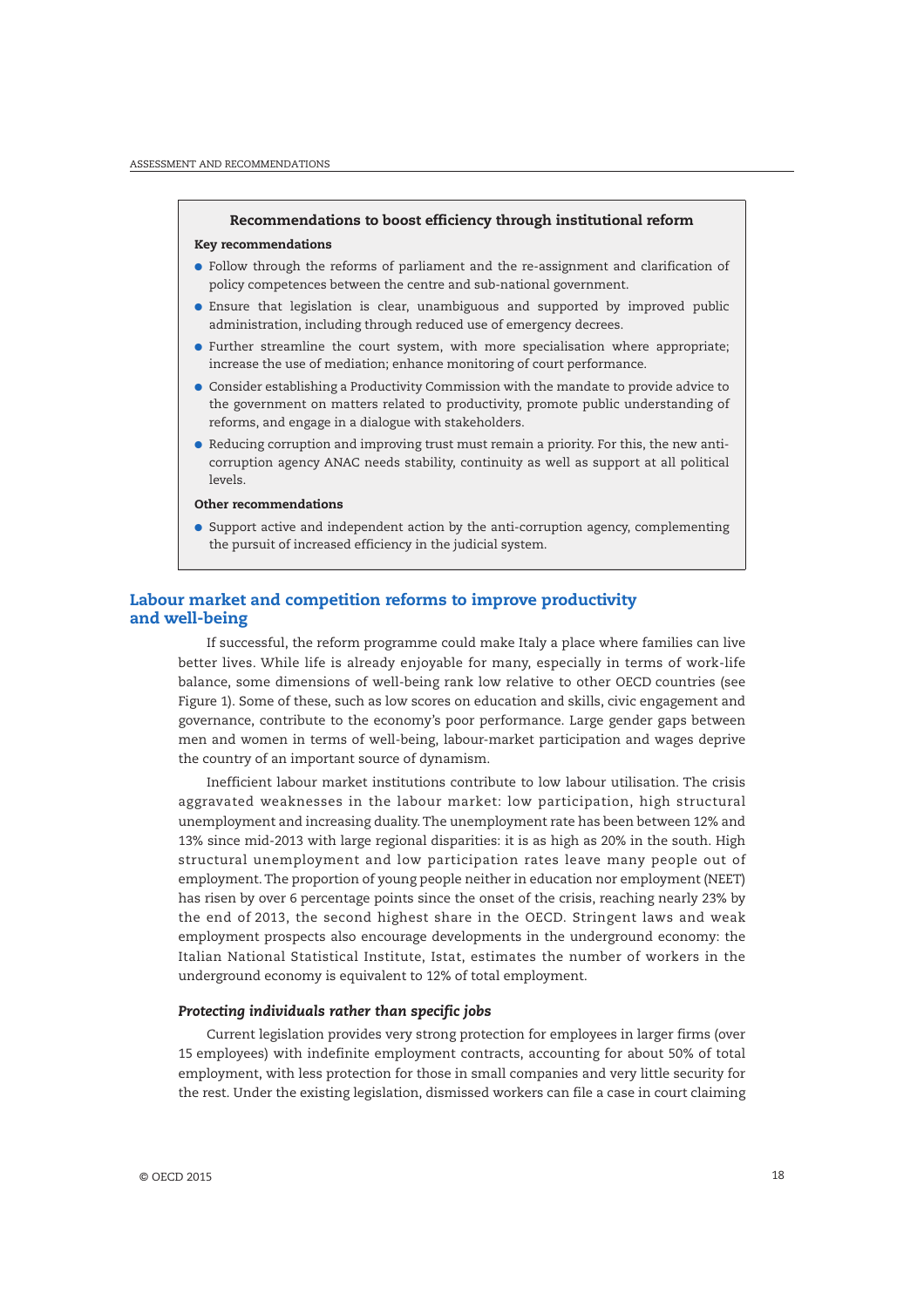that their dismissal was unfair and claim monetary compensation and/or reinstatement. A reform in 2012 restricted the possibility of reinstatement to cases in which the alleged justification was unfounded (Table 4). This reform reduced somewhat the frequency of reinstatements (Bank of Italy research suggests by as much as one third), but gave rise to many interpretation problems which have slowed down the judicial process.

|  |                       |  | Table 4. Recent reforms easing regulation on labour market contracts |  |
|--|-----------------------|--|----------------------------------------------------------------------|--|
|  | in selected countries |  |                                                                      |  |

|                                                          | Italy | Spain | France | United<br>Kingdom | Greece | Portugal |
|----------------------------------------------------------|-------|-------|--------|-------------------|--------|----------|
| Reduce procedural inconvenience for dismissal cases      |       | X     | X      |                   | X      |          |
| Reduce severance pay for permanent contracts             |       | X     |        |                   | X      | X        |
| Relax the definition of unfair dismissal                 |       |       | X      |                   |        | X        |
| Reduce compensation for unfair dismissal                 |       | X     |        |                   |        |          |
| Reduce possibility of reinstatement for unfair dismissal | x     |       |        |                   |        | X        |
| Reduce regulation on collective dismissals               | X     | X     |        |                   | X      |          |
| Reduce regulation on non-permanent contracts             | x     | X     | X      |                   | X      | X        |
| Increase regulation on non-permanent contracts           |       |       |        | X                 |        |          |

*Note:* The 2012 reform relaxed employment protection rules on permanent contracts, notably limiting the possibility of reinstatement following unfair dismissal. The 2012 reform reshaped incentives to hire on fixed-term contacts; no justification required for the first fixed-term contract if its duration does not exceed one year, which was extended to three years in early 2014; the interval period between two fixed-term contracts was extended, which was withdrawn in early 2014.

1. There is no severance pay in Italy.

*Source:* OECD (2013), *OECD Employment Outlook 2013*, OECD Publishing, Paris; and EPL indicators.

With the "Jobs Act" adopted in December 2014, the government has a mandate to introduce measures to rationalise employment protection, expand active labour market policy and make social protection more effective. Such policies will improve skill matching and enhance productivity. To rebalance job protection, a standard contract with employment protection increasing with tenure was introduced in early 2015. This further limits the possibility of reinstatement of workers following unfair dismissal, excluding this possibility for dismissal for economic reasons (*motivo oggettivo*). These new arrangements imply quite radical changes for Italy. To avoid unwarranted disruption, they are applied only to new employment contracts ("grandfathering" existing rights).

The new contract provides a basic level of protection for the first two years, after which the level of compensation for unfair dismissal increases up to a maximum of 24 month's wages. Such contractual arrangements will benefit both the employer and the employee, since they facilitate more job creation for those with little professional experience while paving the way to more stable professional careers.

The reform ensures that workers judged to be unfairly dismissed for objective reasons (i.e. where the firm gives economic or technological changes as reasons for the redundancy) are not eligible for reinstatement, with firms providing monetary compensation instead. By increasing predictability this lowers the effective costs of dismissal, even if judged to be unfair by courts, helping firms create more jobs. The reform should substantially reduce the average amount of such compensation, which is currently very high, averaging about 21 months of salary against the OECD average of 14 months. It also envisages that courts can judge only a few well-defined issues: discriminatory dismissal; the proof of dismissal motivation; and wrong dismissal procedure.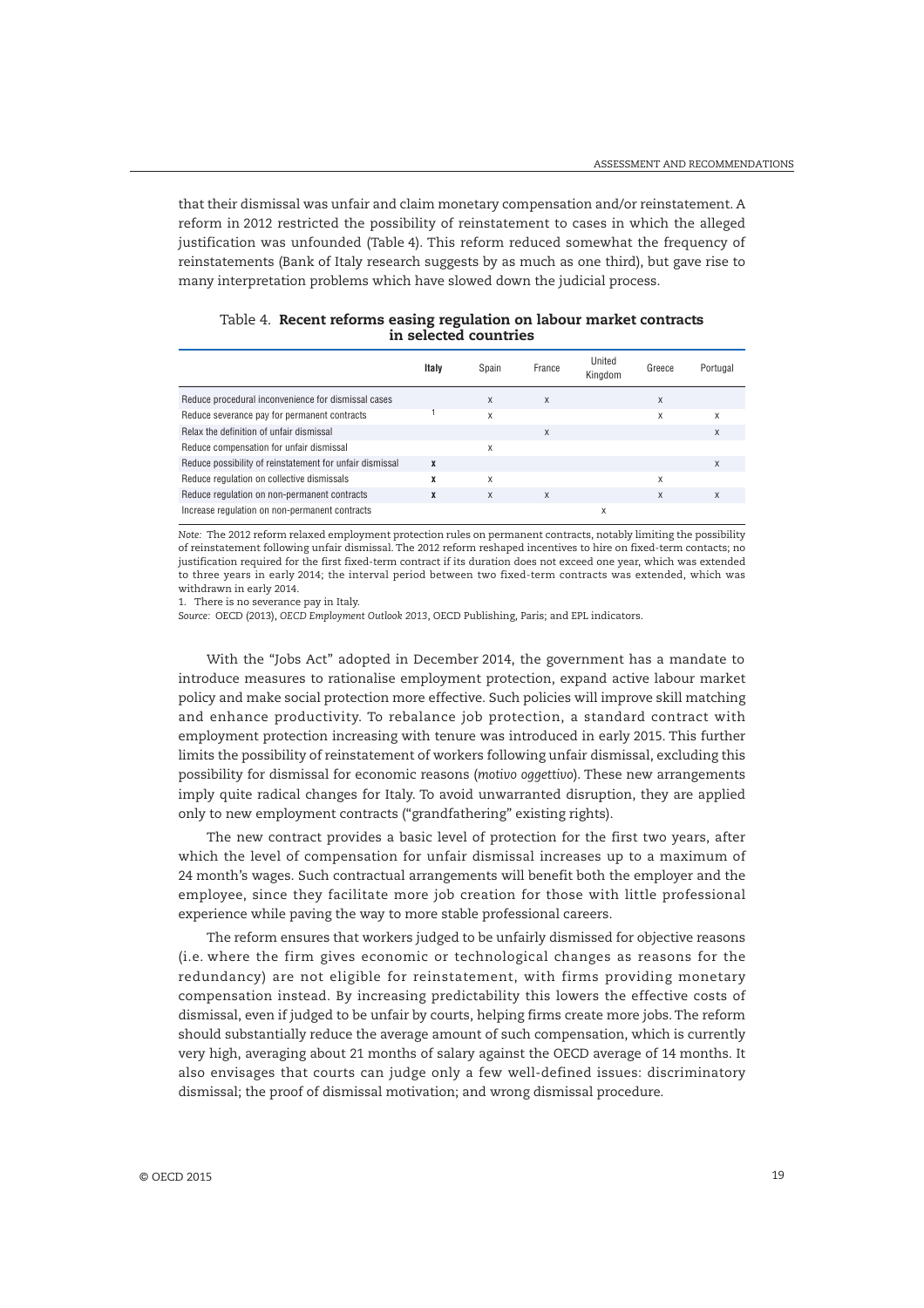The Jobs Act also introduces a new form of out-of-court procedure, according to which the employer can pay the worker an indemnity equal to 1 monthly wage per year of service (a minimum amount equivalent to 2 monthly wages and a maximum amount equivalent to 18 monthly wages). This compensation could be considered as similar in some respects to severance pay. The acceptance of this transaction prevents any further dispute by the worker, that is, appealing to courts for a dismissal to be unfair or not. Both parties have a strong incentive to settle the dispute through this procedure, since the sum paid is not subject to social contributions or taxation. The government should monitor the developments on this new procedure and, if necessary, it should consider alternative measures to reduce uncertainty on court decision.

All of these reforms, if fully rolled-out, will go a long way towards making Italy's labour market institutions more efficient, thus improving the allocation of labour resources and increasing productivity. They will reduce legal risk and financial costs associated with dismissal provisions, which have been identified as the most burdensome and affecting job creation (OECD, 2013b). Less frequent recourse to the courts and more rapid court decisions will reduce the difficulties faced by employers, thus encouraging more job creation. Altogether, this will improve turnover on the labour market, resulting in better skill matching and, therefore, greater ability of firms to adapt the skill profile of their workforce to their changing environment.

## *Increasing job-matching efficiency and workers' skills*

The government identifies active labour market policy (ALMP) as a priority. The EU Youth Guarantee scheme has been in force since mid-2014. The Youth Guarantee programme targets those who are 15-29 years old within four months after leaving school or being laid off. This programme offers a range of activities which facilitate school to work transition for young people, including guidance, training, apprenticeship or traineeship places, and incentives for firms to hire young people.

The Jobs Act further strengthens ALMPs and creates a National Employment Agency. The Agency will be responsible for co-ordinating ALMP policy, currently the responsibility of local governments, including co-ordination with social benefit providers. OECD studies show that different people need different kinds of measures and that profiling their needs can help to determine who is job-ready and who should receive more comprehensive help (OECD, 2013b; Jin et al., 2015). For example, most displaced workers find jobs needing similar skills to their previous employment; in such cases, measures facilitating job matching such as career orientation and placement services are important. Currently ALMP spending is concentrated on job training (Figure 5). Employment training is expensive and should be targeted at specific groups such as the long-term unemployed and low educated people, provided they show that they are motivated to seek work (OECD, 2013b).

Labour market policy improving workers' existing skills and matching them with available jobs needs to be supported by an education system that provides initial knowledge and skills needed in the labour market. Both PISA (Programme for International Student Assessment) data on school student performance and new PIAAC (Programme for the International Assessment of Adult Competencies) data on adult skills show that Italy lags many countries in this regard. Education policy has been constrained by funding cuts, but needs to continue its effort to improve its performance, including the development of post-secondary technical schools and improving vocational schools, in co-ordination with industry's needs.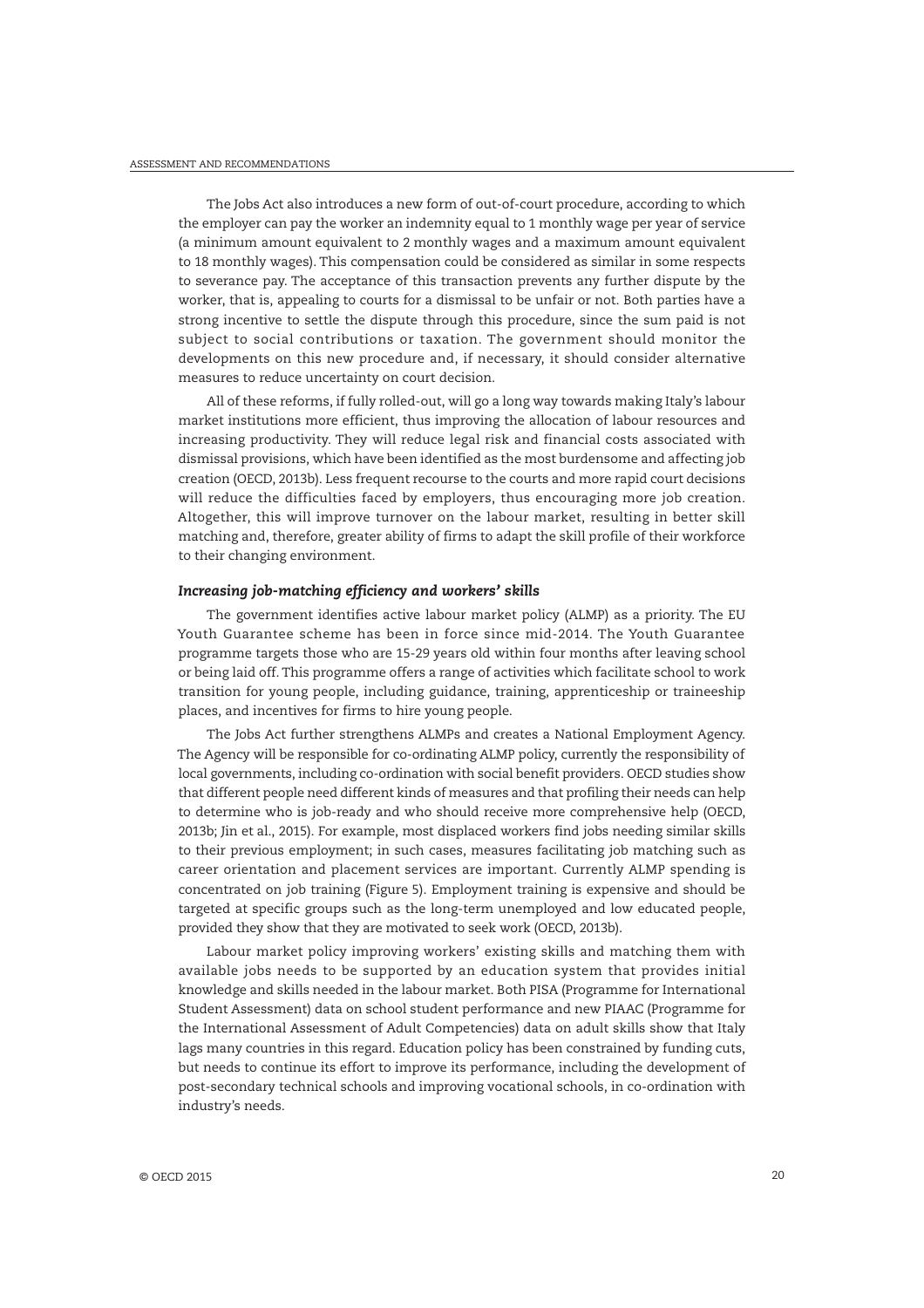

#### Figure 5. **ALMP spending is relatively low and concentrated on some categories**

*Source: OECD Economic Outlook 96* (database).

#### *Providing adequate labour incentives and targeted social benefits*

A more efficient social security system is important so that displaced workers are protected against poverty and given facilities to help finding new jobs, while avoiding pervasive disincentives for labour supply. In Italy, the unemployment benefit system has been very generous for certain workers, notably those in the industrial sector. Other workers have had little cover. Indeed, social benefits as a whole are poorly targeted and tend to provide least income protection for those who already have least protection in employment.

In 2012 the government at the time began streamlining the benefits system, by gradually integrating the standard unemployment benefit and extensions of the short-time working scheme (which has become a *de facto* unemployment scheme) into a new unemployment benefit, *Assicurazione Sociale per l'Impiego* (ASpI) by 2017. The current government has recently adopted a draft decree adopting a new unemployment benefit system which extends coverage to all dependent workers.

The new legislation introduces conditionality for unemployment benefit, requiring recipients to participate in activating measures proposed by the employment service; full definition of this conditionality will be defined in later decrees.Without such an obligation, unemployment is likely to be higher than otherwise and training inefficient. For example, the obligation could consist of periodic interviews and mandatory referrals, enforced by benefit sanctions, to employment and training programmes where appropriate (OECD, 2013b). The National Employment Agency, in co-ordination with the national social insurance provider (INPS) and the local public employment services should develop and enforce appropriate conditionality.

#### *More flexible wage setting*

The response of wages has been weak compared with those in some of the hardest hit European countries. For some time after the crisis began it seemed to be having very little effect on wages, partly because most collective bargaining settlements cover a three year period. Growth in contractual wages has declined through time, but only rather slowly, making it difficult to improve labour cost competitiveness given Italy's poor productivity performance.

<sup>1 2</sup> *http://dx.doi.org/10.1787/888933184687*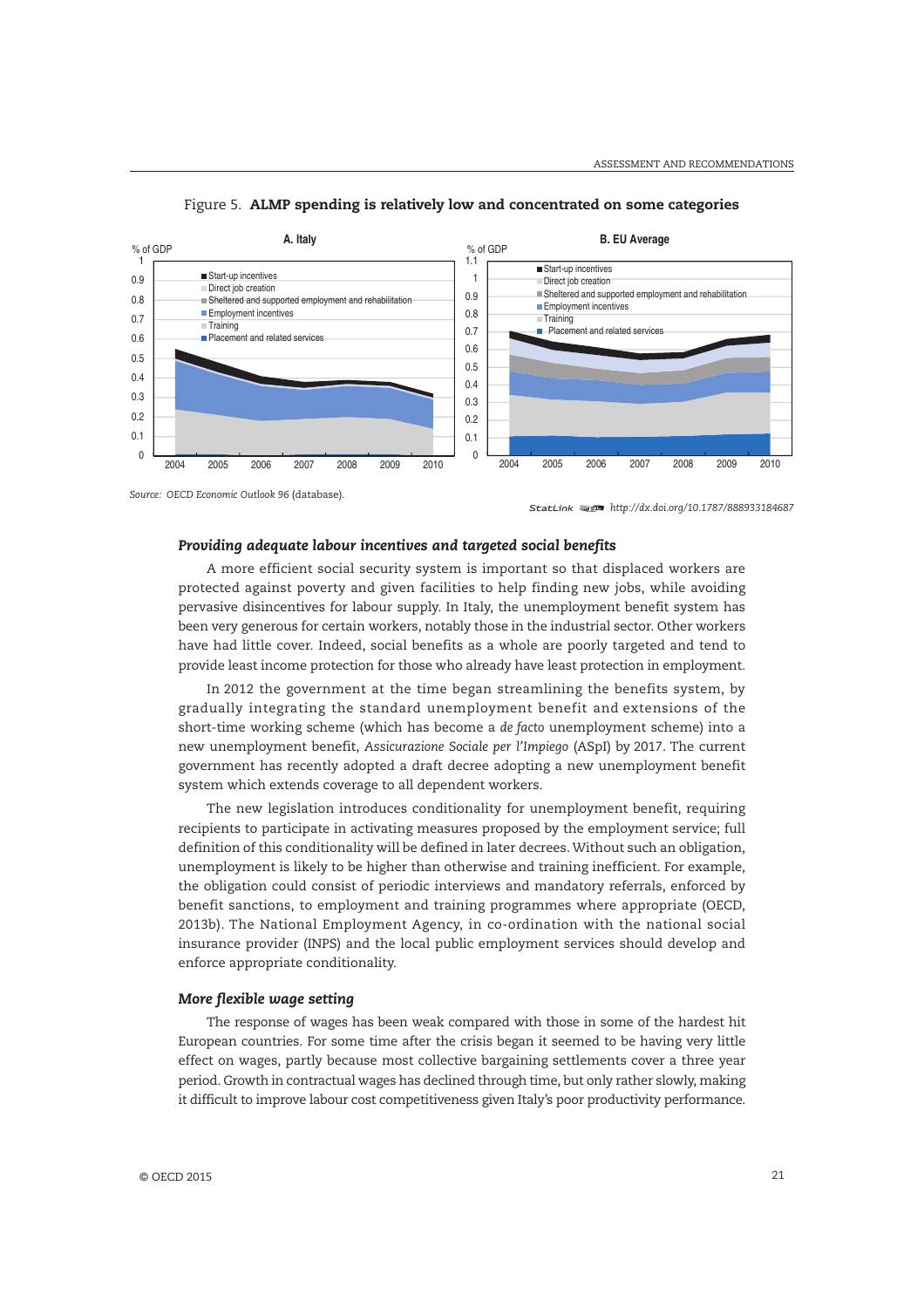Flexible wage setting is important in achieving low structural unemployment rates and in mitigating the direct impact of shocks on employment by facilitating adjustments (*OECD Employment Outlook 2014*). Since joining the European monetary union, the Italian system has not adapted to the impossibility of periodic devaluation to compensate for too high wage growth relative to productivity. As a result, competitiveness has suffered. *Contratti collettivi nazionali di lavoro*, the three-year industry agreements at national level, play a dominant role in wage setting. They are applied uniformly across the country, so wages are influenced mainly by the economic conditions prevailing in the leading sectors and regions. Firms cannot easily adjust wages to suit their conditions in terms of productivity and competitiveness.

Agreements between the social partners in 2011 and 2012, still in force, allow more local flexibility in wages and non-wage terms. However, they have not had much effect so far, as they allow only incremental adjustments to collectively agreed terms. Firm-level deals could take into account local conditions, and could adjust other working practice, such as arrangements to adjust weekly working hours. This would improve firms' ability to respond to changes in market conditions, another contribution to improving competitiveness and employment prospects. In Spain, reforms to wage bargaining, including for firms to opt out fully from sectoral wage contracts, are credited with having helped competitiveness (OECD, 2014). In Italy such "opting-out" clauses exist but are little used in practice, as firms need to strike a deal with all trade unions, which can be complicated to achieve.Wage flexibility would be greater if firms deciding to opt out of collective wage bargaining were allowed to strike a deal with trade unions representing a majority of employees, rather than all trade unions.

The Jobs Act provides for introducing a legal minimum wage on an experimental basis, for sectors not covered by national collective agreements. This can induce wage rigidity, resulting in higher unemployment, if not carefully designed or if the minimum wage is set too high. Given the sharp regional divide in Italy, the minimum wage should be set at different levels in different regions, taking into account such factors as variations in the cost of living and productivity levels; such a system is currently used in the United States, Canada and Japan. Otherwise, workers in the south will be priced out of employment while those in the north will subsist on too low a wage.

The tax wedge has been high in Italy, but especially so among low-income earners (Figure 6). Social security contributions on employees are the second highest in the OECD. For new hires in 2015 on permanent contracts, the government has removed employers' social security contributions from 2015-17. The tax wedge for these new hires will be reduced substantially; for an employee (single, no children) with gross earnings of EUR 20 000 (around 67% of average earnings), the tax wedge falls by 18 percentage points. Taking into account the regional business tax (IRAP), presently not included in the methodology used in the OECD publication *Taxing Wages*, the removal of labour costs from IRAP results in an even larger fall in the tax wedge of some 20 percentage points (from 46.1% to 26.7%). This should stimulate employment, along with the cut in income tax of a fixed amount per month up to a certain income limit (and phased out above that limit) introduced in 2014. Including the impact of that income tax cut, the tax wedge for the same employee falls from 46.1% in 2013 to 21.9% for the first three years of a permanent contract started in 2015. In addition, a change in the forced saving scheme (*Trattamento Fine Rapporto*), allowing employees to receive it directly (though they thereby lose a tax advantage), can also be interpreted as similar in some respects to a reduction in the tax wedge, of nearly 4 percentage points (the methodology used in the OECD publication *Taxing Wages* does not treat deductions such as the TFR as taxes).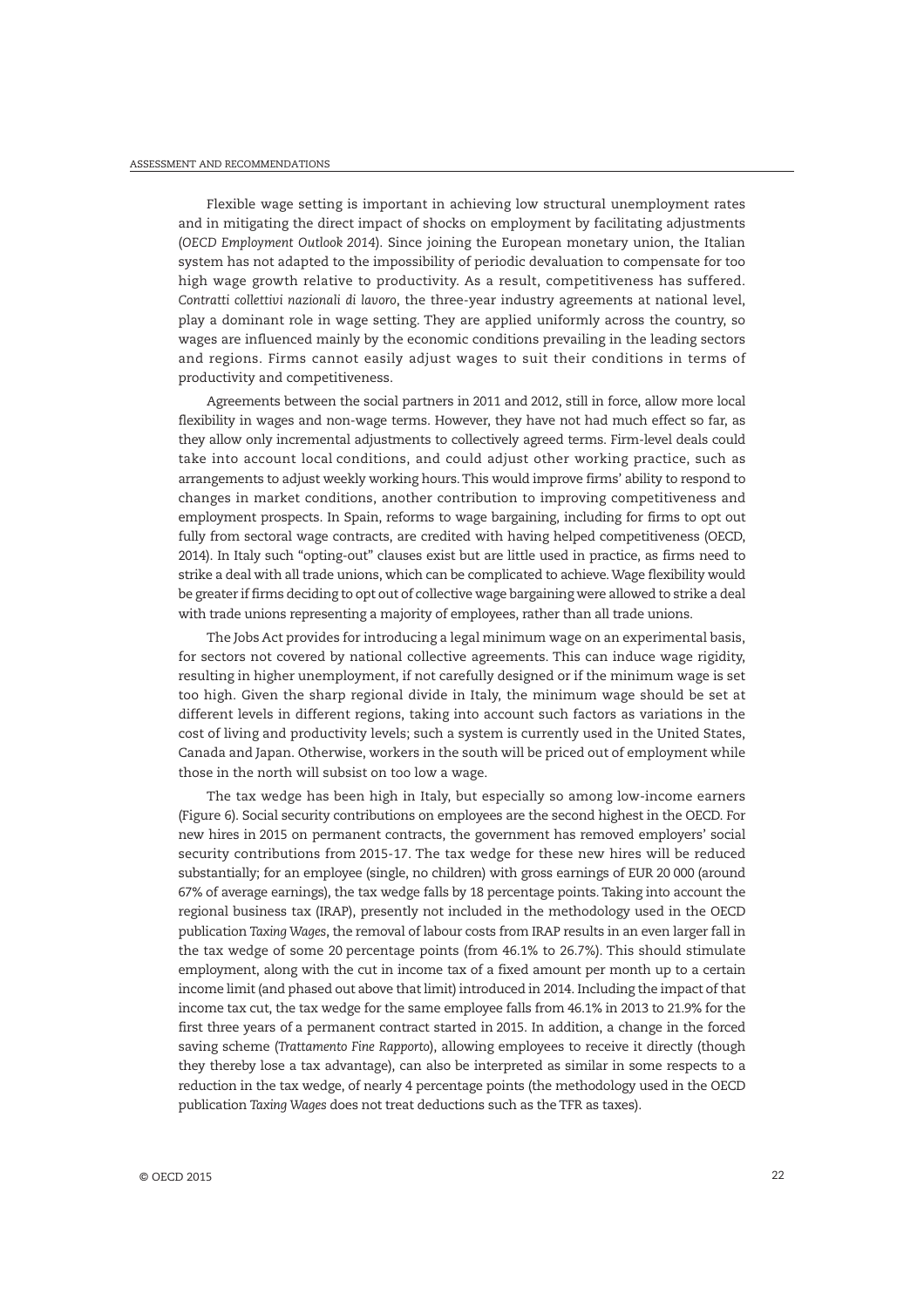

Figure 6. **The tax wedge for low-income workers is high**

*Source:* OECD, *Taxing Wages*, *OECD Tax and Wages Model*.

1 2 *http://dx.doi.org/10.1787/888933184695*

#### *Encouraging participation*

Italy has very low labour force participation. This is especially true among women and in the south. To some extent, the large informal sector may make up for this, but by no means entirely. In the past, the pension system imposed a high implicit tax on continuing work, explaining low participation among older age groups. With the acceleration of the phasing-in of the reformed system and rises in the retirement age, participation among older age groups has begun to rise noticeably. Participation by 55-64 year olds rose from 46% in 2008 to 57% in 2013 and has begun to catch up with that in other countries, though still remains below most. The pensionable age is now set to rise in line with life expectancy, so further increases in participation can be expected.

The female labour force participation rate is among the lowest in the OECD: 54.4% against the OECD average of 62.6% in 2013. This is strongly influenced by social norms, including responsibility for caring for children or older family members. Availability of child care facilities is very limited in Italy. Only 24% of Italian children up to three years old are enrolled in formal childcare, against the OECD average of 33%, and some 8% of women withdraw from the labour market for family care reasons. The birth rate is very low, so child care provision might have less impact on female employment than elsewhere, but the traditional female role as carer for elderly parents is probably just as important. The government intends to support female labour force participation by increasing child care facilities and introducing a tax credit for low- and medium-income families with children.

#### *Liberalising services and improving competition*

In addition to reform specifically targeted at the labour market, policies in product markets can also boost job creation, if well-designed. This concerns particularly markets that remain closed to entry, preventing new firms from bringing new competition and raising activity. Previous *OECD Economic Surveys* and *Reviews of Regulatory Reform* have made recommendations on liberalising services and improving competition. Reforms launched in 2012 made progress in a number of areas, including some liberalisation of the regulated professions (such as lawyers, accountants, architects, pharmacists, etc.), and better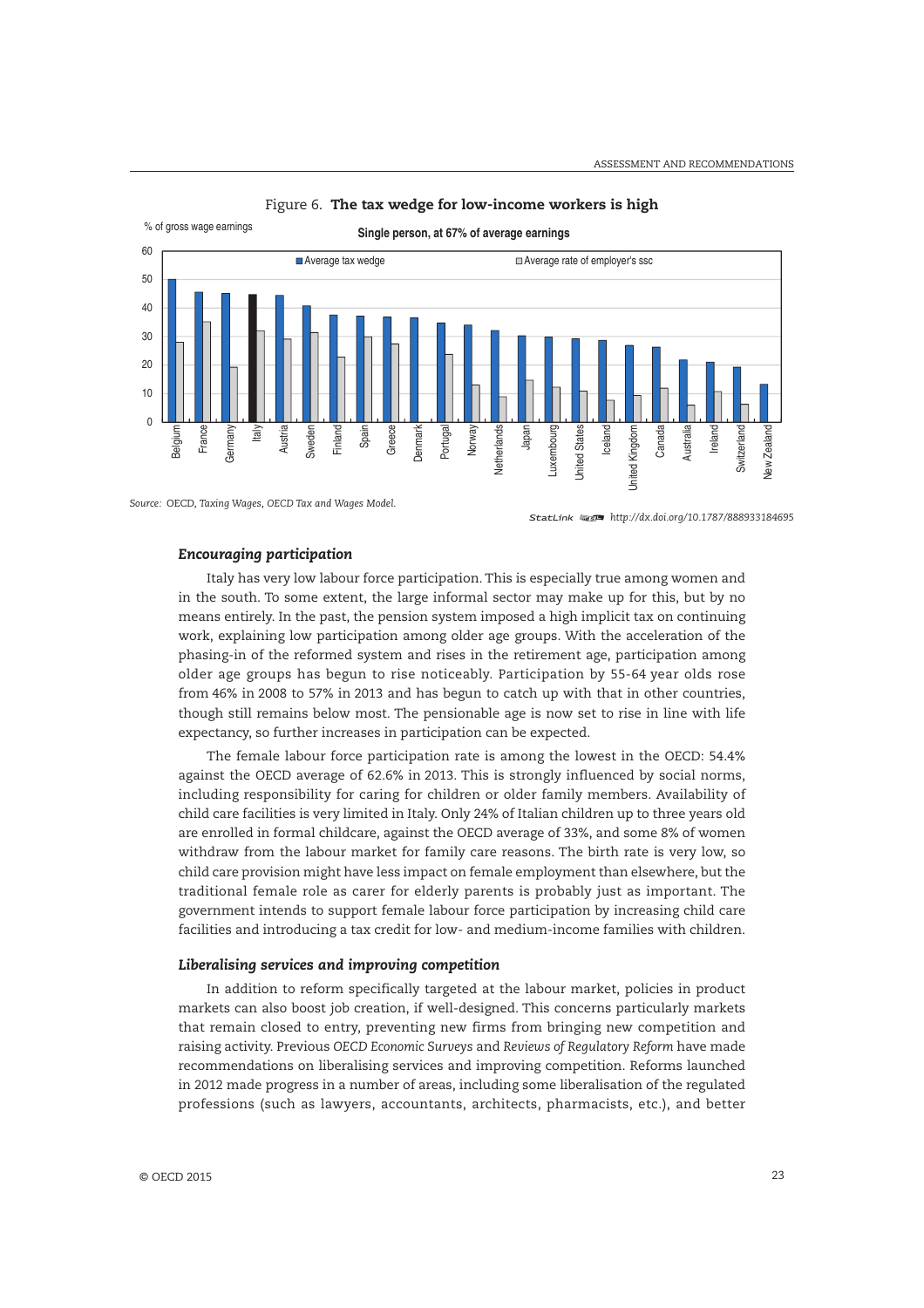regulation of water and transport. It remains particularly important to promote more effective competition, especially in network industries, local services, regulated professions and the retail sector. There are still barriers to entry that need to be reduced or eliminated; failure to do this in the area of taxi and legal services illustrates the political difficulties involved.

Local public services (such as public transport, water treatment and supply, waste management) are in many areas dominated by monopolies assigned to companies either owned directly by, or closely related to, local government. Public tenders are normally required but seem to be frequently manipulated and can be dispensed with under some conditions. Local authorities have to publish on their websites reports on the tendering of local services and justify the choice on a specific method of contract award. In addition, they have to send this report to the observatory of local public services at the Ministry of Economic Development. Since 2012, the competition authority has had powers to question some actions by local authorities; and there are new transparency measures for local public expenditure that should make it clearer how public money is being spent. New regulators have been set up, in line with earlier recommendations, for water and transport. They must now be assured of the opportunity and resources to carry out their mandate independently. These measures should be made to work together to improve value for money through a combination of increased competition in the market. Where there are natural monopolies, competition "for the market" can be employed through competitive tendering for the right to run services for a certain number of years. In some cases, privatisation of existing public entities may be an essential step towards increasing competition. The 2015 budget law allows revenue from such privatisation to be excluded from the provisions of the internal stability pact.

At the national level, high energy prices have been a cost disadvantage for Italian companies. Italy has few indigenous low-cost energy sources other than significant hydro-electric power in the north, so somewhat higher prices than neighbours can be expected. However, high prices have also reflected inadequate infrastructure links with the rest of Europe, though connections have improved in recent years. The gas market shows how deregulation and links with the European market can bring down costs. Until 2012 spot wholesale prices for gas could be 20% or more higher than other European countries (GME, 2014). This gap has now completely closed following liberalisation of the spot market and ownership unbundling, an illustration of how some measures can have rapid effects (Figure 7). Electricity prices remain well above other countries, however, although some liberalisation has occurred. This is partly due to raw material costs and the impact of the dash for renewables, but better transmission infrastructure, further liberalisation and effective regulation would reduce the gap, as in the case of gas.

In addition to reforms to increase productivity and output, important reforms are needed to reduce losses to living standards through pollution and other environmental damage. The recent OECD Environmental Performance Review has many recommendations in this area, which could both improve environmental outcomes and reduce the associated costs (OECD, 2013c). These include streamlining energy efficiency incentive measures and ensuring that multiple incentives do not entail excessive costs. The use of price-based mechanisms should be extended, such as pollution and congestion charges, to reduce emissions from vehicle use in urban areas, and vehicle taxation should be restructured to include components reflecting  $CO<sub>2</sub>$  emissions and other environmental externalities.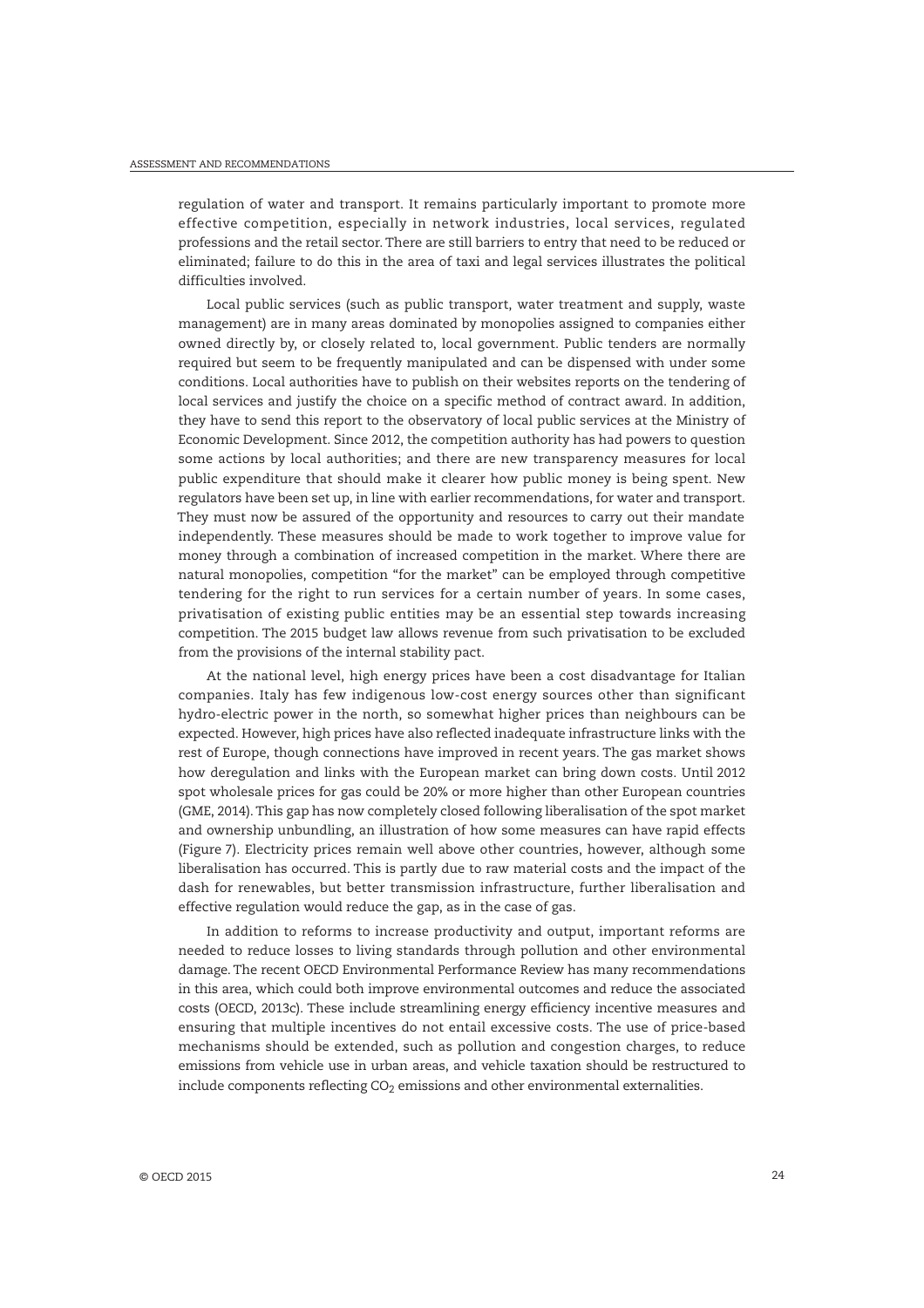



Industrial sector, 2013 or latest year available

*Source:* Eurostat.

1 2 *http://dx.doi.org/10.1787/888933184704*

In the framework of the EU Burden Sharing Agreement to achieve the EU-wide target under the first commitment period of the Kyoto Protocol, Italy committed to reduce its GHG emission by 6.5% below the 1990 level (which was already low compared with many countries) over 2008-12. Italy needs to purchase carbon credits to reach this target, but the necessary financial resources have not been allocated yet: average 2008-12 emissions were 4.6% below the 1990 level (ISPRA, 2014). This is despite Italy performing somewhat better than the OECD average in reducing carbon emissions per unit of primary energy supply (Figure 8).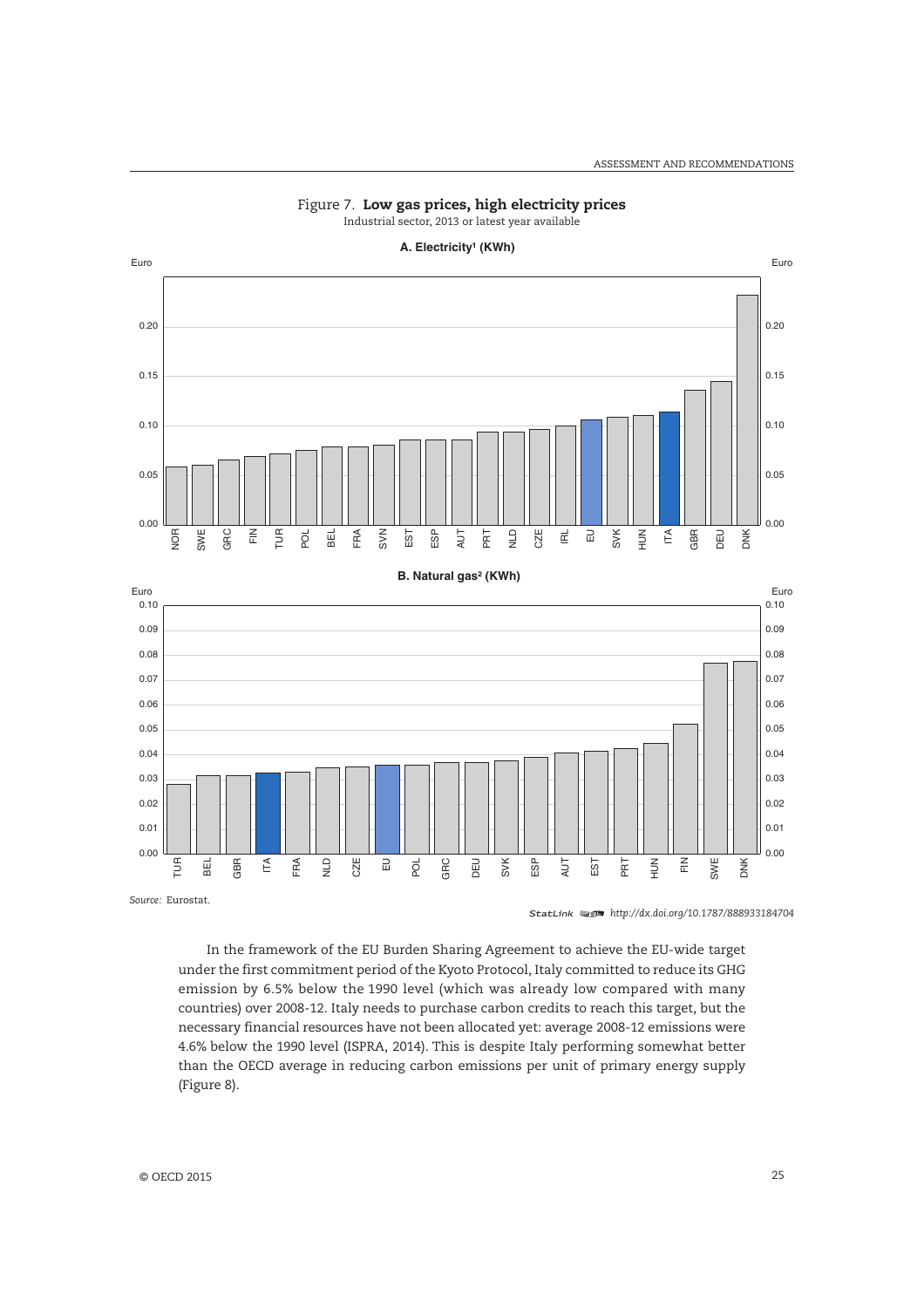



1. The IEA Energy Sector Carbon Intensity Index (ESCII) tracks how many tonnes of carbon dioxide (CO<sub>2</sub>) are emitted for each unit of energy supplied (TPES, total primary energy supply). It shows the global aggregate impact of changes in supply technologies over recent decades.

Source: IEA (2013), "Indicators for CO<sub>2</sub> emissions", IEA CO<sub>2</sub> Emissions from Fuel Combustion Statistics (database), International Energy Agency. 1 2 *http://dx.doi.org/10.1787/888933184712*

Italy's strategy for climate mitigation has relied heavily on promoting renewable energies through economic incentives. The incentives have not been well-coordinated and have been repeatedly changed, which has created some uncertainty in the markets. Between 2009 and 2012 electricity generation from renewables was supported by three different mechanisms: a feed-in premium for photovoltaic, a tradable (green) certificate scheme and technology-specific feed-in tariffs for all other renewables. The cost of these incentives is recovered via a surcharge on electricity bills. Italy's incentives to renewables have been generous, leading to a substantial increase in renewables generation, meeting European targets, but have led to increasing costs for retail electricity consumers and entailed high GHG abatement costs (OECD, 2013c). Specific measures to reduce electricity costs for small companies were also introduced. To cut costs quickly, some changes were made retroactively and revised incentive programmes appear to be more cost-effective (IEA, 2015). However, the retroactive features of these changes may undermine investor confidence and increase the cost of capital for future investments.

#### **Policy recommendations for the labour market and competition**

#### **Key recommendations**

- Fully roll-out the new standard contract for new hires, with employment protection rising with job tenure, while grandfathering existing contracts.
- Change the composition of spending on active labour-market policy: limit training programmes to those who need them most; tailor assistance to job seekers according to their specific situation.
- Encourage female labour force participation with more flexible working-hours arrangements, and promote wider provision of good quality care of children and the elderly.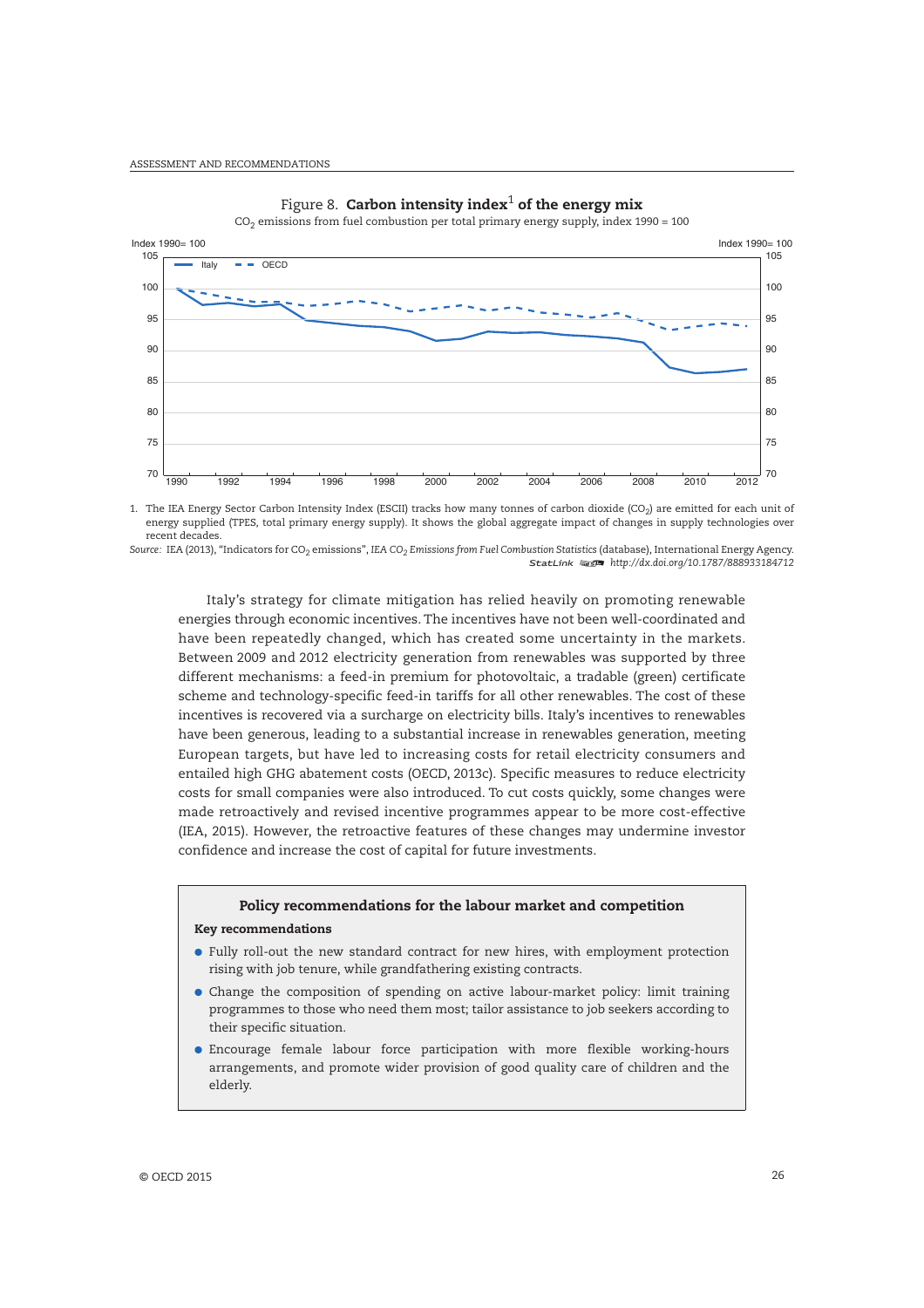#### **Policy recommendations for the labour market and competition** *(cont.)*

- Fully implement the unified unemployment benefit system. Require recipients to actively seek work, and to accept employment or training when offered.
- Encourage social partners to allow modification of national wage agreements at the firm level, through agreement with representatives of a majority of the firm's employees.
- Adopt a competition law following the recommendations of the competition authority to introduce competition into local public services, improve competition in insurance, banking, network industries, the regulated professions and retail trade.

#### **Other recommendations**

- Carefully monitor the impact of the labour market reforms in reducing the recourse to legal action. Consider generalising automatic severance pay linked to length of service in case of dismissal for objective reasons (redundancies) at affordable levels no higher than the OECD average.
- Carefully monitor action to tackle youth unemployment.

## **Addressing fiscal and financial challenges**

Italy's underlying fiscal situation has improved, although this improvement remains partly hidden by the large cyclical downturn. Past efforts have established the preconditions to put the debt-GDP ratio on a downward path when growth returns. Adjusting for the effects of the recession and excluding interest payments, the budget balance has improved by 4-5 percentage points of GDP since 2009, with most of the adjustment occurring in 2012 (Figure 9). A small structural surplus is expected by the OECD for 2015. National and EU commission estimates of the output gap are lower than the OECD's, so the budget is still estimated to be in structural deficit (Table 5). Further tightening was envisaged by the government in its April 2014 Stability programme, but was delayed in order not to stifle domestic demand, a position that was justified as the euro-area economy has proved exceptionally weak.



Figure 9. **The underlying primary budget surplus is now large**

1. As a percentage of potential GDP. *Source: OECD Economic Outlook 96* (database).

<sup>1 2</sup> *http://dx.doi.org/10.1787/888933184721*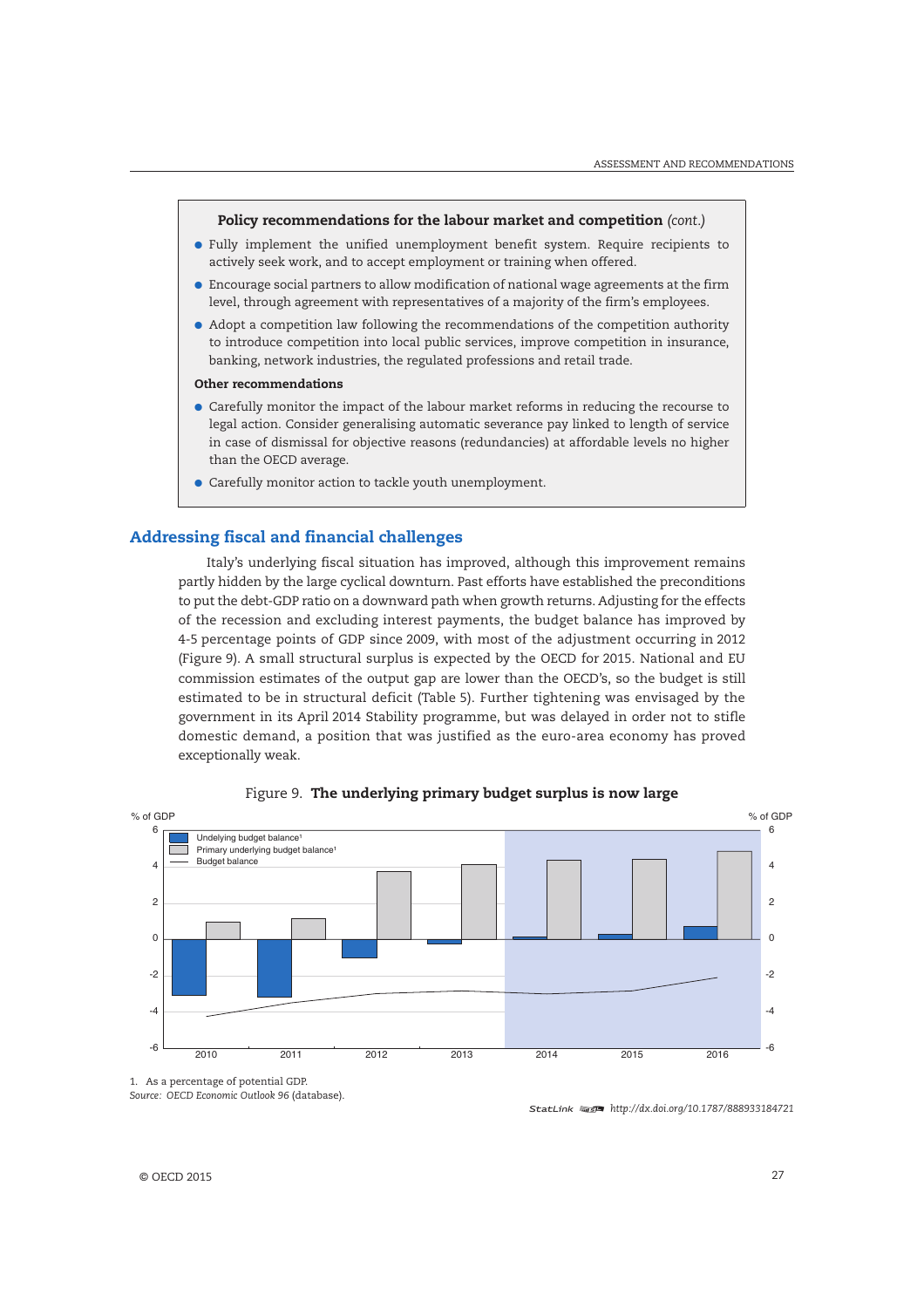|      | 2011        | 2012        | 2013        | 2014        | 2015        | 2016        | 2017     | Level of debt predicted<br>for 2017, % GDP <sup>1, 2</sup> |
|------|-------------|-------------|-------------|-------------|-------------|-------------|----------|------------------------------------------------------------|
| 2012 | $-3.6(1.3)$ | $-0.9(4.6)$ | 0.0(5.9)    | $-0.2(5.7)$ | $-0.4(5.7)$ |             |          | 105                                                        |
| 2013 | $-3.6(1.4)$ | $-1.3(4.3)$ | $-0.4(5.0)$ | $-0.3(5.1)$ | 0.0(5.3)    | 0.0(5.3)    | 0.0(5.2) | 115                                                        |
| 2014 |             | $-1.5(3.7)$ | $-0.7(4.2)$ | $-0.9(3.8)$ | $-0.6(4.0)$ | $-0.4(4.1)$ | 0.0(4.2) | 125                                                        |

Table 5. **Fiscal consolidation in successive budgets** Structural budget balance (structural primary balance), % GDP

1. Debt due to financing the EFSF and ESM, about 3.6% of GDP, is excluded. Debt projections in the original budgetary documentation have been adjusted to take account of the revised system of national accounts.

2. The 2012 budget did not project debt beyond 2015; the table shows an estimate for 2017 based on the projected figure for 2015.

*Source:* Ministry of Finance, "DEF Update" for successive years.

**Reading note:** The pre-budget documentation issued in September 2013 foresaw a structural deficit of 0.3% of GDP for 2014, a structural primary surplus of 5.1% of GDP. The same projections expected the debt-to-GDP ratio (adjusted for the exclusions in Note 1) to fall to 115% by 2017.

Official forecasts need to be cautious in order to avoid revenue shortfalls and spending overruns if growth turns out to be weaker than expected, especially when these forecasts are subject to large downside risks. In the future, verification of the official forecasts by the newly-created Parliamentary Budget Office – "Ufficio parlamentare di bilancio" (UPB) – may encourage greater cautiousness when forecasting short-term prospects for the economy and the fiscal position. The UPB's mandate does not require it to carry out forecasts itself; its ability to assess government forecasts would be improved if it nevertheless develops its own forecasting expertise.

On OECD calculations, Italy will have a structural budget surplus after the planned tightening in 2015-16. Even assuming a smaller output gap (a little over 4% in 2014 compared with the OECD estimate of nearly 6%), the Ministry of Economy and Finance estimates that the cyclically adjusted budget net of one-off measures will reach balance in 2017. Under the EU fiscal rules Italy would then have reached its medium term obligation. Technically, the debt rule (under which a country should keep tightening the budget if the debt-to-GDP ratio does not fall by one twentieth of the difference between its level and 60% each year) implies that Italy should tighten more. However, given the weak economy, the fiscal stance appears appropriate and Italy should take full advantage of the flexibility allowed by European Union rules.

With the budget in structural balance already in 2014, Italy has reached the point needed to bring the debt-to-GDP ratio down in the medium term. Once the output gap closes and growth converges on trend, debt would fall steadily, reaching 60% of GDP soon after 2030 (Figure 10; see also Denk, 2013; OECD, 2013a). With the lower estimate of potential output used by the government, debt will still fall, though somewhat more slowly. Estimates of potential output (and, therefore, the output gap) and also of future potential growth are quite uncertain. If growth does not return, or if current estimates of slack are much too high and the budget deficit returns to its 30-year average (6% of GDP), debt will decline more slowly or could drift upwards.

Sustaining a strong fiscal position will depend to a large extent on Italy's ability to keep the confidence of financial markets and to secure low risk spreads. Gross debt issuance is the equivalent of over 20% of GDP each year, so retaining the confidence of bond investors is essential. To achieve debt reduction, it will be essential to avoid repeating past mistakes and keep the budget balance on track. Once debt falls, some tax cuts or growth in non-interest expenditure would be feasible if interest rates remain low.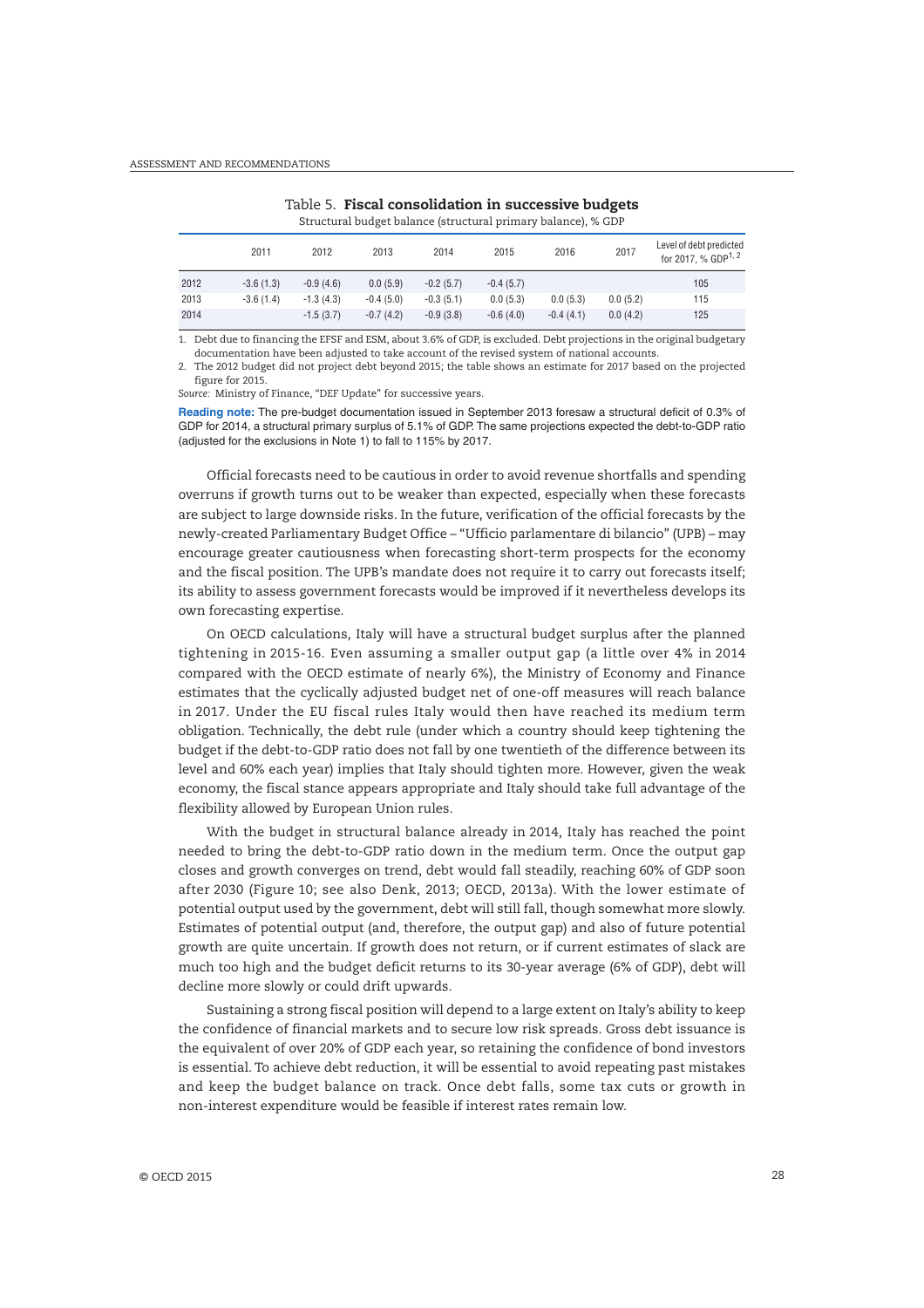

#### Figure 10. **Debt will decline if the budget remains balanced**

*Note:* Simulations assume the output gap closes by 2017. With a balanced budget and nominal growth at 3.8% of GDP (as in OECD@100) the debt-to-GDP ratio declines to 60% within 20 years, in line with EU rules. *Source:* Ministry of Finance and OECD calculations and estimates.

1 2 *http://dx.doi.org/10.1787/888933184736*

## *Keeping track of contingent liabilities*

There are potential risks from hidden debt. One source of risk has been payment arrears of sub-national government and other bodies. It is still not known exactly how large these are; steps have been taken to improve centralised information on such debts. The government made provision to pay off the equivalent of about 4% of GDP of such debt during 2013-14. Later estimates were that the total figure was less than this; by late 2014 debt worth about 2% of GDP had been paid off and the government estimate that a further amount of no more than 1% of GDP was required. New accounting methods and the electronic invoicing already implemented should allow keeping better track of these liabilities. Other sources of possible future debt are contingent liabilities such as guarantees, liabilities of state-owned enterprises and potential costs of bank rescues that could be required under crisis conditions. Budget documentation shows contingent liabilities of EUR 99 billion (about 6% of GDP) in state guarantees, of which EUR 82 billion are to the financial sector. This data is regularly reported to Eurostat, helping to improve transparency; more could be done to assess potential vulnerabilities, which would enhance confidence in the sustainability of public finances.

|                                                               | <b>Billion EUR</b> |
|---------------------------------------------------------------|--------------------|
| Government debt, Maastricht definition                        | 2070               |
| of which: Loans to foreign entities (bilateral, EFSF and ESM) | 56                 |
| <b>Contingent liabilities</b>                                 |                    |
| State quarantees                                              | 99                 |
| of which: Financial sector                                    | 82                 |
| Memorandum item:                                              |                    |
| GDP, 2013                                                     | 1619               |

#### Table 6. **Public debt, arrears and contingent liabilities, 2013**

*Source:* Ministry of Economy and Finance, Bank of Italy and Istat; based on Eurostat methodology.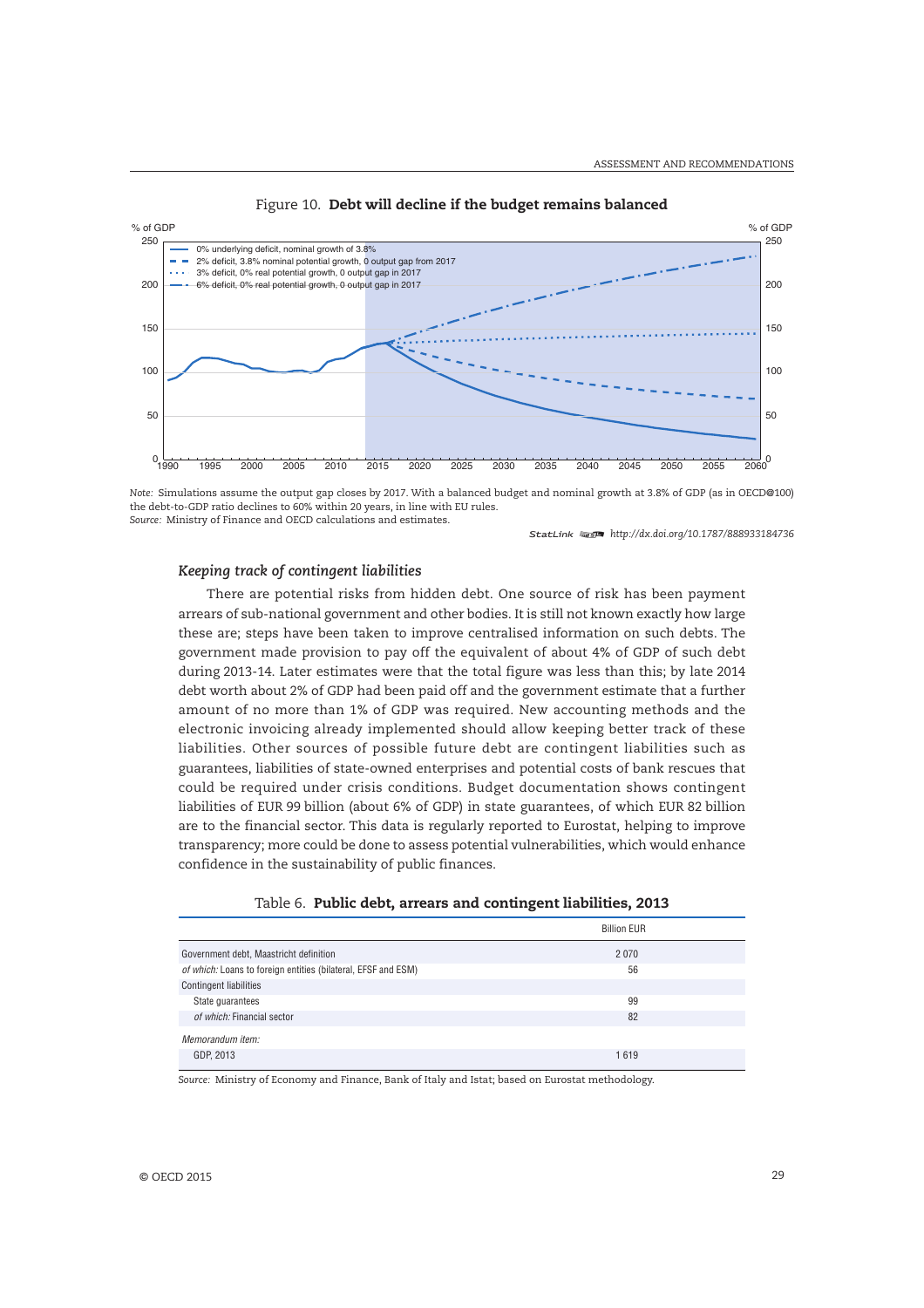On the positive side, future spending commitments for public pensions have been brought under control. Following measures taken in 2012 they are even set to decline by as much as one per cent of GDP over the next 10 years before increasing somewhat thereafter. Nevertheless, they still represent a higher proportion of GDP in Italy than in most other countries.

## *Improving the efficiency of public spending*

Given the prospect of a tight budget situation for some years to come, scarce public resources need to be used as efficiently as possible. The current and previous governments have launched a number of initiatives to improve efficiency in public spending. Benchmarking comparisons can say a lot about public spending efficiency. For example, in 2009 a comparison of expenditure on compulsory education with PISA results showed that many countries got better results with similar expenditure or the same results with lower expenditure (Boarini, 2009; OECD, 2009); since then education spending has been reduced significantly, with no deterioration in Italy's PISA results.

A spending review set up in late 2013 set out to apply benchmarking in a wide range of comparisons, though not all studies were completed. Other methods identified savings from better use of technology, reorganisation, amalgamation or abolition of public bodies, including at local and regional level. Taking all items together, the spending review estimated (on what it described as conservative assumptions) that the ratio of primary spending to GDP could be reduced by as much as 2 percentage points by 2016 (Commissario straordinario, 2014). These are large savings.

It is important that the approach of the spending review – continuous benchmarking and attention to the possibilities for improving efficiency – be adopted throughout the public administration. Otherwise inefficiencies will build up again even if initial economies are achieved. Some important steps are being made to ensure this, such as much wider use of the CONSIP public procurement agencies, as recommended in previous *OECD Economic Surveys*, and the development of the online database (SIOPE) for public scrutiny of the expenditure of local administrations.

## *Tax expenditures*

Since all taxes create distortions and since high revenues are required to maintain fiscal sustainability, an efficient tax system is essential. One of the weaknesses of the Italian tax system is the large number of tax expenditures. Reducing them would broaden the tax base, allowing the same revenue to be raised with lower tax rates. A report by the Ministry of Finance in 2011 identified 720 individual cases of exceptions or reduced tax rates. A significant number of these, including many of the most expensive in terms of lost revenue, are a necessary part of an equitable and efficient tax system (for example, the tax thresholds below which no income tax is payable), but many of them are not and overall revenue losses are high. The 2015 budget eliminates seven tax expenditures (while introducing a number of others), but takes no action on VAT, whose structure is a key candidate for revision.

Application of reduced rates and exemptions under the VAT, mainly for redistributive purposes, results in revenue losses about twice as high in Italy as in other EU countries (Figure 11). Further losses arise from non-compliance, perhaps as much as 2% of GDP (Tyson, 2014). Many reductions and exemptions in VAT are presented as redistributive measures, but such policy objectives can generally be achieved at less cost with targeted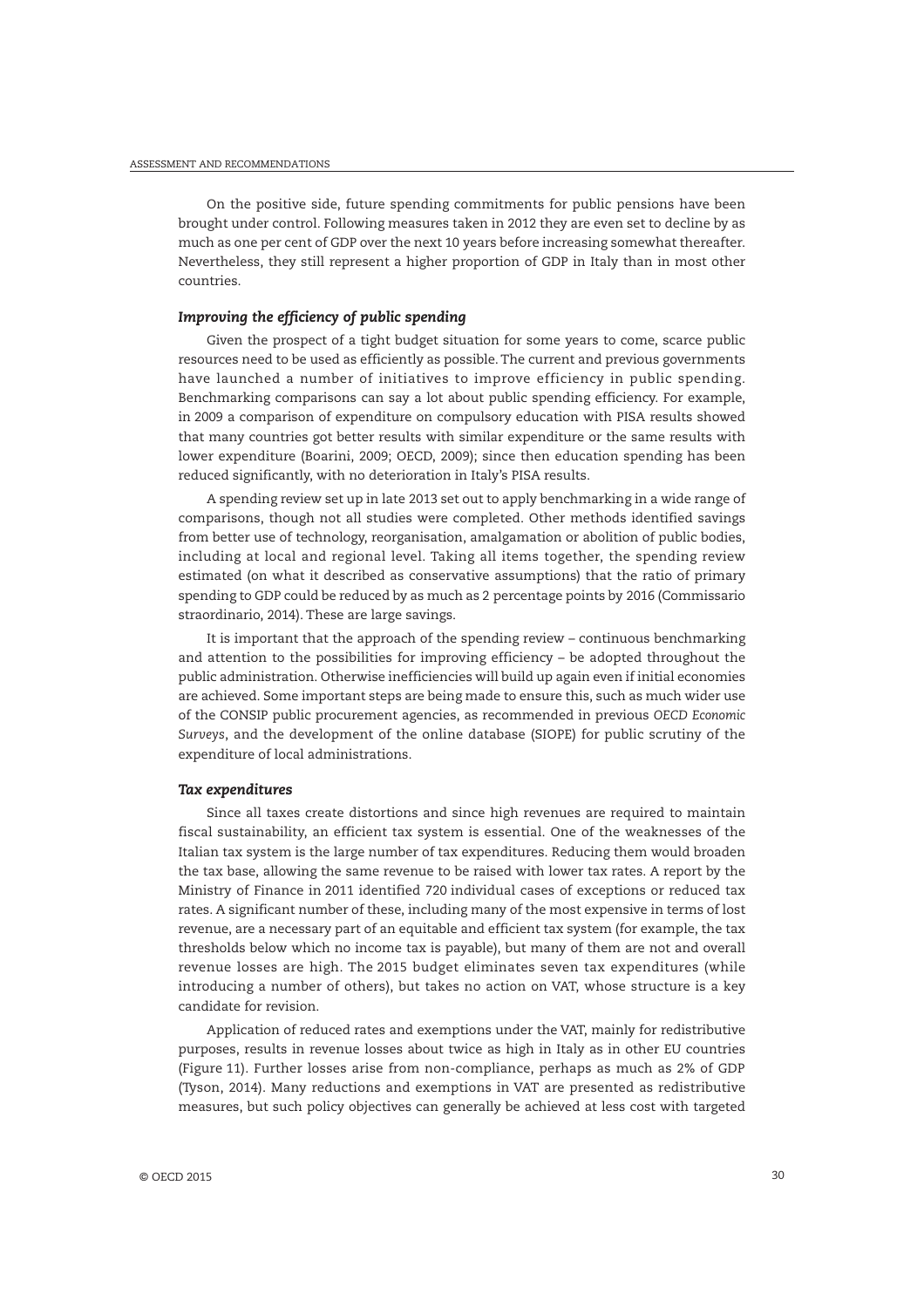

#### Figure 11. **VAT Gap estimates in the EU26 countries, 2012**

*Note:* The VAT Gap is the difference between the amount of VAT actually collected and the VAT Total Tax Liability (VTTL), in absolute or percentage terms. The VTTL is an estimated amount of VAT that is theoretically collectable based on the VAT legislation. *Source:* European Commission, 2012.

1 2 *http://dx.doi.org/10.1787/888933184743*

spending measures. Rich households receive as much benefit in aggregate terms from a reduced rate as do poor households; at worst, rich households benefit vastly more in aggregate terms than poor households. A case-by-case examination of this kind of measure is called for. Indeed, for future budgets, there will be a requirement for a special parliamentary session to discuss the annual survey of tax expenditures and decide possible eliminations or reductions. The planned revision of the social support system in Italy creates a good opportunity to phase out expensive tax expenditures while raising targeted support, potentially increasing the overall amount of redistribution.

## *The Internal Stability Pact*

The Internal Stability Pact (ISP) is a set of measures intended to ensure that the financial situation of local, provincial and regional administrations is consistent with Italy's obligations under the European Union fiscal rules. Introduced in 1999, it has been progressively modified, with different targets for regions, provinces and municipalities and specific rules for health spending (the most important item and under the responsibility of regional government). The European Union fiscal rules concern only deficits and gross debt, so the ISP could have been designed to set objectives only for deficits, with consolidation targets for indebted administrations. In addition to these objectives, the ISP has also been used to pursue other objectives, notably pursuing national spending priorities by exempting some types of spending; the details change from year to year. Some of the early problems with different definitions of expenditure have been eliminated and new accounting procedures allow the central government to monitor sub-national developments more closely.

Enabling legislation in 2009 foresaw a move to a system of fiscal federalism in which central transfers to sub-national government were made on the basis of a standard estimate of the finance necessary to implement nationally mandated policies. Sub-national government could use local taxes to finance their own spending priorities, with a tax compensation mechanism to allow some redistribution to poorer regions and municipalities.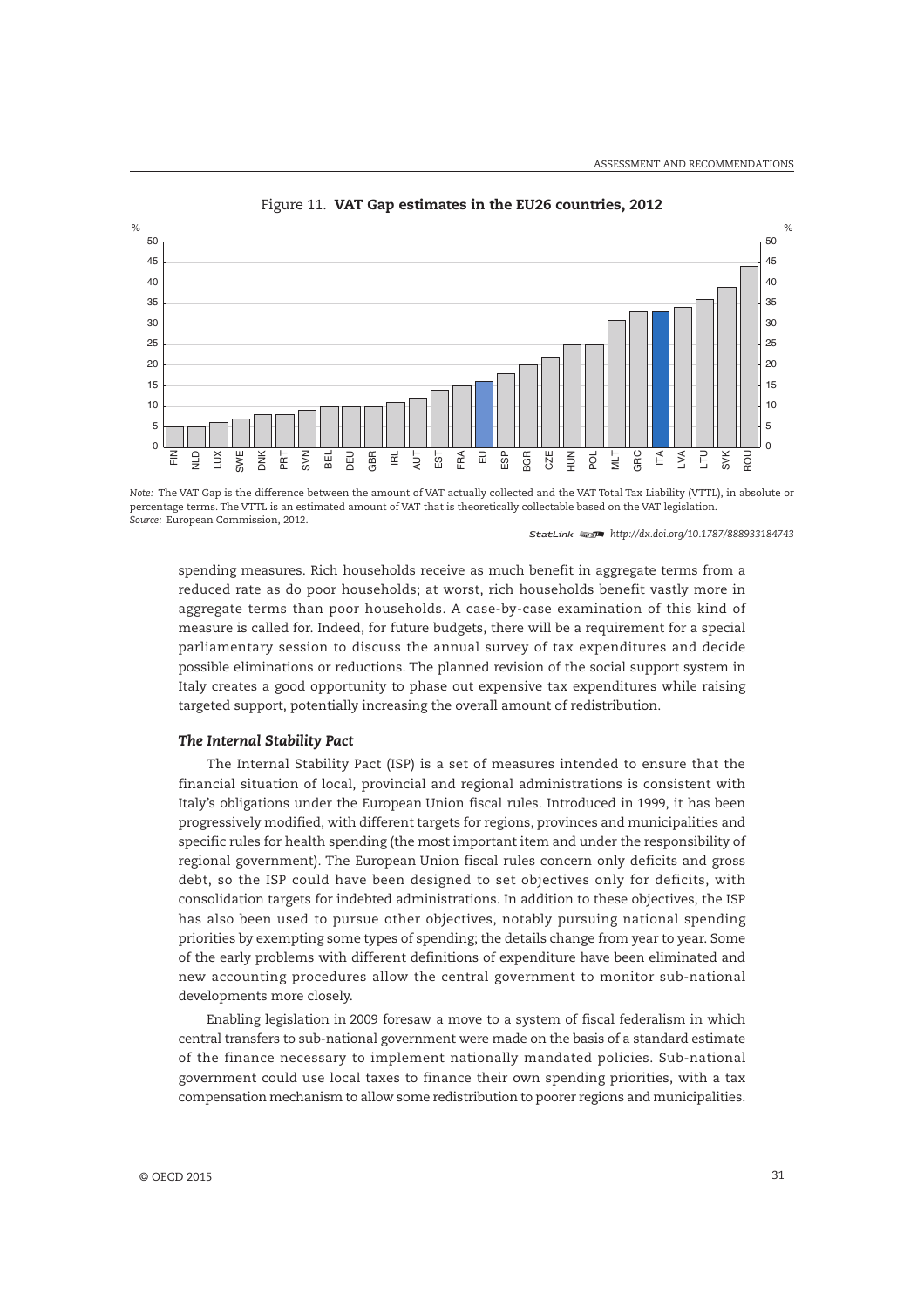Some of the provisions of the 2009 law have been implemented. Standard costs now apply to health and an increasing range of other expenditure. But central transfers to sub-national government are still strongly influenced by historical spending rather than needs. The constitutional reform provides for financing sub-national government on the basis of standard costs.

Once the new constitutional arrangements are in place and fiscal federalism institutions are in place along the model of the 2009 enabling law, adjusted to be in line with the new structure of sub-national government, it should be possible to simplify the Internal Stability Pact. With well-defined sub-national taxation powers and expenditure responsibilities, there should be no need for central government to interfere in any detail. A simpler ISP should be able to focus largely on deficits, and debt reduction where necessary, rather than expenditure ceilings, and without special exemptions. A 2012 law foresees a balanced budget rule for local government as from 2016; the 2015 budget law imposes a balanced budget on ordinary regions already for 2015.

#### **Recommendations for fiscal and financial policies**

#### **Key recommendations**

- Stick to the planned fiscal strategy so as to bring the debt-to-GDP ratio safely onto a declining path.
- Promote greater use of centralised procurement, cost information systems and benchmarking.
- Urgently take action to achieve a lower level of non-performing loans in the banking sector, including through enhancing the insolvency regime applied to distressed borrowers.
- Continue efforts to reduce tax evasion through more effective enforcement and increase tax compliance through simplified collection procedures. Broaden tax bases, in particular by cutting the number of tax expenditures, and simplify the tax system.

#### **Other recommendations**

- Continue to assess the magnitude of budgetary contingent liabilities, including the vulnerability of public finances to risks associated with the financial sector.
- Make taxation more environmentally-friendly by reducing the gap between duties on diesel and petrol.
- Shift the tax burden from electricity to the energy products used to generate it, with the respective rates set to reflect the carbon emissions and other pollutants associated with each fuel.
- Implement the planned reform of the Internal Stability Pact to regulate only overall borrowing of sub-national government, with consolidation targets for indebted administrations. Replace its detailed provisions with a fiscal federalism structure that reflects the desired degree of decentralisation.
- If progress in reducing nonperforming loans remains slow, consider setting up a public specialised asset management company ("bad bank") to accelerate the process, with due regard for state aid rules.

**40** OECD ECONOMIC SURVEYS: ITALY © OECD 2015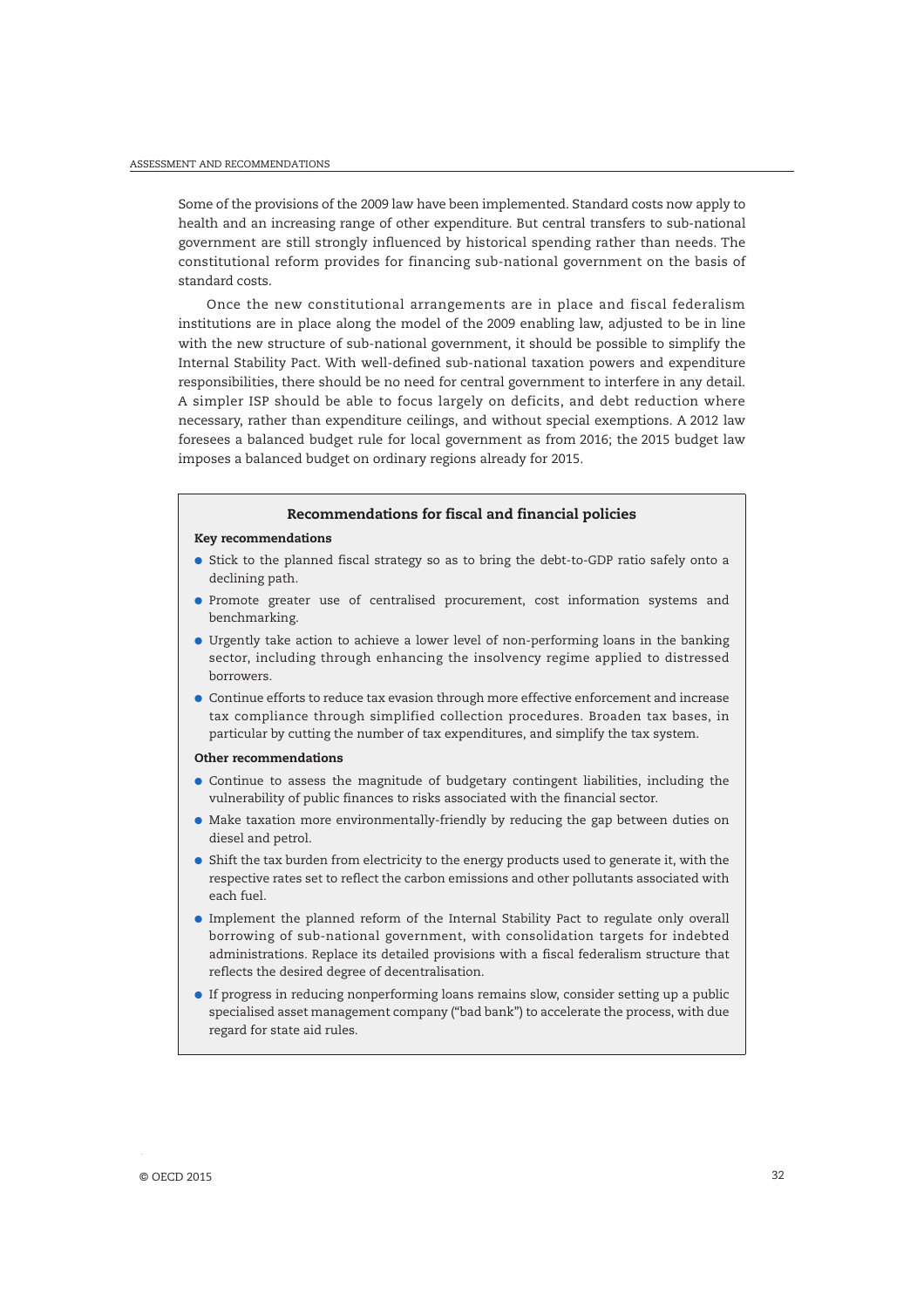#### *References*

- Adalet McGowan, M. and D. Andrews (2015), "Skill Mismatch and Public Policy in OECD Countries", *OECD Economics Department Working Papers*, forthcoming.
- Allio, L. and N. Rangone (2015), "Anti-corruption and transparency initiatives for a more accountable and efficient public administration in Italy", *OECD Economics Department Working Papers*, forthcoming.
- Andrews, D. and F. Cingano (2014), "Public Policy and Resource Allocation: Evidence from Firms in OECD Countries", *Economic Policy*, Vol. 29(78), pp. 253-296.
- Andrews, D., C. Criscuolo and C. Menon (2014), "Do Resources Flow to Patenting Firms? Cross-Country Evidence from Firm Level Data", *OECD Economics Department Working Papers*, No. 1127, OECD Publishing, Paris.
- Banks, G. (2011), "Ïndependent Policy Advice and the Productivity Commission", Swinburne University Chancellor's Lecture, September, Canberra.
- Boarini, R. (2009), "Towards better schools and more equal opportunities for learning in Italy", *OECD Economics Department Working Papers*, No. 727, OECD Publishing, Paris.
- Commission on Corruption in public administration (2012), "La corruzione in Italia. Per una politica di prevenzione, rapporto della Commissione per lo studio e l'elaborazione di proposte in tema di transparenza e prevenzione della corruzione nella pubblica amministrazione", Rome.
- Commissario straordinario per la revisione della spesa (2014), "Proposte per una revisione della spesa pubblica (2014-16)", unpublished.
- Clarich, M. and B.G. Mattarella (2010) "Leggi più amichevoli: sei proposte per rilanciare la crescita", *Scenari economici*, No. 8, Centro Studi Confindustria, June.
- Denk, O. (2013), "Italy and the euro area crisis: Securing fiscal sustainability and financial stability", *OECD Economics Department Working Papers*, No. 1065, OECD Publishing, Paris.
- Department of Public Administration, Commission against corruption (2008), "Il Fenomeno della Corruzione in Italia: prima mappa dell'Alto Commissario Anticorruzione".
- European Commission (2012), "Update Report to the Study to quantify and analyse the VAT Gap in the EU-27 Member States, TAXUD/2013/DE/321".
- Gandrud, G. and M. Halleberg (2014), "Bad banks in the EU: The impact of Eurostat rules", *Bruegel Working Paper*, No. 2014/15.
- GME (2014), *Newsletter del GME*, Gestore Mercati Energetici Newsletter, No. 75, October.
- IEA (2015), *Energy Policies of IEA Countries: Italy 2015*, OECD Publishing, Paris, forthcoming.
- IMF (2013), "The dog that didn't bark: Has inflation been muzzled or was it just sleeping", *World Economic Outlook*, International Monetary Fund, April.
- Jin, Y., R. Fukahori and H. Morgavi (2015), "Identifying the Most Cost Effective Active Labour Market Policies for Different Job Seekers", *OECD Economics Department Working Papers*, forthcoming.
- Johansson, Å, C. Heady, J. Arnold, B. Brys and L. Vartia (2008), "Taxation and Economic Growth", *OECD Economics Department Working Papers*, No. 620, OECD Publishing, Paris.
- MEF (2007), "Rapporto intermedio sulla revisione della spesa", Ministry of Economy and Finance, Commissione Tecnica per la Finanza Pubblica.
- MEF (2008), "La revisione della spesa: rapporto 2008", Ministry of Economy and Finance, Commissione Tecnica per la Finanza Pubblica.
- MEF (2011), "Gruppo di lavoro sull'erosione fiscale, Relazione Finale", Ministry of Economy and Finance, November.
- MEF (2014a), "Italy's Structural Reforms", Ministry of Economy and Finance, September.
- MEF (2014b), "Rapporto sulla realizzazione delle strategie di contrasto all'evasione fiscal", Ministry of Economy and Finance, *www.mef.gov.it/documenti-allegati/2014/Rapporto\_art6\_dl66\_13\_luglio.pdf*.
- O'Brien, P.S. (2013), "Policy implementation in Italy: Legislation, public administration and the rule of law", *OECD Economics Department Working Papers*, No. 1064, OECD Publishing, Paris.
- OECD (2009a), *OECD Economic Surveys: Italy 2009*, OECD Publishing, Paris.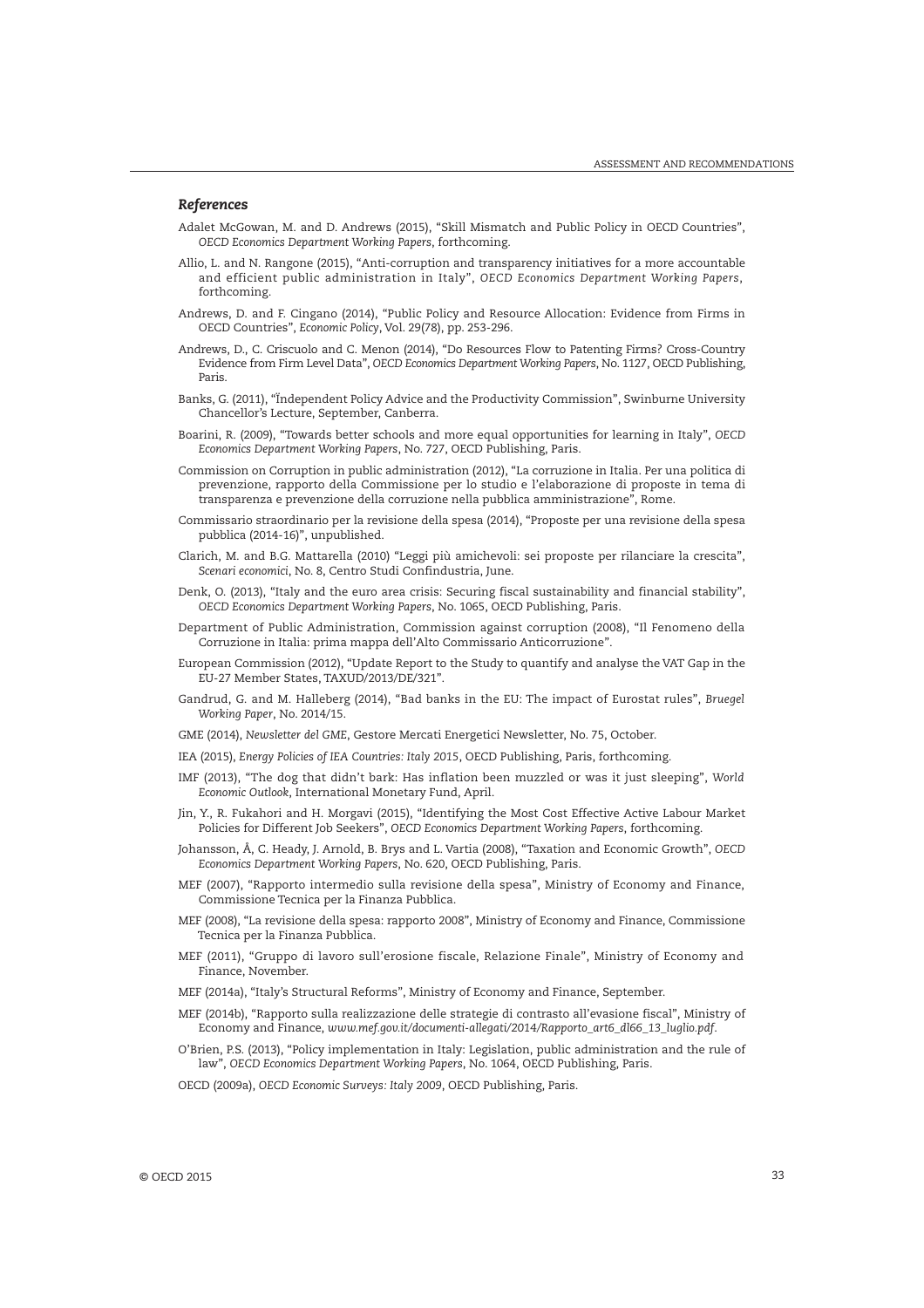- OECD (2009b), *OECD Regulatory Reform: Italy 2009 Better Regulation to Strengthen Market Dynamics*, OECD Publishing, Paris.
- OECD (2013a), *OECD Economic Surveys: Italy 2013*, OECD Publishing, Paris.
- OECD (2013b), *OECD Employment Outlook 2013*, OECD Publishing, Paris.
- OECD (2013c), *OECD Environmental Performance Reviews: Italy 2013*, OECD Publishing, Paris.
- OECD (2013d), *Reinforcing Public Sector Integrity, Restoring Trust for Sustainable Growth*, OECD Integrity Review of Italy, OECD Publishing, Paris.
- OECD (2014a), *OECD Economic Surveys: Spain 2014*, OECD Publishing, Paris.
- OECD (2014b), *The Distributional Effects of Consumption Taxes in OECD Countries: Update Report*, CTPA/CFA/WP9(2014)14.
- Palumbo, G., G. Giupponi, L. Nunziata and J. Mora Sanguinetti (2013), "The Economics of Civil Justice: NewCcross-country Data and Empirics", *OECD Economics Department Working Papers*, No. 1060, OECD Publishing, Paris.
- Pohl, J. (2013), "Temporal Validity of International Investment Agreements: A Large Sample Survey of Treaty Provisions", *OECD Working Papers on International Investment*, No. 2013/04, OECD Publishing, Paris.
- Tyson, J. (2014), "Reforming Tax Expenditures in Italy: What, Why, and How?", *IMF Working Paper*, No. WP/14/7.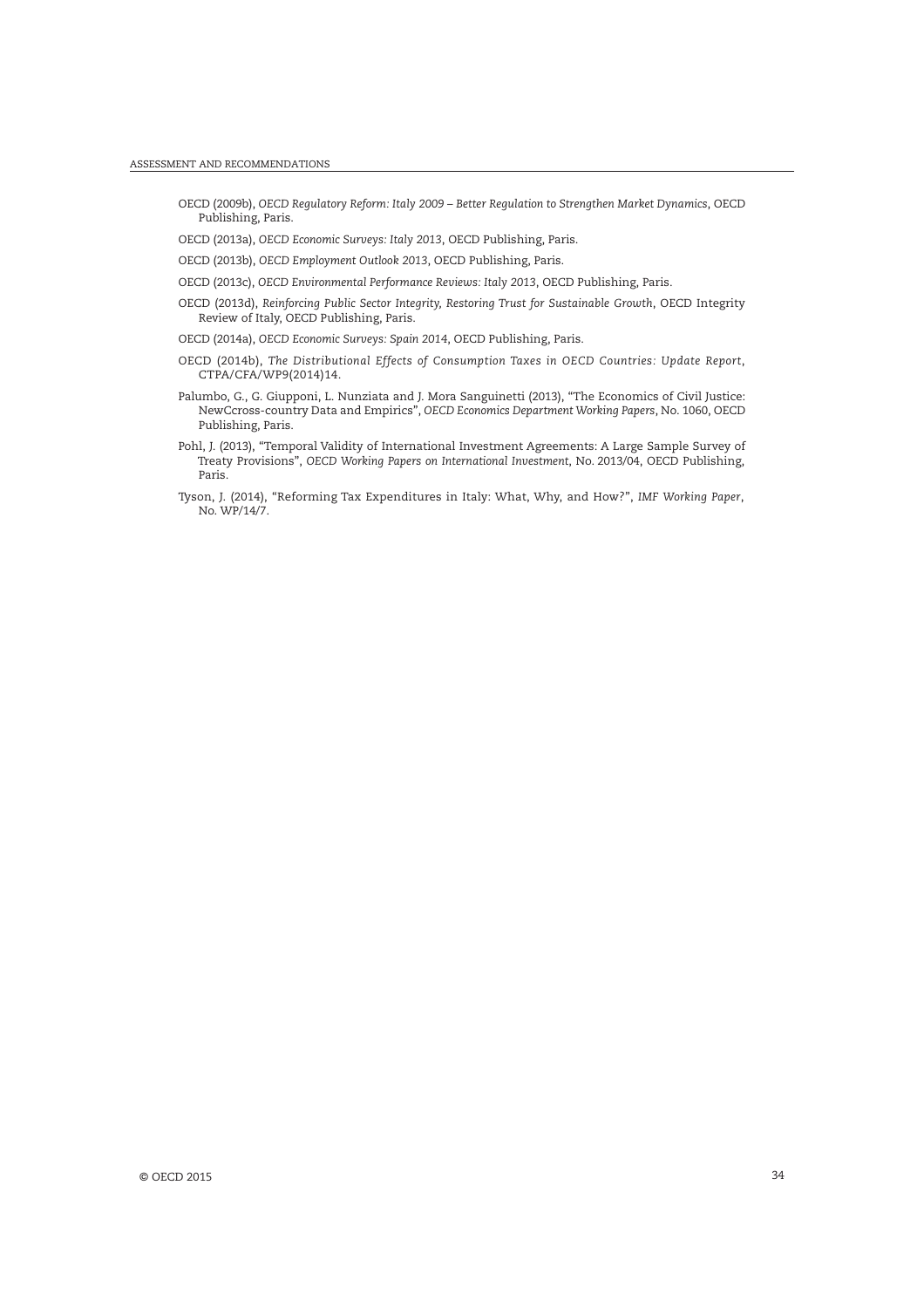## *Chapter 1*

## **Labour market reform for more and better quality jobs**

*A well-functioning labour market is indispensable to promote job creation, increase living standards, and develop a cohesive society. In Italy, the various deficiencies of the labour market have resulted in high unemployment, low labour force participation and job-skill mismatch. These deficiencies have contributed to the problem of allocation of resources, income distribution, and low productivity, reducing people's well-being. The current government, following on past governments' reforms, is introducing a package of labour market reforms – the Jobs Act – to improve the labour market in a consistent way. The reform will make the labour market more flexible and inclusive, and reduce duality. The long-lasting problem of effective enforcement will need to be overcome, with an increased focus on rapid implementation by the current government. A set of well-designed institutions, not only labour market policies but also the education system and product market regulation, would encourage higher labour force participation, especially among women, and produce more and better quality jobs in a more skill-intensive economy.*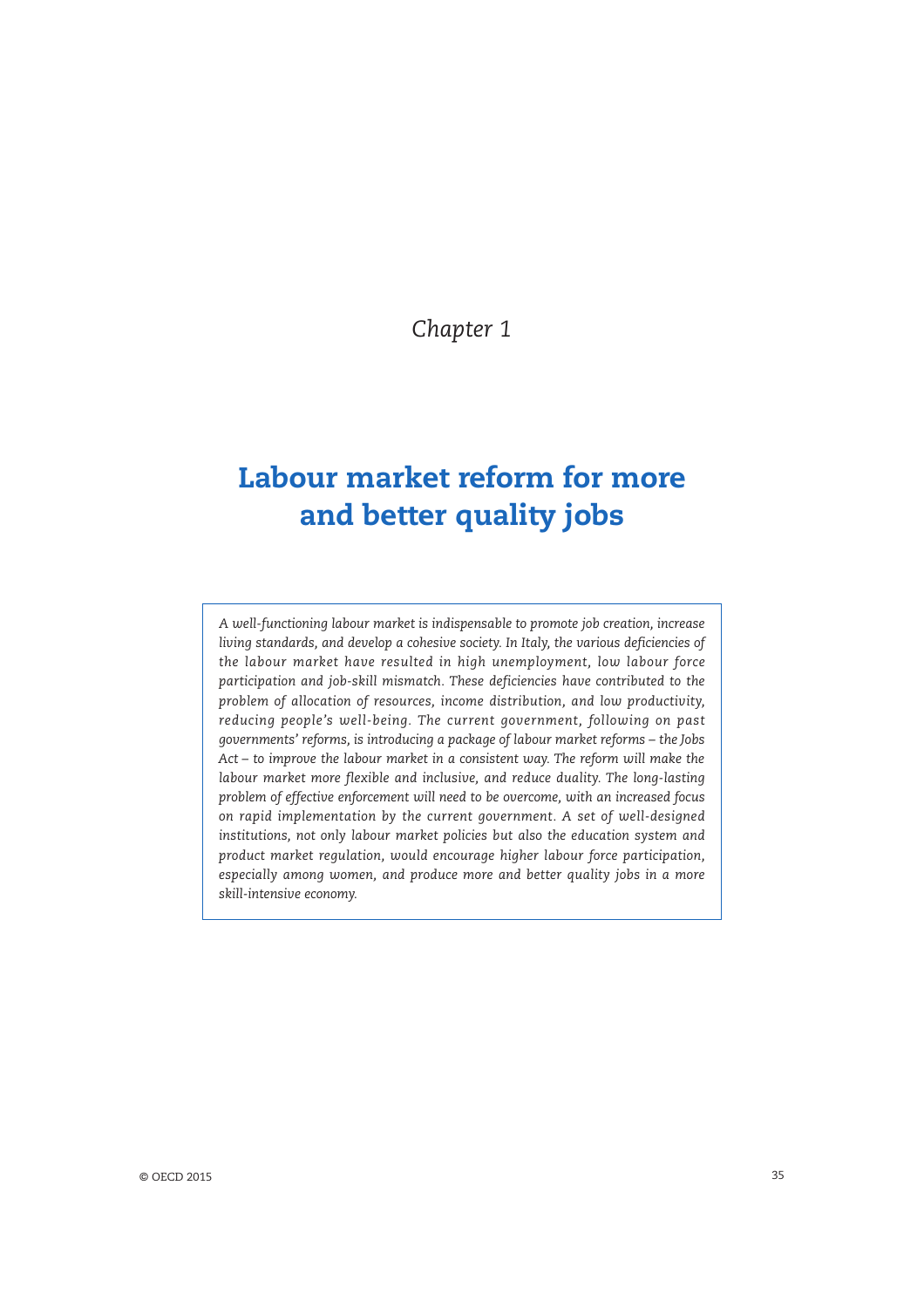*Chapter 2*

## **Maintaining fiscal sustainability: Structural fiscal issues**

*Major progress has been made in moving towards fiscal sustainability, thanks to substantial consolidation on both spending and revenue sides. Further structural improvements can build on these gains and, more fundamentally, support the government's reform programme aimed at improving productivity and growth. Tax compliance is more expensive for companies in Italy than in most OECD countries, while tax expenditures are very numerous. Simplifying the tax system can raise investment and growth, as well reducing costs in the tax agency and improving compliance. Value for money in public spending is always important but particularly so in a situation of tight budgets. Ad hoc spending reviews have been undertaken, but a systematic approach is needed. Some existing tools to promote value for money can be improved, while reform of public administration, including better use of transparency and anti-corruption measures, can support their effective use. The Internal Stability Pact (ISP) has been a necessary domestic counterpart of European fiscal rules, but has imposed a number of constraints on sub-national administration that go beyond what is needed for EU purposes. Constitutional reforms, balanced budget rules for sub-national administrations and final implementation of long-awaited rules on fiscal federalism provide an opportunity to considerably simplify or eliminate the ISP.*